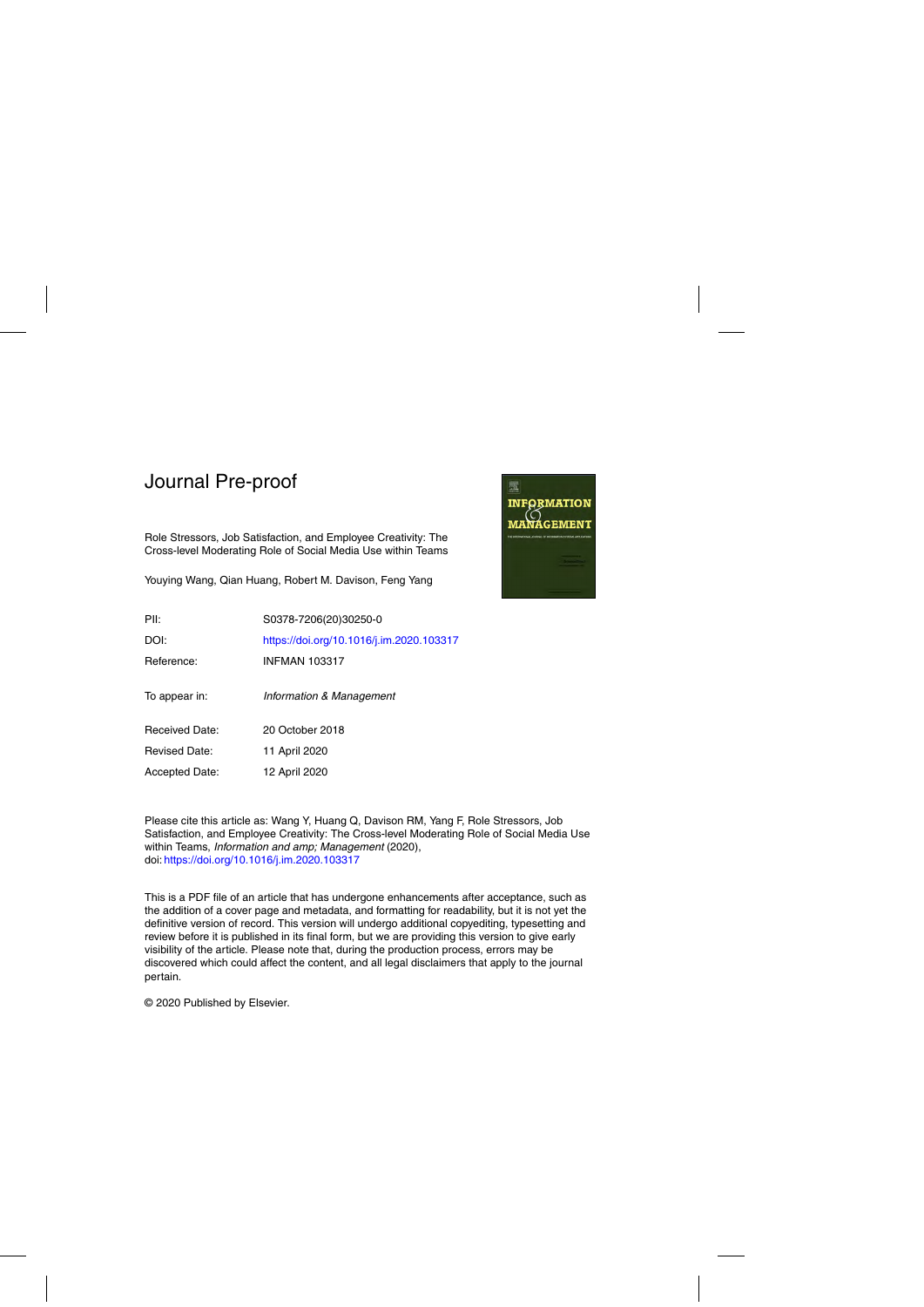# **Role Stressors, Job Satisfaction, and Employee Creativity: The Cross-level Moderating Role of Social Media Use within Teams**

Youying Wang a, b, Qian Huang a\*, Robert M. Davison b, Feng Yang a

a School of Management, University of Science and Technology of China, 96 Jinzhai Road, Anhui, China

**b** Department of Information Systems, City University of Hong Kong, 83 Tat Chee Avenue, Kowloon, Hong Kong,

 $*$  Corresponding author. Tel.:  $+86-18655189031$ 

E-mail addresses: youyingw@mail.ustc.edu.cn (Y. Wang), huangq@ustc.edu.cn (Q. Huang), isrobert@cityu.edu.hk (R.M. Davison), fengyang@ustc.edu.cn (F. Yang)

**Highlights** 

- We develop a two-level, first-stage moderated mediation model.
- Job satisfaction partially mediates the role ambiguity-employee creativity linkage.
- Task-oriented social media use affects the role conflict-job satisfaction linkage.
- Relationship-oriented social media use also moderates this linkage.
- Two types of social media use moderate the intervening role of job satisfaction.

### **Abstract**

This study sheds light on how role stressors influence employee creativity by jointly exploring the mediating mechanism and contextual factors affecting these relationships. Drawing from the transactional theory of stress, we consider job satisfaction to be a mediator that represents employees' attitudinal responses to stressors. We also consider social media use within teams to be a moderator that affects employees' stress appraisal. Specifically, we distinguish between task- and orresponding author. Tel.: +86-18655189031<br>
mail addresses: <u>youyingw@mail ustc.edu.on</u> (Y. Wang), <u>huangq@ustc edu.on</u> (O. Huang<br>
obert@cityu.edu.hk (R.M. Davison), <u>fengyang@ustc.edu.on</u> (F. Yang)<br>
scheen the develop a t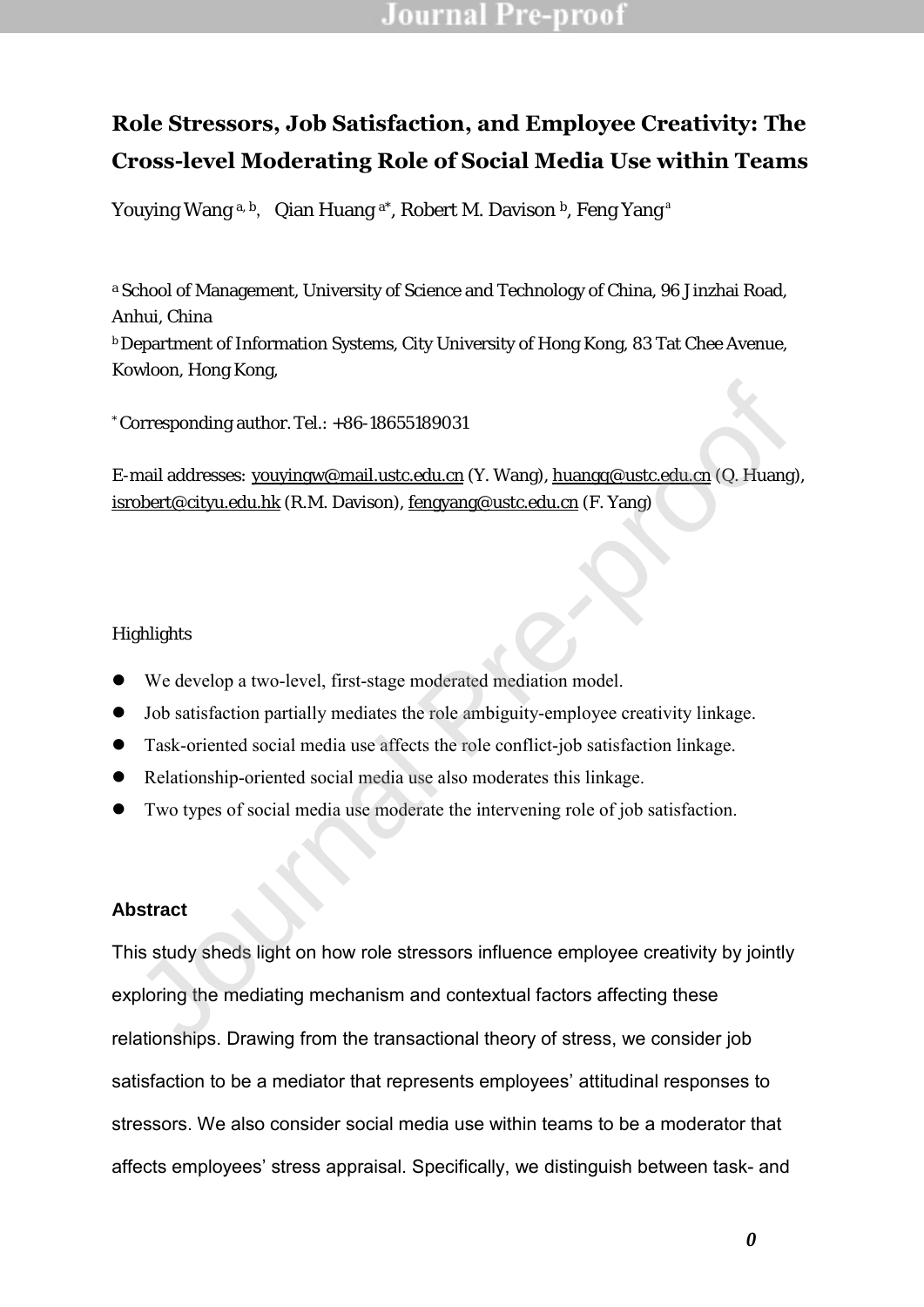relationship-oriented social media use. We propose a multilevel moderated mediation model to depict the nomological network. Results of a survey of 359 employees in 56 organizational teams suggest that two social media usage patterns differentially moderate the relationships between role stressors and job satisfaction as well as the indirect relationships between role stressors and employee creativity through job satisfaction. We also discuss the theoretical and practical implications.

**Keywords:** employee creativity, role ambiguity, role conflict, job satisfaction, taskoriented social media use, relationship-oriented social media use

#### 1. **Introduction**

Organizations increasingly consider team collaboration and employee creativity as two critical contributors to competitiveness, growth, and success (e.g., Hiller et al. 2006; Shalley et al. 2004). For instance, Google, Microsoft, and Apple encourage project team members to develop novel and useful ideas. Meanwhile, complex and uncertain competitive environments are often characterized by numerous work stressors. Managers and scholars thus start to consider the influences of work stressors when formulating strategies for boosting employee creativity (Leung et al. 2011; Woisetschläger et al. 2016). Given that the interdependent nature of teamwork requires team members to interact on the basis of role responsibilities (Savelsbergh et al. 2012; Windeler et al. 2017), researchers have perceived the salience of role stressors (i.e., stressful work conditions involving job roles) (Wong et al. 2007). However, empirical studies find variously that linkages between role stressors and employee creativity can be positive (e.g., Coelho et al. 2011; Woisetschläger et al. 2016), negative (e.g., Montani et al. 2017), or even nonlinear (e.g., Leung et al. 2011; Wang et al. 2011), thus failing to provide consistent guidance for strategy making. **Expanded Social media use, relationship-oriented social media uses.**<br> **Introduction**<br> **Introduction**<br> **Introduction**<br> **Introduction**<br> **Introduction**<br> **Introduction**<br> **Introduction**<br> **Introduction**<br> **Introduction**<br> **Introd**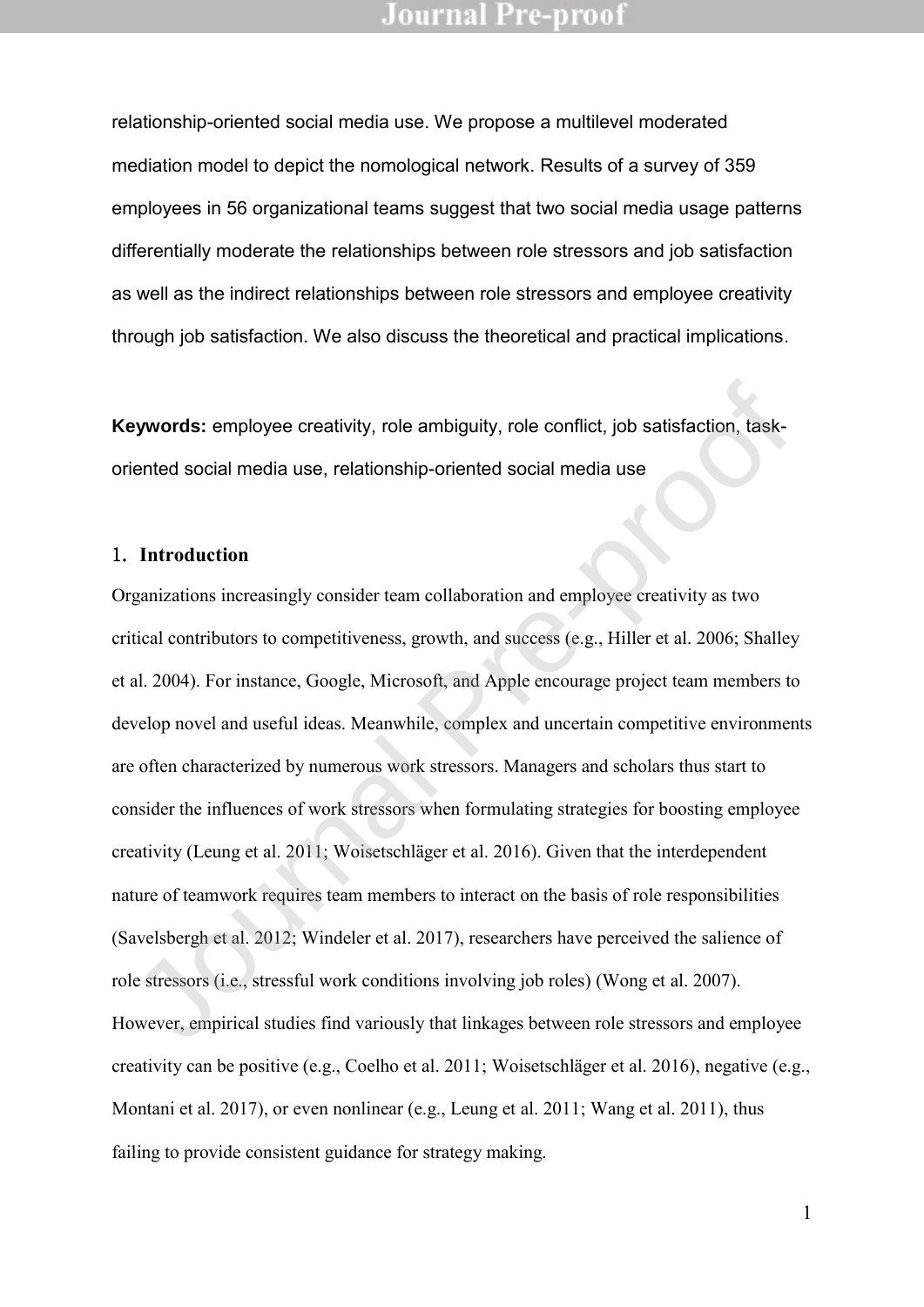To reconcile this inconsistency in the literature, scholars have utilized the challengehindrance stressor framework to clarify the multidimensional nature of role stressors (Eatough et al. 2011; Fried et al. 2008). Role stressors are composed of two facets: (1) role ambiguity (RA), referring to vagueness associated with goals and means to fulfil a role; and (2) role conflict (RC), defined as incompatibility between requirements for a role (Rizzo et al. 1970). Unfortunately, current knowledge about how various types of role stressors affect employee creativity remains fragmented and limited. First, the underlying mechanisms that link role stressors to employee creativity are largely underexplored (Coelho et al. 2011; Montani et al. 2017; Wang et al. 2011). Addressing this issue is practically and theoretically important, because it will help us to comprehend how employees perform creatively when confronted with role stressors and echoes calls for exploring mechanisms through which role stressors affect outcomes (Gilboa et al. 2008). The organizational behavior literature has started to provide explanations from the psychological perspective and proposes attitudinal reactions as an intermediate process accounting for how job stressors induce behavioral reactions (Albion et al. 2008; Bettencourt and Brown 2003; Webster et al. 2010). Montani et al. (2017) also imply that role stressors may impair employees' generation of new ideas by arousing negative attitudes. Nevertheless, few empirical studies have examined the mediating effect of attitudes on the role stressor–employee creativity linkage. phytoc encarivity remains inaginemed and infined. First, the underlying incensins that<br>
show the stressors to employee creativity are largely underexplored (Coelho et al. 2011;<br>
nontani et al. 2017; Wang et al. 2011). Addr

Furthermore, we have limited insights into contextual conditions that influence the intervening role of attitudes in the role stressor–employee creativity linkage. Unearthing these conditions would provide evidence for developing managerial suggestions to help employees form positive attitudes toward role stressors and enact creativity accordingly. The transactional theory of stress is particularly suitable to guide research in this area, since it purports that processes through which individuals appraise stressors and make attitudinal and behavioral reactions are contingent upon contexts (Lazarus and Folkman 1984). In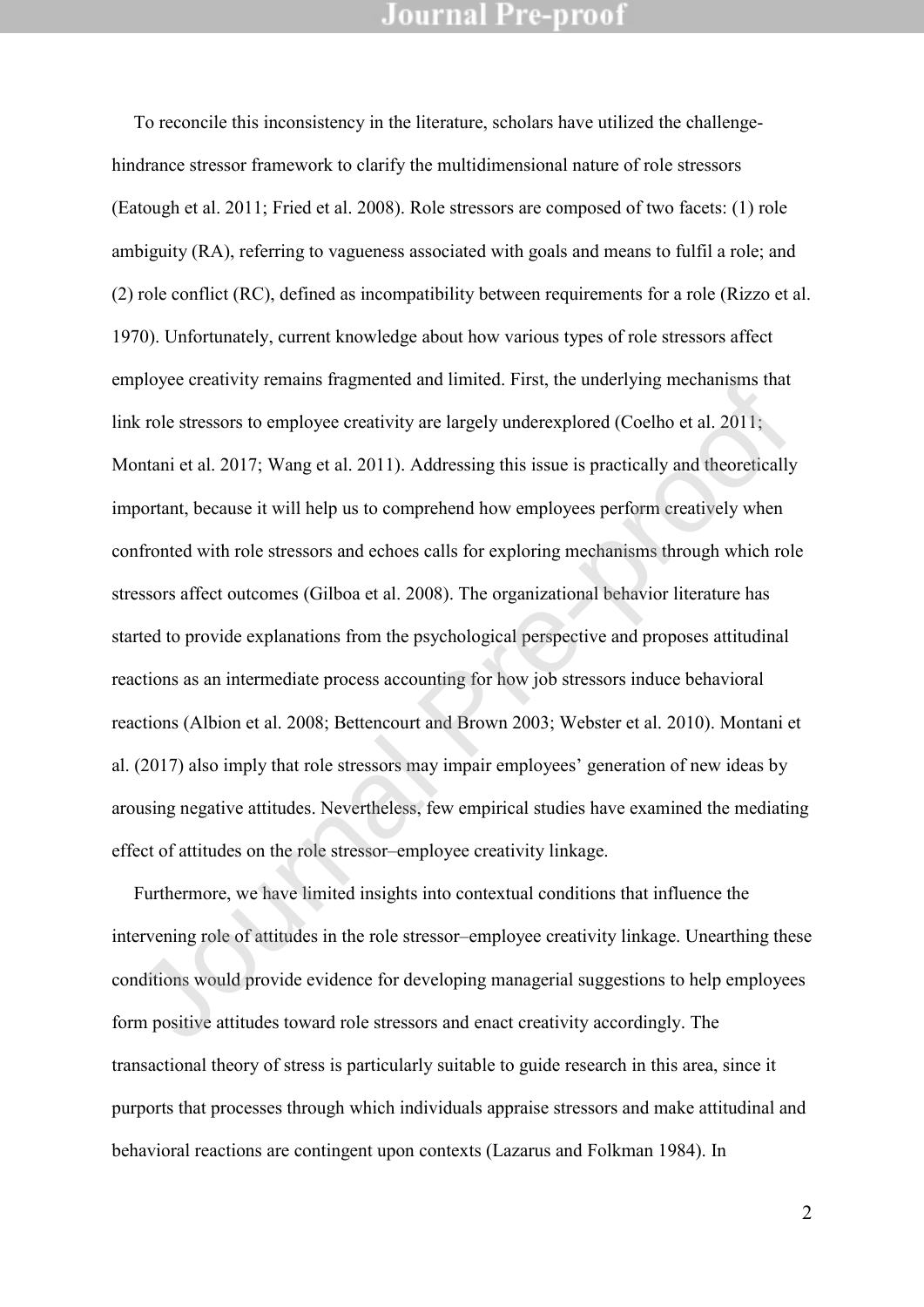accordance with this logic, social support from supervisors or coworkers has been confirmed to shape employees' work attitudes by interacting with stressors (Kawai and Mohr 2015; Lawrence and Callan 2011). Social support can amplify the tendency of employees to perceive stressors as a challenge and mitigate the tendency of employees to perceive stressors as a hindrance (Hon et al. 2013).

With the proliferation of information technology (IT) in the workplace, researchers have noted that social support can be exchanged through employees' interpersonal interactions in IT-enabled work environments (Lin et al. 2015; Luo et al. 2018). Social media applications designed for enterprises (e.g., microblogs and wikis) have attracted significant academic interest as they become emerging channels for intraorganizational communication (Davison and Ou 2017; Leonardi 2014; Turco 2016). Information systems (IS) scholars have recognized the completion of tasks and the maintenance of relationships as the two primary usages of social media in the workplace (Mäntymäki and Riemer 2016). They also imply that different usages may provide various kinds of social support, each of which may influence employees' performance (Ali-Hassan et al. 2015; Lu et al. 2015). Nonetheless, empirical evidence supporting the idea that social media use can moderate the effects of stressors remains scarce (Ding et al. 2019). Given that teams often constitute the social context in which employees conduct interpersonal interactions (Cao and Ali 2018), comprehend their job (Drach‐ Zahavy and Freund 2007) and enact creativity (Hirst et al. 2009), we assume that examining how social media use within teams influences employees' stress appraisal processes is warranted. ical mat social support can be exchanged intough employees interpersional interactions in<br>c-nabled work environments (Lin et al. 2015; Luo et al. 2018). Social media applications<br>signed for enterprises (e.g., microblogs an

To close these gaps, we focus on job satisfaction among attitudinal variables because this attitude reflects employees' overall feelings toward a job (Diestel et al. 2014). Job satisfaction is easily affected by role stressors (LeRouge et al. 2006) and may facilitate employees' creative thinking (Shalley et al. 2004). Previous studies on relationships between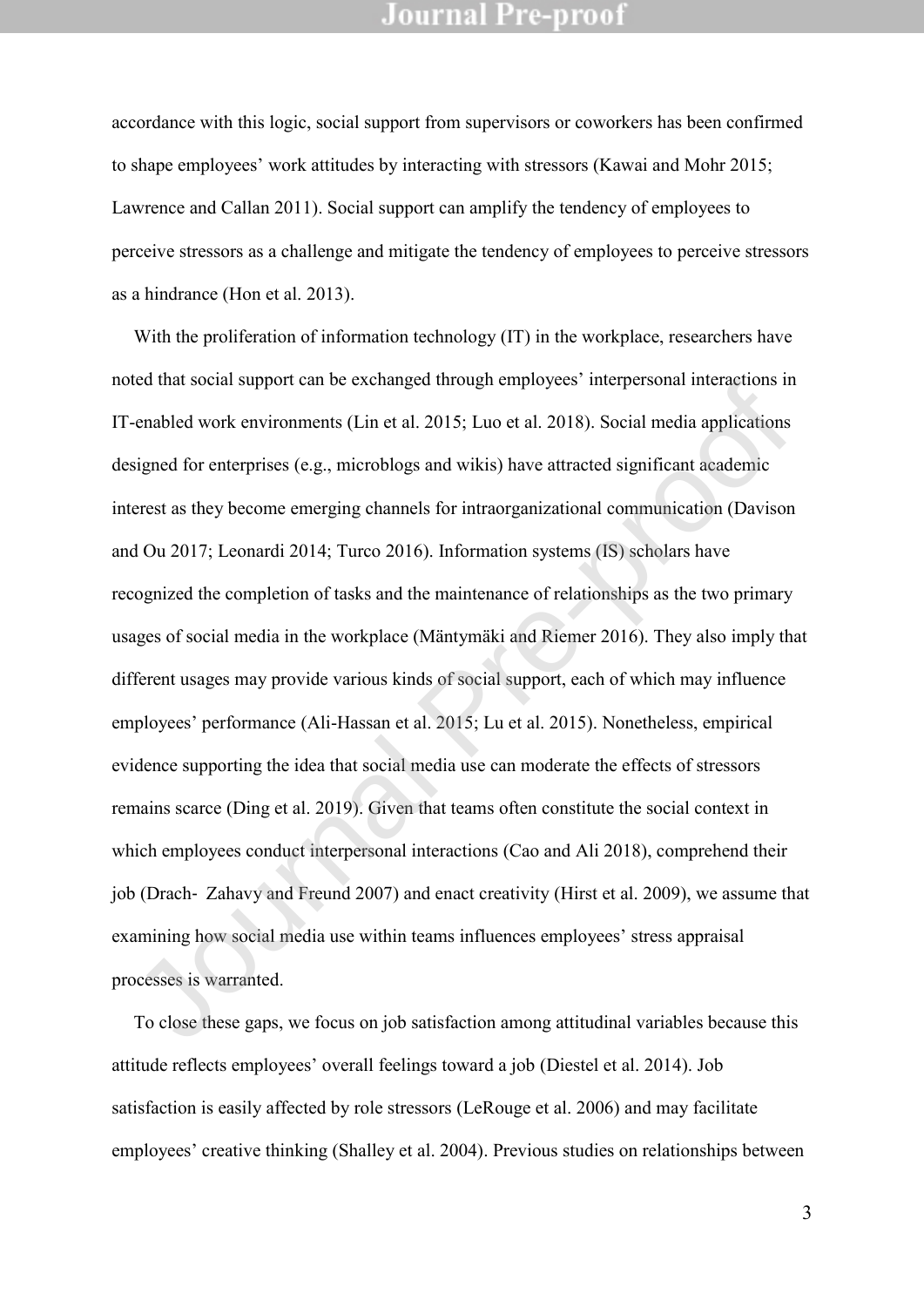role stressors and employees' workplace behaviors (e.g., turnover or in-role job performance) have confirmed that job satisfaction can serve as a mediator (Eatough et al. 2011; Fried et al. 2008; Webster et al. 2010). Nevertheless, how role stressors affect employee creativity through job satisfaction has rarely been investigated. We further conceptualize social media use within teams – the moderator – as a team-level construct because the interdependence among individual social media use gives rise to collective phenomena (Burton-Jones and Gallivan 2007; Negoita et al. 2018). Scholars have realized that multilevel theorizing can offer new insights into team members' perceptions on and responses to role stressors (Savelsbergh et al. 2012). In addition, as a mediation effect may vary across different contexts (Edwards and Lambert 2007; Preacher et al. 2007), investigations into conditional indirect effects have emerged in empirical studies (e.g., Lepine et al. 2016; Zhang et al. 2014). As such, we propose the following research questions: *(1) What role, if any, does job satisfaction play in mediating relationships between role stressors and employee creativity? (2) To what extent does social media use exert cross-level moderating effects on linkages between role stressors and job satisfaction? (3) To what extent are indirect relationships between role stressors and employee creativity contingent on social media use?* mivan 2007; Negona et ar. 2016). Senoras nave reanized mat minimever incording can<br>fer new insights into team members' perceptions on and responses to role stressors<br>avelsbergh et al. 2012). In addition, as a mediation eff

Drawing on the transactional theory of stress, we propose a two-level, first-stage moderated mediation model to address the aforementioned questions. Specifically, we assume that employees appraise role stressors and then sequentially make direct attitudinal reactions (job satisfaction) and indirect behavioral reactions (employee creativity). Moreover, social media use within teams is posited to affect employees' appraisal processes that lead to direct attitudinal reactions (i.e., first-stage moderation) and indirect relationships between role stressors and employee creativity through job satisfaction. This study contributes to the literature in three ways. First, we add to the stress and creativity literature by empirically exploring attitudinal mechanisms that connect role stressors with employee creativity in team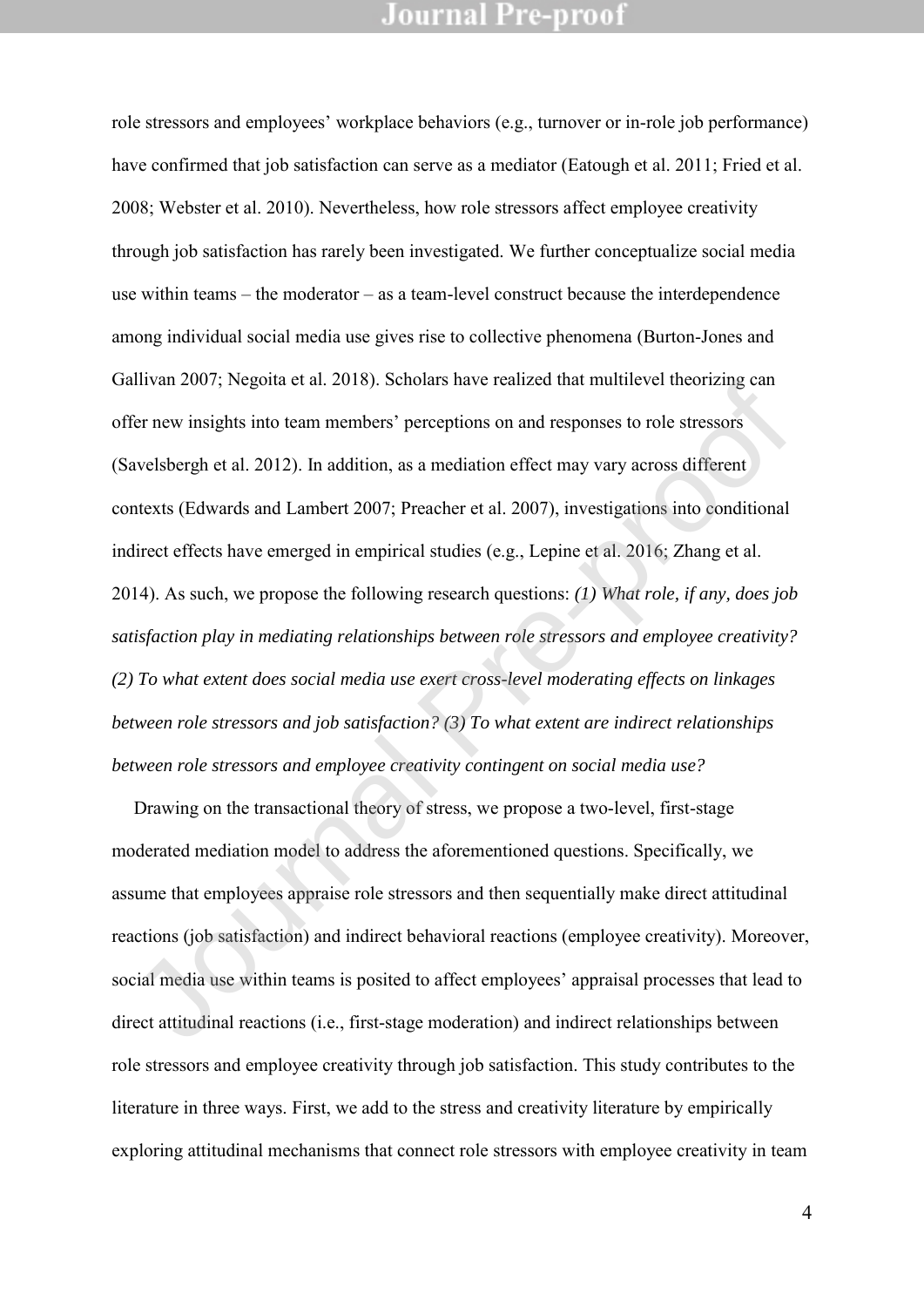contexts. Second, we are among the first to examine IT-related contextual conditions that influence how individuals appraise stressors in a multilevel model, which extends the transactional theory of stress. This study is an empirical attempt to test the assertion of McFarland and Ployhart (2015) that social media provide a context to shape employees' cognition, affection, and behavior, which echoes the call for investigating how digitization alters the way employees think and behave regarding job demands (Aral et al. 2013; Reyt and Wiesenfeld 2014; Tarafdar et al. 2007). Third, this study sets itself apart from prior social media research by pondering role stress issues in the workplace, thereby advancing existing explorations for the consequences of social media use in enterprises. Our findings help team managers in designing social media governance strategies to leverage role stressors for improving job satisfaction and employee creativity.

### 2. **Theoretical Background and Hypothesis Development**

#### *2.1 Transactional theory of stress*

The transactional theory of stress contends that how individuals react to stressors that relate to environmental conditions emotionally, attitudinally, and behaviorally depends on their cognitive appraisal of stressors (Lazarus and Folkman 1984). This perspective heralds individuals' appraisal of stressors as a psychological mechanism that links stressors to outcomes (Webster et al. 2011). To interpret the workplace stressors perceived by employees, the transactional theory of stress has spawned the challenge–hindrance stressor framework (Pearsall et al. 2009; Webster et al. 2010; Webster et al. 2011). A basic tenet is that employees appraise a situation that is likely to provide opportunities for future rewards and personal growth as a challenge and a situation that has the potential to thwart the attainment of personal goals and development as a hindrance (Lazarus and Folkman 1984; Pearsall et al. 2009). A stressor can be a combination of challenge and hindrance, if it promotes some aspects of the job but restrains other aspects (Webster et al. 2011). Insertional 2014, Tantian et al. 2007). Thrin, this study sess issel apart from prior social<br>dia research by pondering role stress issues in the workplace, thereby advancing existing<br>plorations for the consequences of soci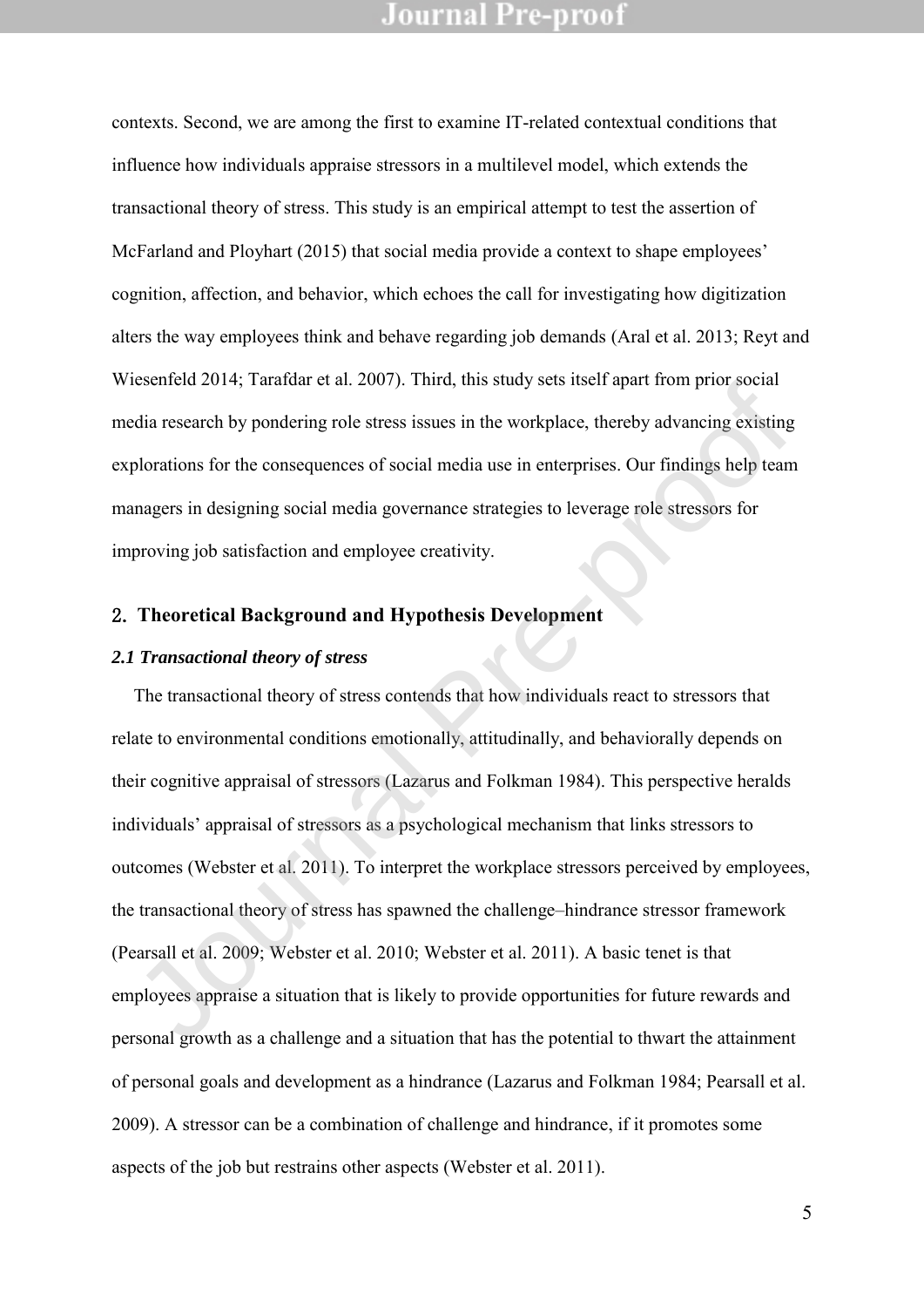Challenge and hindrance stressors have been affirmed to exert differential effects on various outcomes, such as employee engagement, motivation, work attitudes, and work performance (Pearsall et al. 2009; Webster et al. 2010; Webster et al. 2011). Recent studies have begun to examine another critical assertion of this theory, such that conditional factors can alter processes of stress appraisal (Lazarus and Folkman 1984). By applying this theory in organizational settings, they have identified some factors that can magnify the possibility that employees see the positive side of challenge stressors and reduce the tendency of employees to appraise hindrance stressors as detrimental, such as leadership as a second-level construct in the multilevel model (Lepine et al. 2016; Zhang et al. 2014). Nevertheless, explorations for potential moderators under the framework of stressor appraisal are still limited (Lepine et al. 2016). Even without an explicit intention to test the transactional theory of stress, other scholars have empirically verified that social support in the workplace can influence employees' psychological reactions to stressors (Kawai and Mohr 2015; Lawrence and Callan 2011). As such, social support has the potential to moderate individuals' processes of stress appraisal. at employees see the positive state of entancinge stressors and retative the tenterity of<br>pholyees to appraise hindrance stressors as detrimental, such as leadership as a second-lev<br>nstruct in the multilevel model (Lepine

#### *2.2 Role stressors and employee creativity*

*Role stressors* refer to stressful job conditions that involve job roles (Wong et al. 2007). Roles include a set of expectations on responsibilities applied to a position (Kawai and Mohr 2015; Tarafdar et al. 2007). Employees expect their roles to be clear and unified; otherwise, they may encounter role stressors that are manifested by *RA* and *RC*. RA refers to the fuzziness regarding role expectations, including insufficient information to state how to achieve work goals and evaluate performances (Rizzo et al. 1970). RC points to the incongruent expectations, including conflicts between role demands and focal members' internal values and personal resources (e.g., time and energy). RC also emerges when team leaders or teammates convey incompatible demands (Rizzo et al. 1970).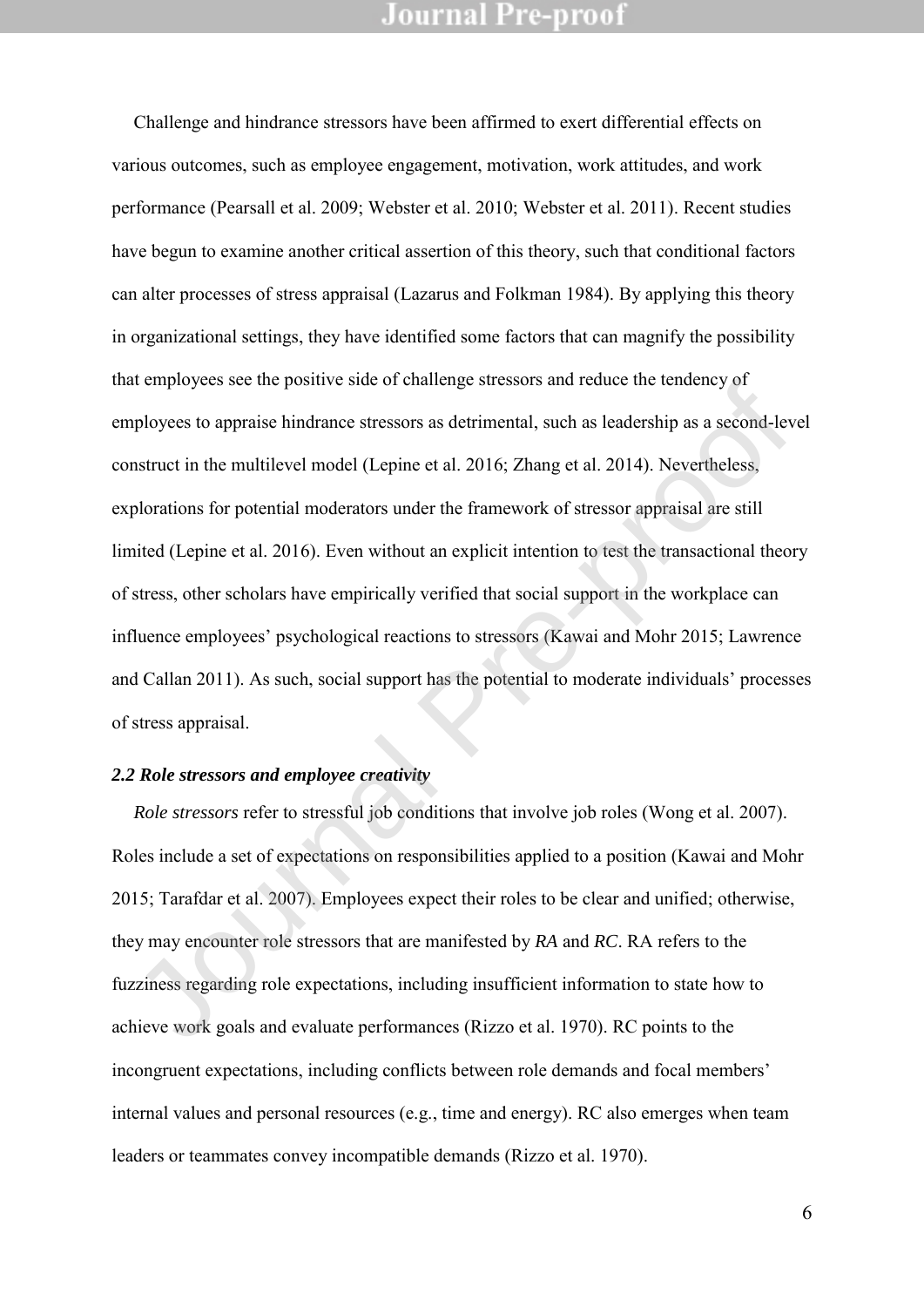RA and RC can simultaneously be interpreted as a hindrance or a challenge to varying degrees (Gilboa et al. 2008; Webster et al. 2011). However, most scholars view them primarily as a hindrance (Leung et al. 2011; Moore 2000; Tubre and Collins 2000) and reveal their unfavorable outcomes in the workplace, including employees' negative emotions (e.g., strain, anxiety, and burnout), job dissatisfaction, turnover intention, withdrawal behavior, and ultimately poor in-role job performance (Boyd et al. 2009; Gilboa et al. 2008; Kawai and Mohr 2015; LeRouge et al. 2006; McKnight et al. 2009; Moore 2000). Nonetheless, scholars have pointed out the necessity of exploring how role stressors relate to other performancerelated outcomes in addition to general job performance (Eatough et al. 2011; Wang et al. 2011). Employee creativity is increasingly becoming a key indicator of job performance because employees are often expected to tackle nonroutine tasks in creative ways (Leung et al. 2011).

*Employee creativity* refers to the production of novel and useful ideas concerning products, services, practices, or processes in organizations (Farmer et al. 2003). Employee creativity is critical for organizational growth, success, and competition (Sacramento et al. 2013). It also forms the foundation of team creativity (Gong et al. 2013; Hirst et al. 2009). Scholars have perceived employee creativity as a function of individual factors, contextual factors, and their interactions (Shalley et al. 2004). For instance, employee creativity can be achieved when individuals with a high promotion focus work under high job demands (Sacramento et al. 2013). In the team setting, team climate acts as a determinant of employee creativity (Gong et al. 2013). on zoro, Lextonge et al. 2006, McKingut et al. 2009, Mooe 2000). Noncancless, scholar<br>ve pointed out the necessity of exploring how role stressors relate to other performance-<br>ated outcomes in addition to general job perfo

Role stressors are among the most salient work stressors for organizational teamwork because team members rely on defined roles to coordinate efforts (Savelsbergh et al. 2012; Windeler et al. 2017). Despite this, our understanding of how role stressors affect employee creativity remains limited and elusive. Creativity researchers have not reached consensus on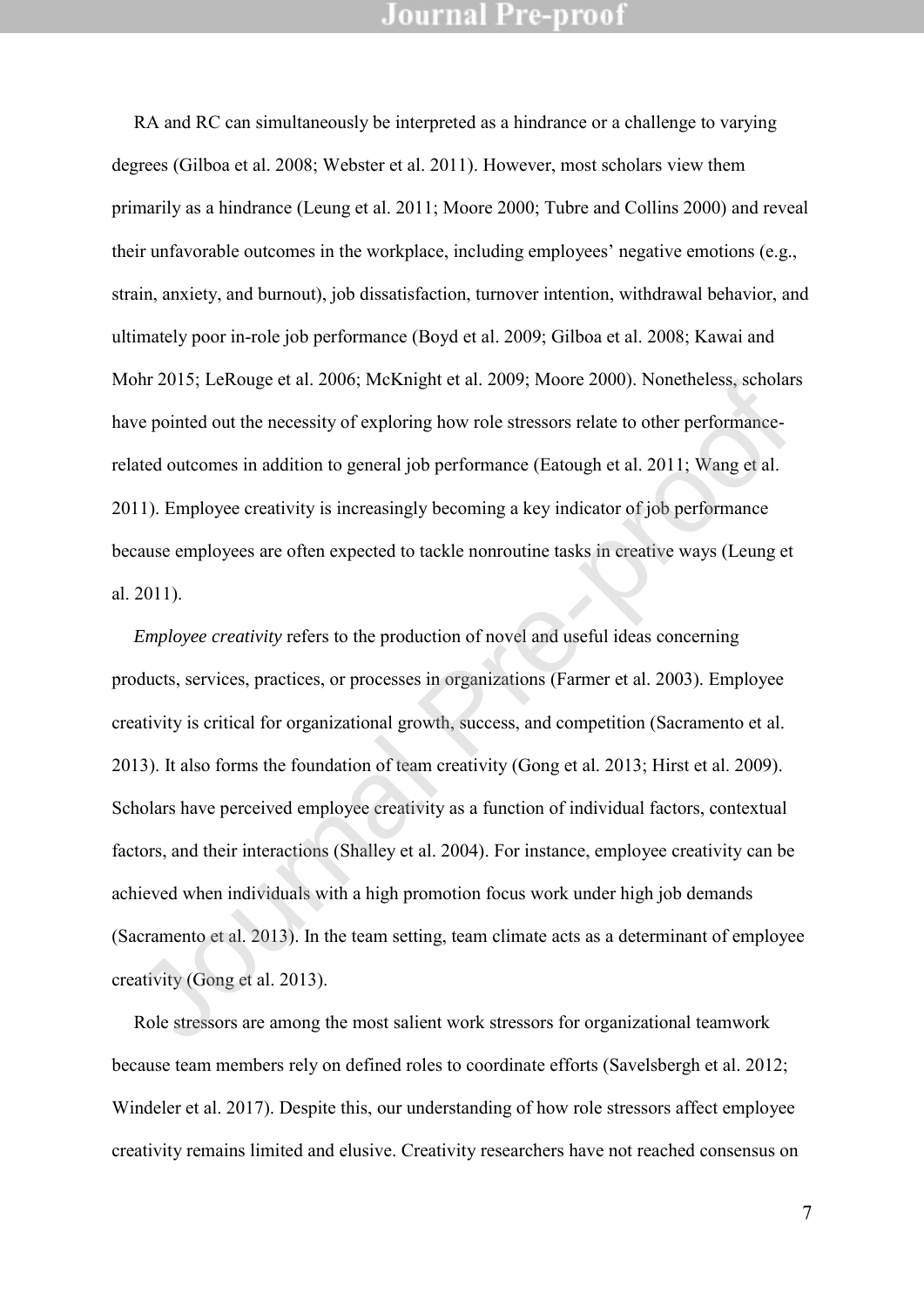whether RA and RC are a hindrance or a challenge; thus, they report positive, negative, or insignificant effects of RA and RC on employee creativity (Coelho et al. 2011; Webster et al. 2011; Woisetschläger et al. 2016). Some scholars resolve this inconsistency by investigating intervening variables, such as intrinsic motivation (Coelho et al. 2011), organizational commitment (Montani et al. 2017), and creative self-efficacy (Wang et al. 2011); however, they almost completely neglect employees' stress appraisal processes.

Having observed the nonlinear relationship between role stressors and employee creativity, scholars also realize the necessity of examining conditional factors (Byron et al. 2010; Leung et al. 2011; Wang et al. 2011). Prior research has verified the moderating role of individual personality (e.g., tolerance of ambiguity, Wang et al. 2011) and organizational conditions (e.g., social support, Leung et al. 2011), but has paid scant attention to the team context despite the fact that creative employees work in teams (Hirst et al. 2009). Furthermore, only a few studies have examined how intervening roles of intermediary mechanisms in the role stressor-employee creativity linkage (e.g., organizational commitment) vary contingent upon contexts (e.g., leader-member exchange) (Montani et al. 2017). In sum, underlying mechanisms through which role stressors influence employee creativity and contextual factors that affect these mechanisms are worth further exploration. riaving observed the hominear tenatomship between rote stressors and employee<br>attivity, scholars also realize the necessity of examining conditional factors (Byron et al.<br>10; Leung et al. 2011; Wang et al. 2011). Prior res

#### *2.3 Social media in enterprise*

*Social media in enterprise* refers to web-based platforms into which a bundle of applications, such as blogs, wikis, microblogs, social tagging tools, and social networking sites, are integrated to facilitate interactive dialogue between employees (McFarland and Ployhart 2015; Treem and Leonardi 2012). As a lightweight means for communication, these applications afford four distinct possibilities for action (i.e., affordances). First, *visibility* implies that employees can view coworkers' behaviors, knowledge, preferences, and communication network connections. Second, *persistence* exists when employees are allowed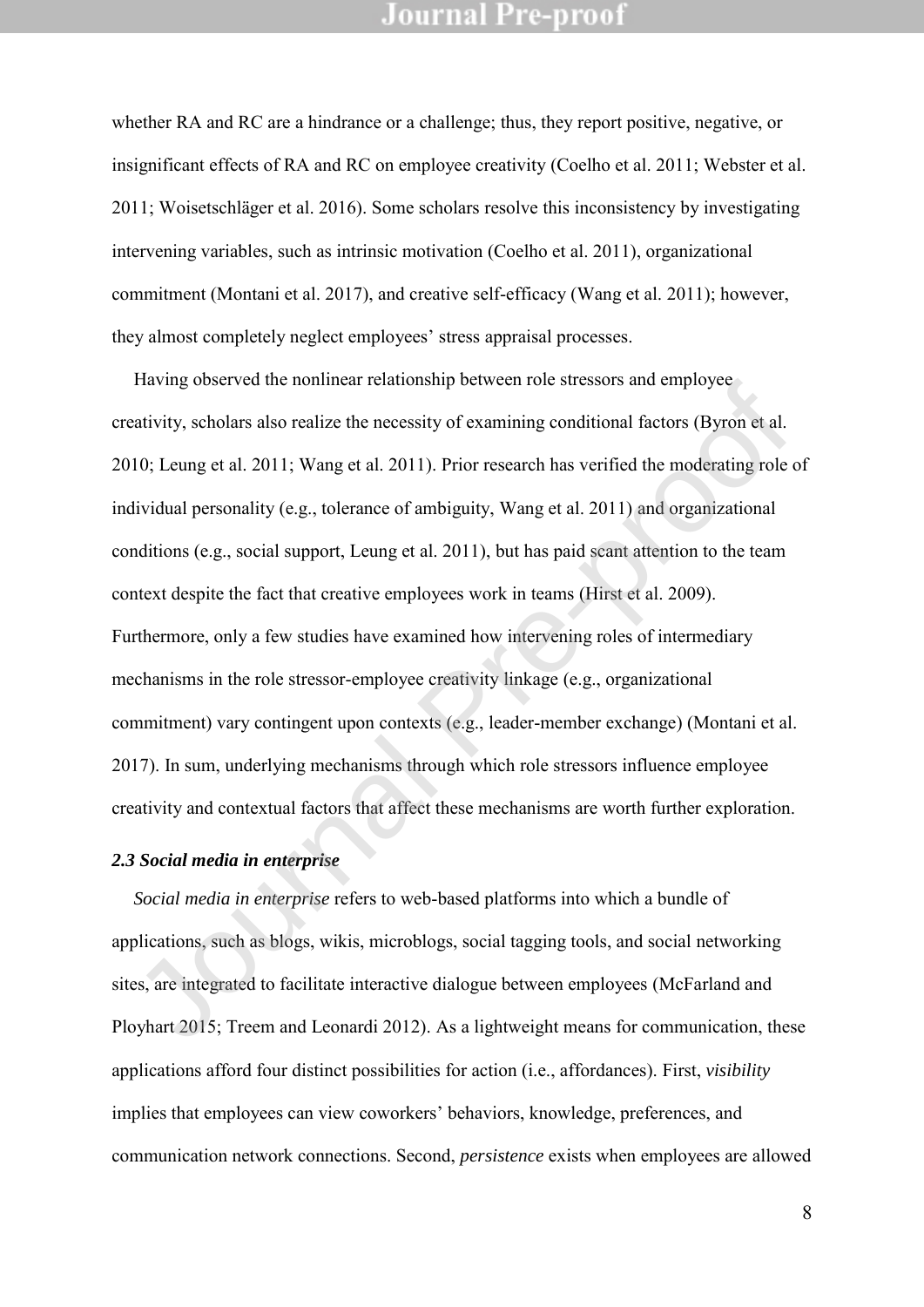to access information in the original form at any time. Third, *editability* refers to the possibility that employees modify information before others view it. Fourth, *association* reflects connections that employees establish with coworkers or information (Rice et al. 2017; Treem and Leonardi 2012). Conversely, traditional organizational communication tools merely foster some of these affordances. For instance, email does well in affording editability and persistence but lacks visibility from the standpoint of third parties (Leonardi et al. 2013; Treem and Leonardi 2012).

Being characterized by these affordances, social media are designed to support information exchange and socialization (Leonardi et al. 2013; Treem and Leonardi 2012), being not only work platforms but also social tools (Ali-Hassan et al. 2015; Leftheriotis and Giannakos 2014; Lu et al. 2015; Luo et al. 2018; Mäntymäki and Riemer 2016). Responding to the call for a granular conceptualization of technology use in the specific research context (Ali-Hassan et al. 2015; Kuegler et al. 2015), scholars have differentiated between the two usage patterns of social media in enterprises based on functions of self-managed teams (Ding et al. 2015; Hiller et al. 2006). Specifically, *task-oriented social media (TSM) use* includes assigning tasks, monitoring work processes, and discussing and solving problems, whereas *relationship-oriented social media (RSM) use* refers to the informal talk aiming at maintaining interpersonal relationships and fostering social cohesion (Ding et al. 2015; Mäntymäki and Riemer 2016). Elem and Leonarui 2012).<br>
Being characterized by these affordances, social media are designed to support<br>
formation exchange and socialization (Leonardi et al. 2013; Treem and Leonardi 2012),<br>
ing not only work platforms b

#### **2.3.1 Consequences of social media use in the workplace**

Although scholars have shown concerns about the dark side of social media in enterprise (e.g., the threat of technology-related addictions to employees' productivity) (Moqbel and Kock 2018; Turel and Serenko 2012), a positive view on this technology dominates in the literature (Aral et al. 2013). It contends that using social media in teamwork facilitates individuals' agility (Cai et al. 2018), task and innovative performance (Ali-Hassan et al.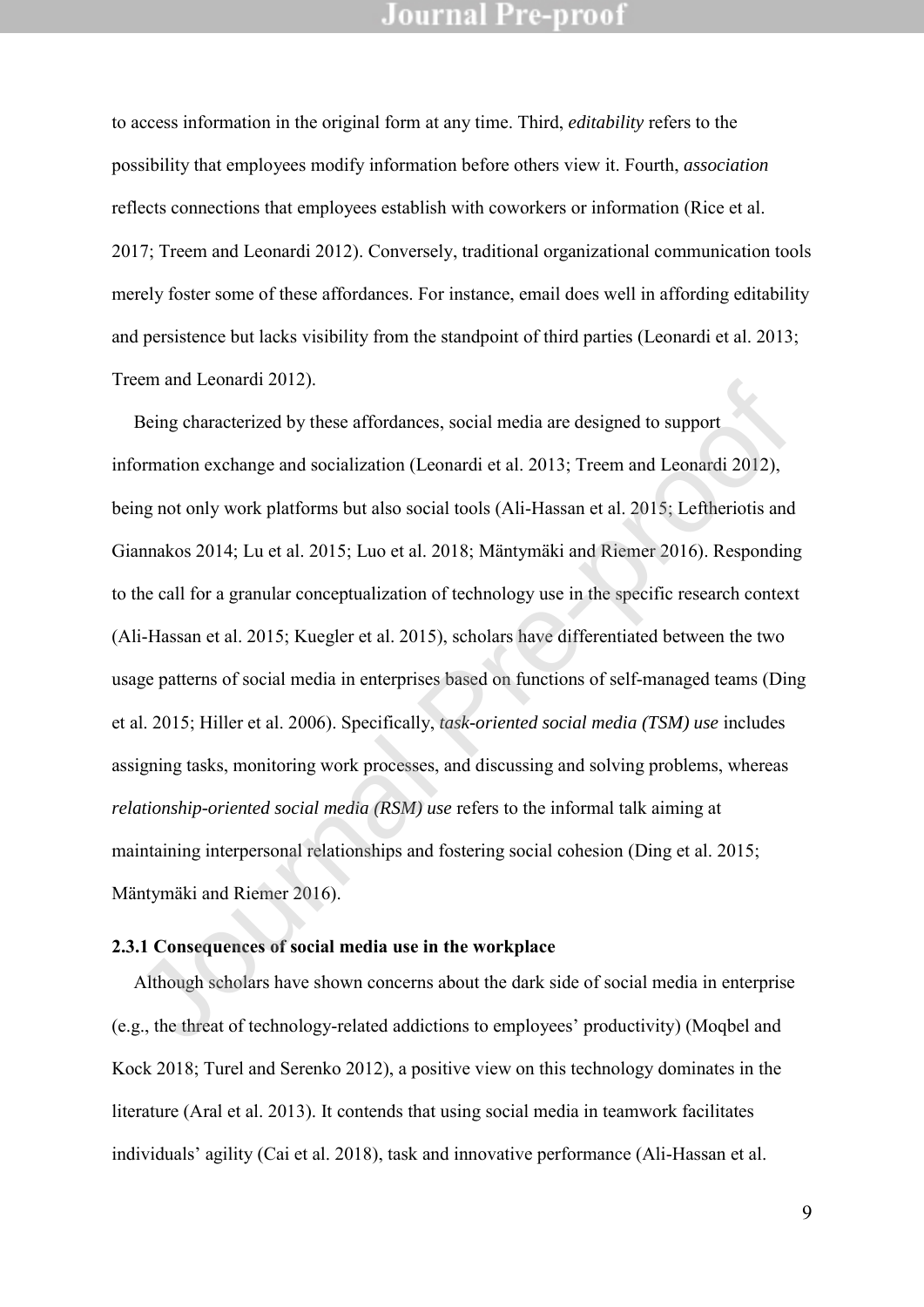2015; Kuegler et al. 2015), and team-level coordination, achievement, and innovation (Cao and Ali 2018; He and Yang 2016; Leonardi 2015). Three primary underlying mechanisms are identified. The perspective of knowledge management depicts how TSM use improves knowledge exchange and then promotes performance (Kuegler et al. 2015; Leonardi 2014; Leonardi 2015; Mäntymäki and Riemer 2016). The perspective of social relationships (e.g., social capital) argues that TSM and RSM use can enable employees to perform better by reinforcing instrumental and expressive ties among work partners (Ali-Hassan et al. 2015; Lu et al. 2015; Luo et al. 2018). The third is a combination of the above mechanisms, suggesting that social ties enhanced by social media use can benefit performance by smoothing knowledge management activities (Davison et al. 2018; Kwahk and Park 2016).

In addition, intraorganizational social media use also influences employees' cognitions, psychological states, and work attitudes (Cai et al. 2018; Lin et al. 2015; Moqbel and Kock 2018; van Zoonen et al. 2017). For instance, Cai et al. (2018) assert that social media use at work benefits employee agility through influences of psychological meaningfulness, availability, and safety. Lin et al. (2015) suggest that individuals can perceive social support on social media platforms. van Zoonen et al. (2017) contend that using social media can invoke employees' exhaustion if too much interruption is generated. However, findings in this line of research are insufficient. Furthermore, only a few studies have tested the contingent role of social media use in effects of stressors (Ding et al. 2019; Ding et al. 2015). They focus on employees' behavioral responses to stressors and explain that social media use accentuates the positive effect of challenge stressors but attenuates the negative effect of hindrance stressors on employee innovation. Nonetheless, how employees' stress appraisal remoteing insulancenta and expressive ties among work partners (Ari-Frassan et at. 2013, L.<br>
et al. 2015; Luo et al. 2018). The third is a combination of the above mechanisms, suggesting<br>
that social ties enhanced by socia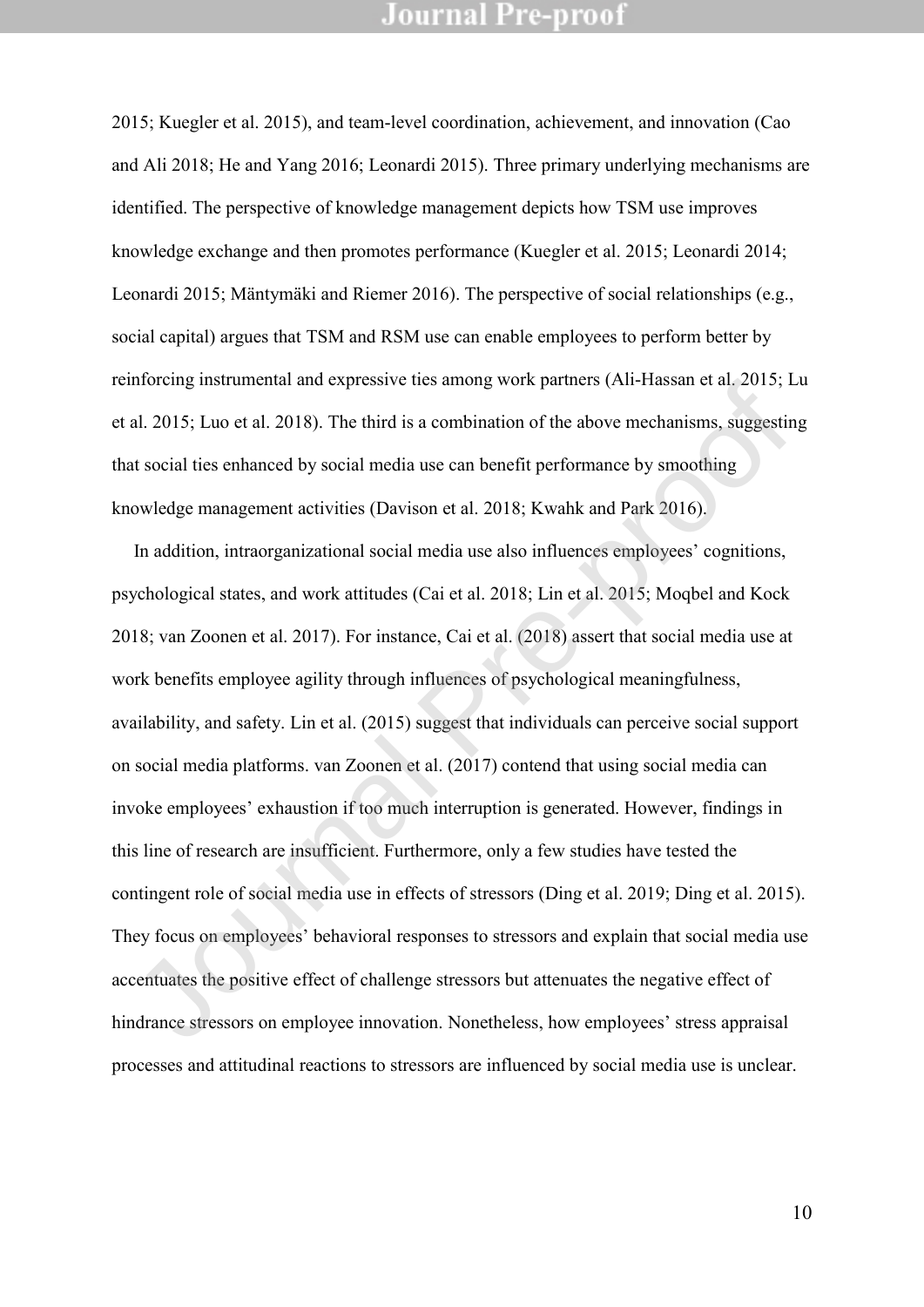#### **2.3.2 Conceptualization of social media use as a team-level construct**

We justify the conceptualization of team-level social media use by considering the nature of teamwork and the feature of social media-enabled interpersonal interactions in organizational settings. Teamwork requires team members to work interdependently and interact closely to achieve collective goals (Savelsbergh et al. 2012; Windeler et al. 2017). Social media platforms are able to serve tasks that require intensive interdependence, because they present an open, interactive context in which rich two-way communication occurs between any of the members at any time (McFarland and Ployhart 2015). Team members exchange messages and feedback backwards and forwards, which means that their individual use of social media for communication and collaboration are mutually dependent. IS scholars have asserted that the interdependence among individual IS use is a precondition for collective IS use to be a meaningful construct (Burton-Jones and Gallivan 2007; Negoita et al. 2018).

With regard to how collective IS use emerges, Leonardi (2013) indicates that when team members appropriate features of collaborative tools in similar ways, they can exchange information more broadly and deeply, and achieve better outcomes that move toward collective goals. Accordingly, we deem that to improve collaboration quality, team members need to gradually perceive and actualize affordances of multiple social media tools in a homogeneous manner. Team-level social media use emerges from team members' homogeneous use of social media for task-related and relationship-related purposes (Burton-Jones and Gallivan 2007). The members at any time (McFarland and Ployhart 2015). Team members<br>change messages and feedback backwards and forwards, which means that their individue<br>of social media for communication and collaboration are mutually dep

IS research has already incorporated team-level IT use into research models (Cao and Ali 2018; He and Yang 2016). For instance, Cao and Ali (2018) demonstrate how team-level social media use facilitates the formation of transactive memory system. Furthermore, McFarland and Ployhart (2015) underline the role of social media use as a context where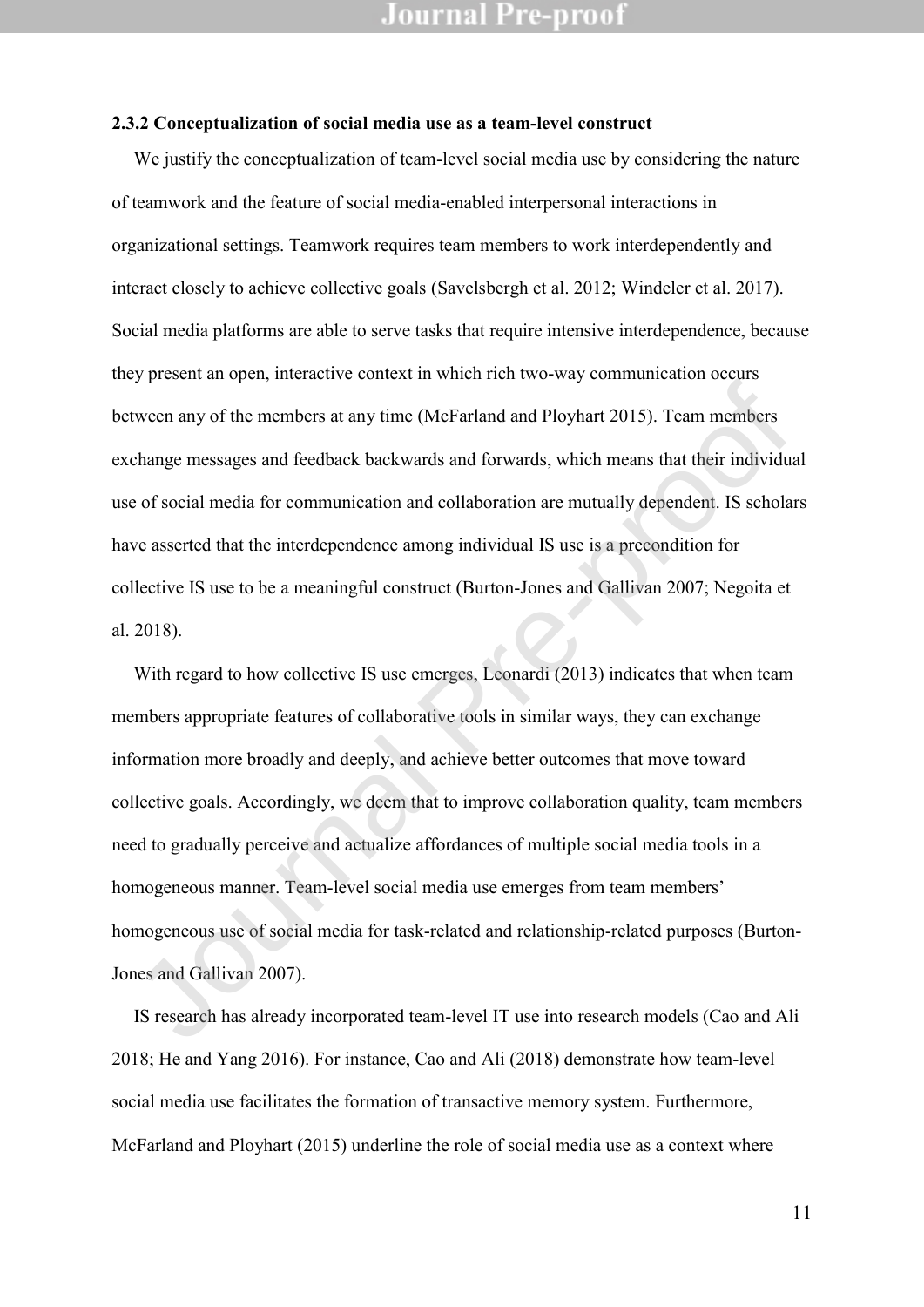employees' cognition, attitude, and behavior are shaped by their interactions with coworkers occurring on social media platforms. This offers a new angle to understand the cross-level influence of social media in enterprises with respect to individual work outcomes.

#### *2.4 Mediating role of job satisfaction*

Despite inconsistencies regarding the role stressor-employee creativity linkage in the literature, we first state direct relationships in our research context to form a foundation for proposing a mediating mechanism. Within organizational teams, RA can involve circumstances when a team member does not know which responsibilities to take, which performance criteria to follow, and with whom to coordinate efforts for task completion (Windeler et al. 2017). Team members who are confronted with RA may feel that they lack information to guide their work behaviors (Tubre and Collins 2000) and may accordingly spend time, energy, and mental resources to acquire sufficient work information (Byron et al. 2010). However, such resources could otherwise be devoted to other tasks, such as developing creative ideas. Montani et al. (2017) term this phenomenon as the resourcedepleting effect of stressors, and regard it as a notable cause of decreased employee creativity. prosing a mediating mechanism. Within organizational teams, RA can mvolve<br>cumstances when a team member does not know which responsibilities to take, which<br>rformance criteria to follow, and with whom to coordinate efforts

To explore mediating mechanisms from the attitudinal perspective, as recommended by prior studies (e.g., Albion et al. 2008; Webster et al. 2010), we propose job satisfaction as a mediator for two reasons. First, job satisfaction refers to an employee's positive attitude arising from comprehensively evaluating multiple facets of a job, such as working conditions, career development, and coworkers (Diestel et al. 2014). It is thus highly representative among work-related attitudes. Second, Beehr and Newman (1978) state that the simplest and most obvious psychological reaction to work stressors is dissatisfaction with the job. Similarly, job satisfaction has been validated to be easily affected by work stressors and relates to consequences including less employee turnover, better job performance, and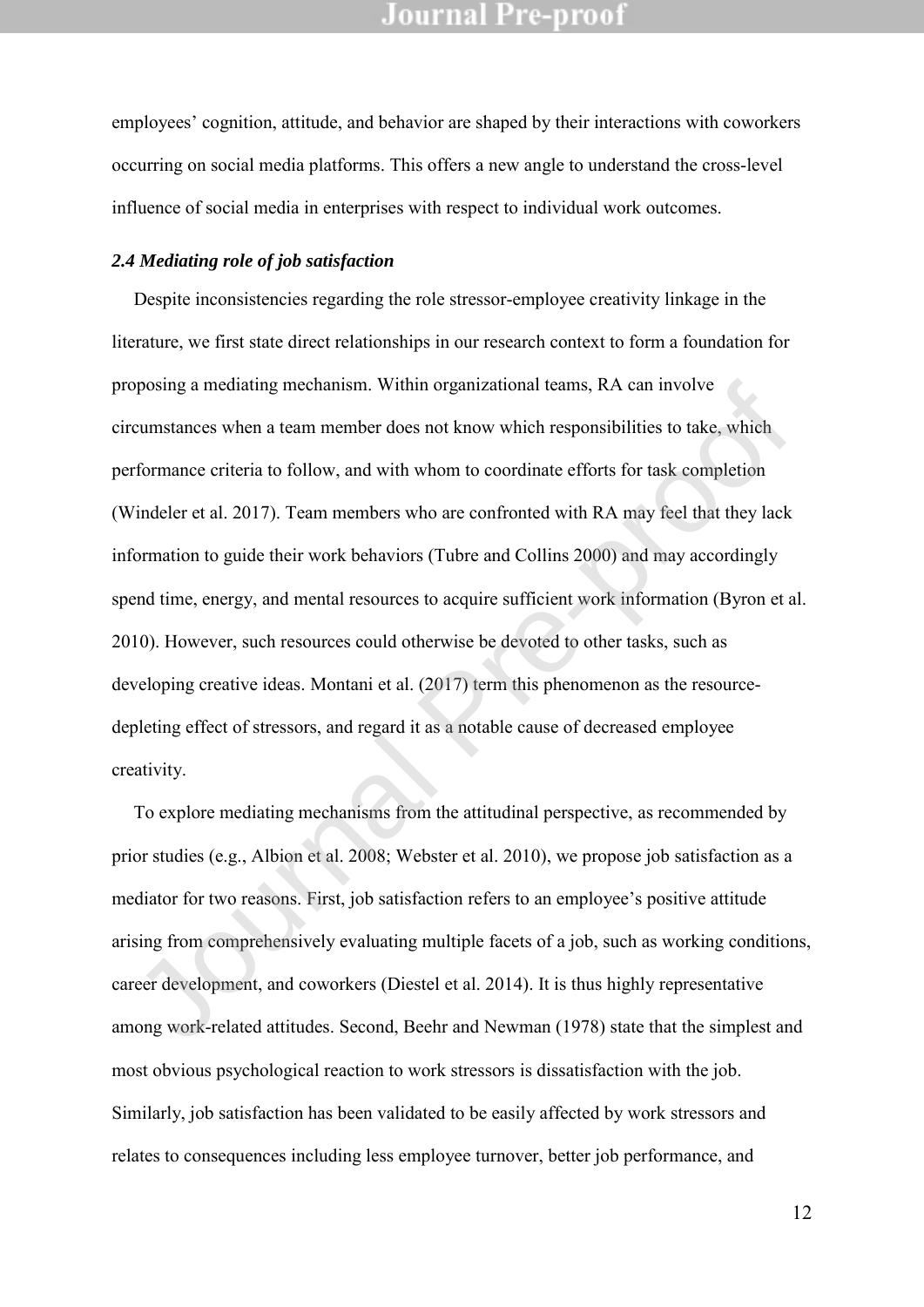organizational citizenship behavior (Eatough et al. 2011; Fried et al. 2008; Kawai and Mohr 2015). However, prior research has rarely explored whether job satisfaction mediates the role stressor-employee creativity linkage (Coelho et al. 2011; Wang et al. 2011).

We posit RA to be negatively related to job satisfaction. When team members repeatedly receive unclear role expectations from their work partners, they tend to deem that their investment of personal resources (e.g., time and energy) in resolving RA is unending and rewardless (Boyd et al. 2009). They may appraise RA as insurmountable work puzzles (i.e., hindrances) and then experience job-related strain with all the consequent negative emotions (e.g., frustration, anxiety, and burnout) (Pearsall et al. 2009). These negative emotions are likely to impair job satisfaction by prompting team members to disengage from team interactions rather than enjoy working conditions and relationships with coworkers (Kawai and Mohr 2015). Moreover, team members may view RA as a type of mismatching between roles and themselves (DeRue and Morgeson 2007), causing them to sense fewer opportunities to achieve personal development. This means that RA may also jeopardize job satisfaction involving personal growth (Eatough et al. 2011; LeRouge et al. 2006). wartness (boyt et al. 2009). They may appraise KA as insurmountable work puzzles (i.e.<br>dramecs) and then experience job-related strain with all the consequent negative emotion<br>g., frustration, anxiety, and burnout) (Pearsa

The link between job satisfaction and employee creativity is generally proposed as being positive. Team members' creative work behaviors involve observing the status quo of teams, identifying problems, and developing novel and useful solutions, all of which are time- and energy-consuming. Job satisfaction, as an important psychological impetus, can enhance team members' willingness to proactively devote time, energy, and expertise to undertake creative work (Fried et al. 2008; Woisetschläger et al. 2016). Positive affection that accompanies job satisfaction may also release individuals' cognitive resources and stimulate creative thinking (Shalley et al. 2004). Conversely, job dissatisfaction may impede employee creativity by causing team members to psychologically and behaviorally withdraw from current work (Bettencourt and Brown 2003). The intervening role of job satisfaction in the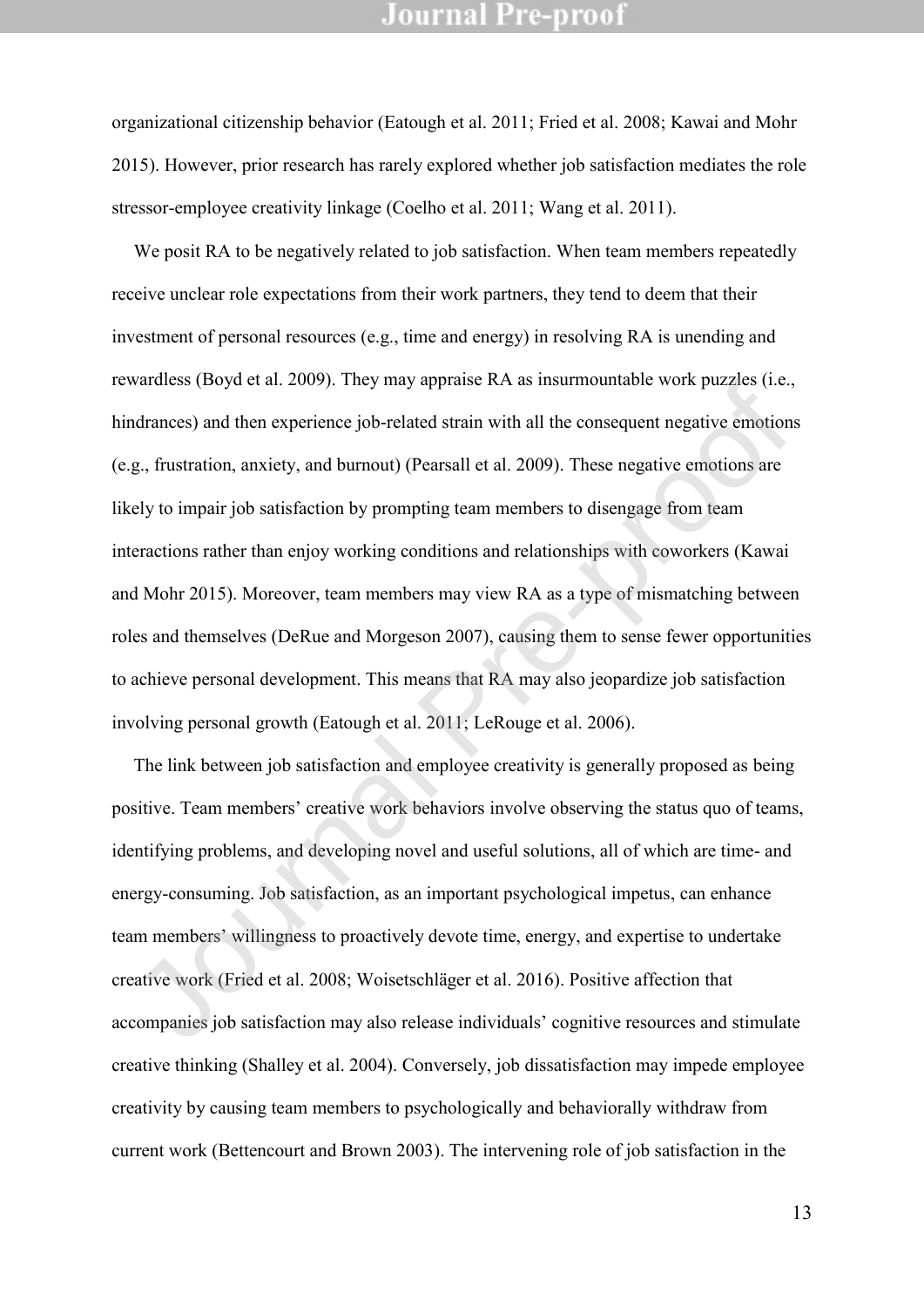effects of work stressors on employee performance and turnover has been discussed in various organizational contexts (Crede et al. 2007; Eatough et al. 2011; Fried et al. 2008). Similarly, we posit that team members who experience higher levels of RA will feel lower levels of job satisfaction and, in turn, will be more reluctant to enact creativity. Taken together, we hypothesize that:

## **H1a. Job satisfaction mediates the negative relationship between role ambiguity and employee creativity.**

Within organizational teams, RC may involve situations in which a team member is required to satisfy incompatible demands from supervisors or teammates, even though s/he lacks adequate resources to execute all these tasks (Windeler et al. 2017). A few studies have posited that each role stressor may have both challenge and hindrance components (e.g., Webster et al. 2011) and further implied that RC may be different from RA in the proportion of the hindrance component (e.g., Gilboa et al. 2008; Ritter et al. 2016). However, both earlier meta-analyses (e.g., Eatough et al. 2011; Fried et al. 2008; Tubre and Collins 2000) and recent empirical studies (e.g., Montani et al. 2017; Windeler et al. 2017) predominantly emphasize the homogeneous nature of RA and RC as a hindrance that can lead to employees' strain and inferior job performance. This study thus follows the dominant view to assume that RC, similar to RA, is a hindrance. ployee creativity.<br>Within organizational teams, RC may involve situations in which a team member is<br>quired to satisfy incompatible demands from supervisors or teammates, even though s/he<br>ks adequate resources to execute al

We propose that RC has a negative direct relationship with employee creativity. Team members who are confronted with RC may feel confused about priorities over task assignments (Tubre and Collins 2000). Resolving such problems triggered by RC will also elicit the resource-depleting effect, which means that team members have to devote resources (e.g., time and energy) to cope with unfavorable situations rather than develop creative ideas (Byron et al. 2010). Team members are thus less likely to enact creativity (Montani et al. 2017).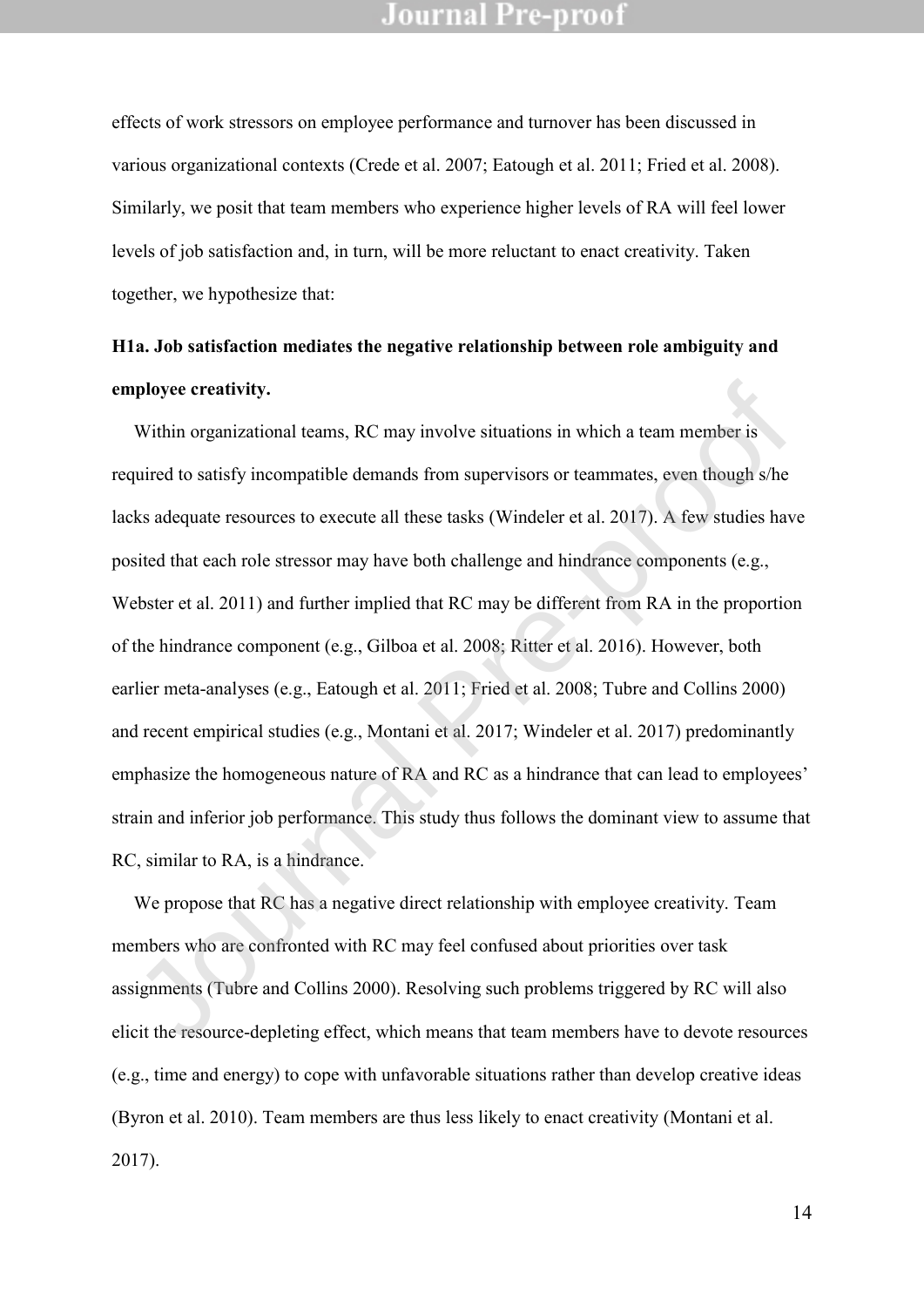Through a stress appraisal process, which is similar to that of RA, RC is posited to be negatively related to job satisfaction. After appraising RC as a hindrance, team members may feel that there is nothing they can do to get rid of the predicament and accordingly experience negative emotions (e.g., frustration, anxiety, and burnout) (Boyd et al. 2009; Pearsall et al. 2009). These negative emotions either cause team members to disengage from interpersonal interactions with teammates (Kawai and Mohr 2015) or hinder team members from perceiving opportunities for personal growth (DeRue and Morgeson 2007), thereby reduces job satisfaction in employees (Eatough et al. 2011; LeRouge et al. 2006).

As we have discussed before, job satisfaction is proposed to be positively related to employee creativity by stimulating individuals' willingness of enacting creativity (Woisetschläger et al. 2016) and releasing individuals' cognitive resources (Shalley et al. 2004). Taken together, team members who experience higher levels of RC tend to feel lower levels of job satisfaction. As a consequence, they will be less likely to engage in creative work behaviors. Thus, we propose that: reciving opportunities for personal growth (Detail and Worgeson 2007), increby reduces<br>satisfaction in employees (Eatough et al. 2011; LeRouge et al. 2006).<br>As we have discussed before, job satisfaction is proposed to be p

## **H1b. Job satisfaction mediates the negative relationship between role conflict and employee creativity.**

#### *2.5 Moderating role of social media use within teams*

According to the transactional theory of stress, a team member's stress appraisal processes are assumed to be influenced by the extent to which the whole team uses social media. By developing a two-level, first-stage moderated mediation model (Edwards and Lambert 2007), we suppose that: (1) social media use within teams can moderate role stressor-job satisfaction linkages (the first-stage moderation); and (2) indirect effects of role stressors on employee creativity through job satisfaction vary as a function of social media use within teams due to first-stage moderation. Specifically, given that social support from the organization, supervisors, or coworkers is critical to reconcile the effects of work stressors (Kawai and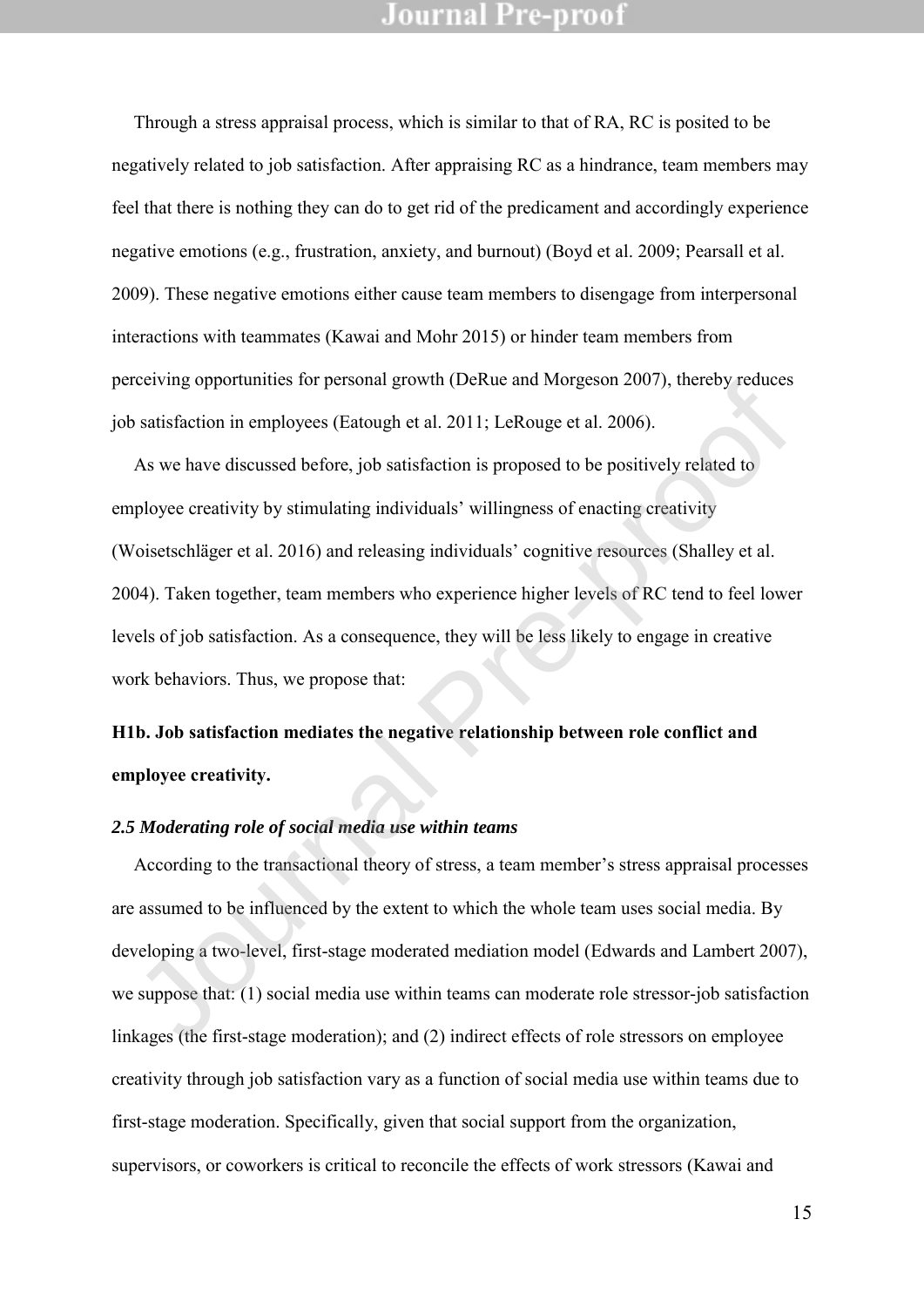Mohr 2015; Lawrence and Callan 2011; Wallace et al. 2009), we follow Ding et al. (2019) to position social media as an online context in which social support is exchanged through interpersonal interactions and propose that such a context can affect how individuals appraise and attitudinally respond to role stressors. Our arguments and hypotheses are presented below.

TSM use is manifested by open online conversations among team members for the purposes of setting out task goals, informing task assignments, checking work progresses, and discussing and solving problems, including posting, commenting, and forwarding taskrelated messages (Ding et al. 2015; Leonardi 2014). It facilitates the exchange of task-related information within teams (Kuegler et al. 2015). Because of the visibility affordance, team members are able to view work interactions and coordination flows between their work partners and themselves, as well as to understand where to locate needed expertise (Leonardi 2015; Leonardi et al. 2013). This may lead team members to perceive that informational support within teams (i.e., information resources bolstering the task completion, such as advice, experience, and knowledge) is available and sufficient (Ding et al. 2019). The persistence affordance enables team members to retrieve recorded information anytime and anywhere, which may further enhance their perceived informational support (Treem and Leonardi 2012). In addition, through the association affordance, team members can establish work connections (i.e., instrumental ties) with each other to identify and solve problems together (Rice et al. 2017). This may provide a conduit for interpersonally exchanging informational support (Lu et al. 2015; Treem and Leonardi 2012). rposes or setting out task goais, informing task assignments, encecting work progresses,<br>disecussing and solving problems, including posting, commenting, and forwarding task-<br>atacd messages (Ding et al. 2015; Leonardi 2014

Within a team with the high level of TSM use, team members are more likely to benefit from interpersonal knowledge exchange and receive informational support. Their confidence in their personal competence to resolve undesirable situations may be heightened by the psychological availability of information resources (Cai et al. 2018; Lin et al. 2015). Thus,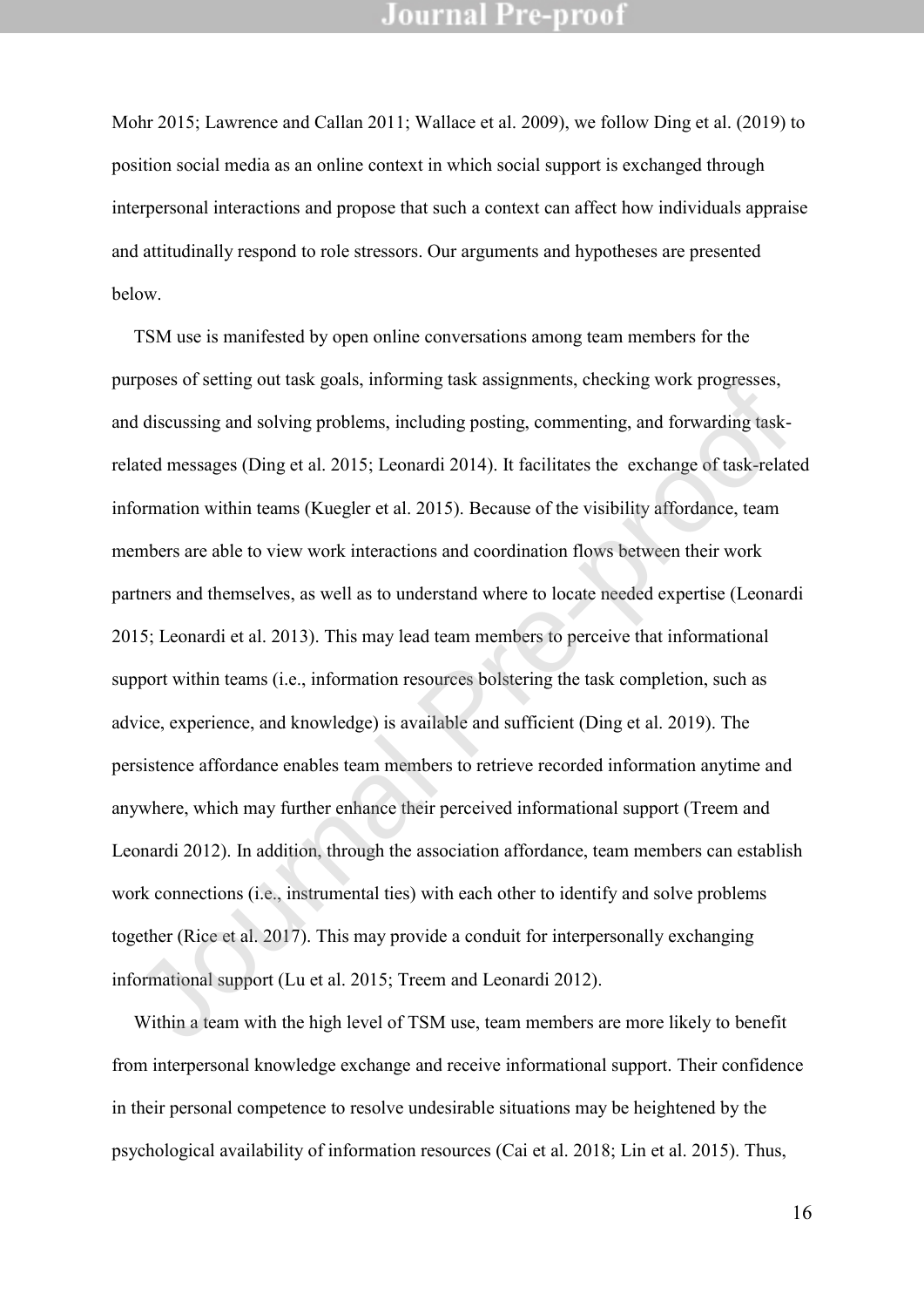team members tend to appraise unclear or incongruent role expectations (i.e., RA and RC) as being less insurmountable and are less likely to have negative emotions (Kawai and Mohr 2015). Their job satisfaction may not be affected by the existence of RA and RC. Furthermore, task-oriented interactions such as receiving feedback can direct team members' attention toward tasks, leading team members to be less concerned about strain or negative emotions attributed to RA and RC (Hon et al. 2013). Consequently, RA and RC are less likely to threaten individuals' positive work attitudes (e.g., job satisfaction). Additional evidence is provided by the job demand-resource model, which suggests that job resources can buffer against adverse effects of stressful job demands on employees' attitudes and behaviors (van Zoonen et al. 2017).

We further expect indirect effects of role stressors on employee creativity through job satisfaction to be contingent upon the level of TSM use. When the level of TSM use is high, team members will tend to not view RA and RC as hindrances that engender lower job satisfaction, and they can better protect their motivation to engage in creative behaviors from being eroded. By contrast, when the level of TSM use is low, team members may lack informational support to buffer negative effects of RA and RC, causing them to feel dissatisfied with their jobs and become disengaged from creative work. Thus, we posit that: East is provided by the job demand-resource model, which suggests that job resources<br>idence is provided by the job demand-resource model, which suggests that job resources<br>h buffer against adverse effects of stressful job

**H2. Task-oriented social media use positively moderates the relationship of role ambiguity (H2a) and role conflict (H2b) with job satisfaction such that the relationship is less negative when the level of task-oriented social media use is high.** 

**H3. Task-oriented social media use positively moderates the indirect relationship of role ambiguity (H3a) and role conflict (H3b) with employee creativity through job satisfaction such that the relationship is less negative when the level of task-oriented social media use is high.**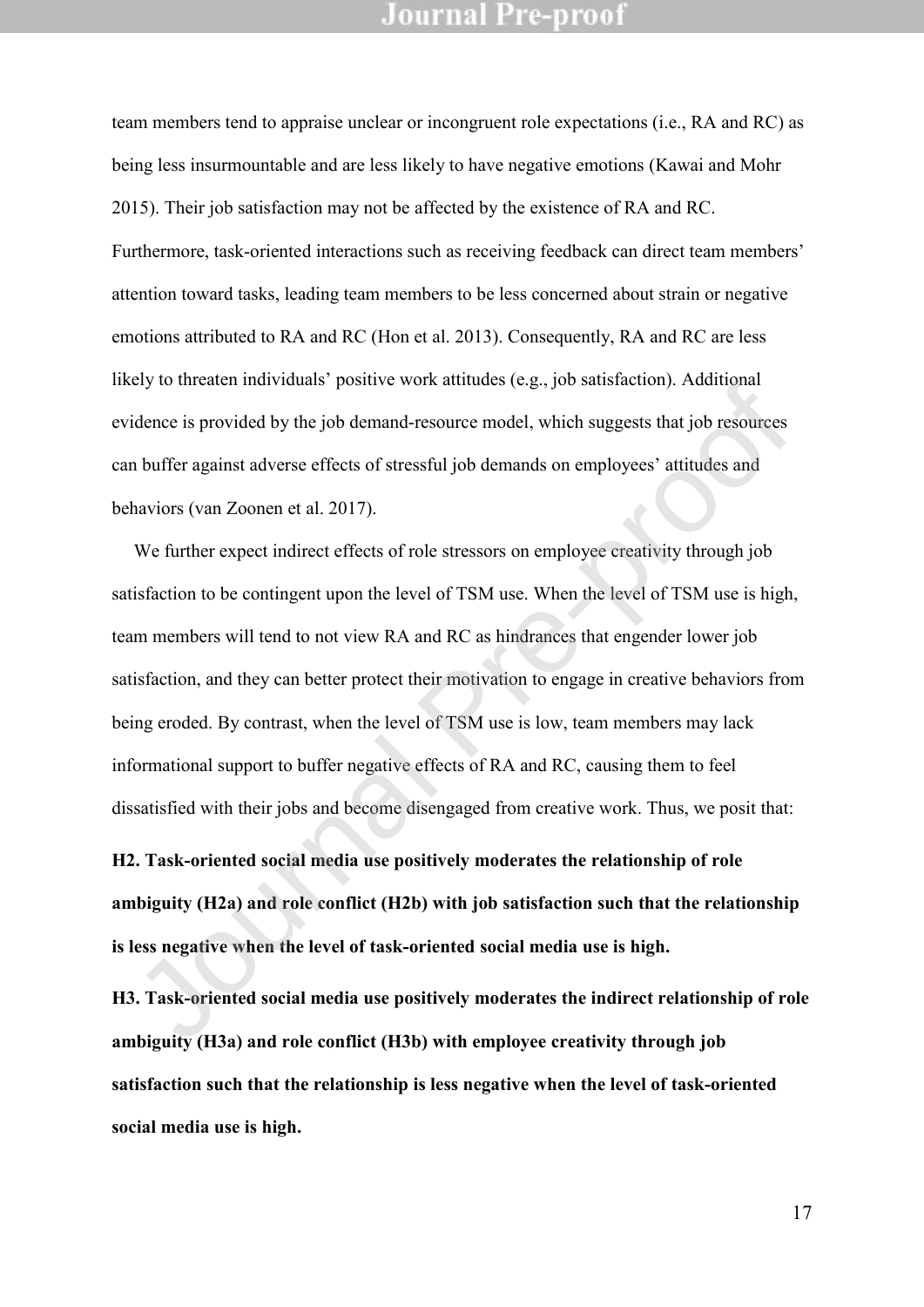RSM use within teams refers to informal communication among team members in the form of posting, commenting, and forwarding information for social purposes (e.g., personal experiences, emotions, and opinions on general affairs) (Ding et al. 2015; Luo et al. 2018). It does not directly contribute to work activities but aims at maintaining the social fabric of teams by acting as a "social lubricant" (Leonardi et al. 2013; Mäntymäki and Riemer 2016). By taking advantage of the association affordance of social media, team members who engage in relationship-oriented interactions can establish and maintain social connections (i.e., expressive ties) with those who share common interests, minds, or goals (Leonardi et al. 2013). Gradually, they may conceive of each other as close partners or in-group members (Luo et al. 2018) and utilize these social networks as channels for exchanging emotional support, such as caring, encouragement, consolation, and empathy (Ali-Hassan et al. 2015; Lu et al. 2015; Luo et al. 2018). Davison et al. (2018) also deem that social media can serve as a way of fostering harmony among team members.

Within a team characterized by the high level of RSM use, team members could benefit from social cohesion and emotional support by leveraging such important resources to cope with stressful work conditions (Ding et al. 2019; Lazarus and Folkman 1984). For team members who are confronted with ambiguous or incongruent role expectations, receiving encouragement and comfort from teammates has the potential to alleviate their job-related strain and negative emotions (e.g., frustration, anxiety, and dissatisfaction) engendered by RA and RC (Kawai and Mohr 2015; Lawrence and Callan 2011). Schepers et al. (2016) also argue that encouragement from leaders can inspire team members' constructive perspectives on undesirable work situations. Accordingly, team members are less likely to see the negative side of RA and RC, with the result that the destructive influence of RA and RC on job satisfaction will be less pronounced. gage in relationship-oriented interactions cart establish and maintain social connections<br>e, expressive ties) with those who share common interests, minds, or goals (Leonardi et i<br>13). Gradually, they may eonecive of each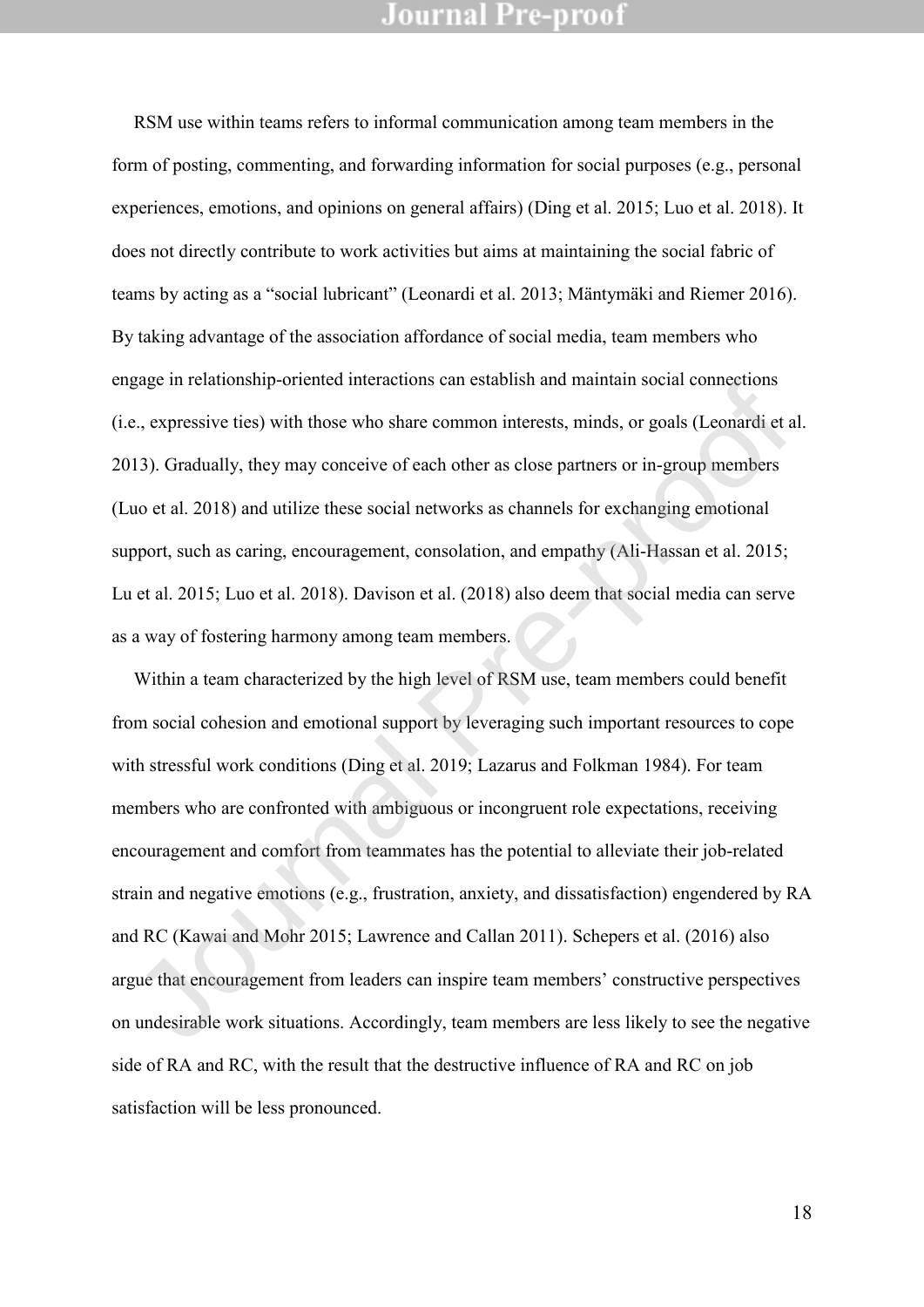Furthermore, RSM use within teams is also posited to be able to reconcile the indirect effects of role stressors on employee creativity through job satisfaction. When the level of RSM use is high, team members' job satisfaction may not be reduced by role stressors, thereby protecting their willingness to enact creativity from being damaged. In contrast, within a team characterized by low levels of RSM use, team members tend to retain their appraisal of RA and RC as hindrance stressors, thereby feeling less motivated to engage in creative work because of their low level of job satisfaction. Thus, we propose that:

**H4. Relationship-oriented social media use positively moderates the relationship of role ambiguity (H4a) and role conflict (H4b) with job satisfaction such that the relationship is less negative when the level of relationship-oriented social media use is high.** 

**H5. Relationship-oriented social media use positively moderates the indirect relationship of role ambiguity (H5a) and role conflict (H5b) with employee creativity through job satisfaction such that the relationship is less negative when the level of relationship-oriented social media use is high.** 

Figure 1 presents our conceptual model.



Social media use in enterprise

H1a and H1b denote the mediating effect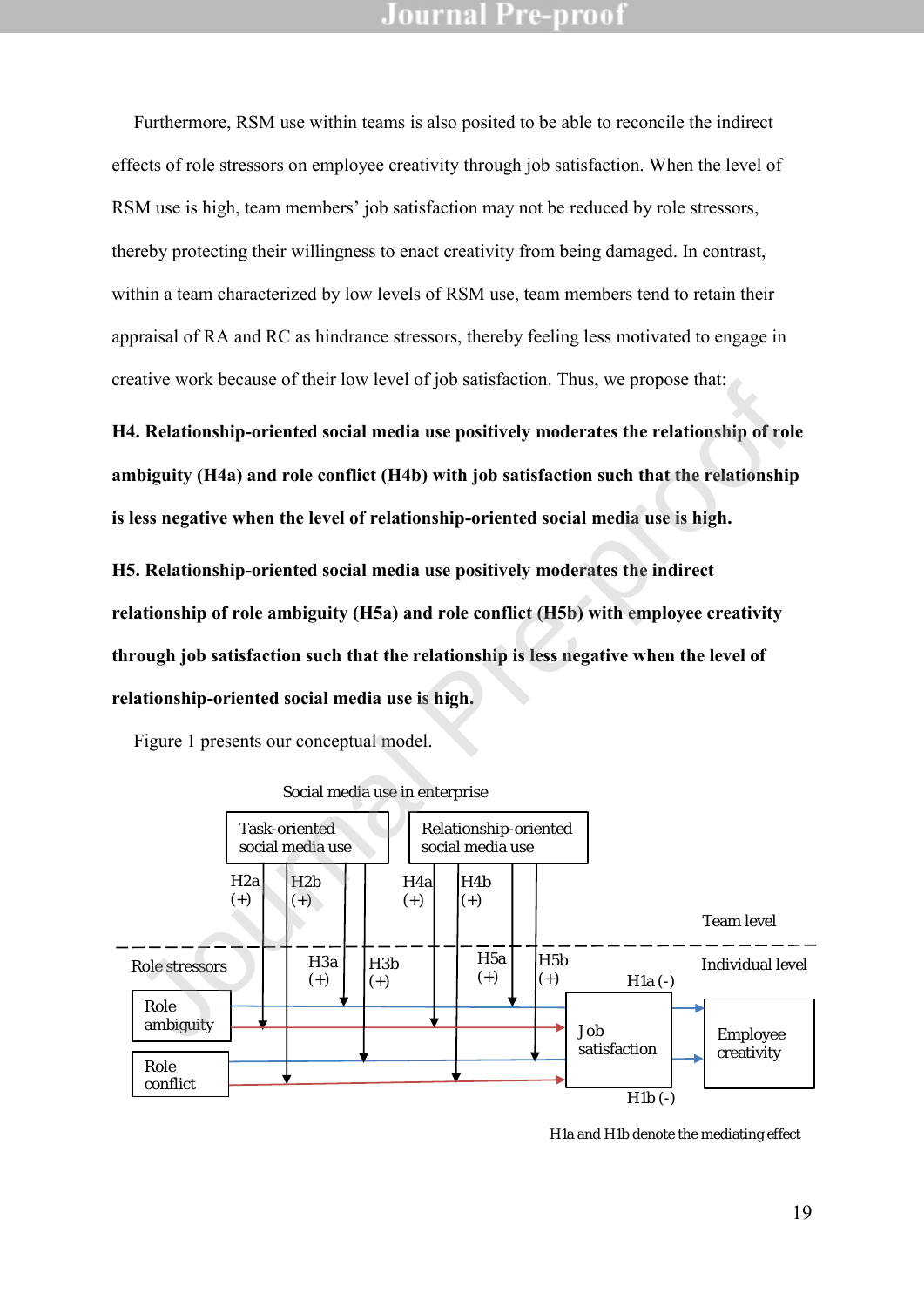**Note:** The blue line represents the indirect relationship between role stressors and employee creativity through job satisfaction. The red line represents the relationship between role stressors and job satisfaction.

#### **Figure 1. Research model**

#### 3. **Research Design and Methodology**

#### 3.1 *Sample and procedure*

To test the hypotheses, we adopted the survey method due to its strength in capturing the essence of field work without sacrificing generality. We chose Chinese firms as research sites because Chinese professionals' emphasis on social relationships and their preference for social technology have attracted significant academic curiosity (e.g., Cai et al. 2018; Davison et al. 2018; Lu et al. 2015; Luo et al. 2018). Consistent with previous research (Cao and Ali 2018), we sampled from multiple industries. Through MBA/executive MBA alumni, we initially identified 57 companies that adopt social media for teamwork. We sent them invitation letters, explaining our research purpose, listing sampling criteria, guaranteeing data confidentiality, and promising to send a report as feedback. They all designated coordinators (generally upper-level managers) to help us identify eligible teams for data collection. We distributed questionnaires to respondents individually and guaranteed their anonymity. This study considers private and public social media platforms adopted by sample firms. Private platforms, such as DingTalk, Jingoal, Mingdao, and Kdweibo, offer services exclusively for collaboration within teams. Public sites (e.g., WeChat, Weibo, wikis, and blogs) are originally personal communication media but are increasingly used in professional lives. Prior to the large-scale questionnaire distribution, we conducted a pilot study to elucidate how frequently team members use social media and other communication modes at work (see Appendix A). cause Chinese professionals' emphasis on social relationships and their preference for<br>cial technology have attracted significant academic curiosity (e.g., Cai et al. 2018; Davise<br>al. 2018; Lu et al. 2015; Luo et al. 2018)

We received 359 responses from 57 teams. After eliminating incomplete responses and teams that returned less than three completed questionnaires, we obtained a sample of 334 employees from 56 teams (i.e., 56 companies). The team size ranged from 5 to 30 members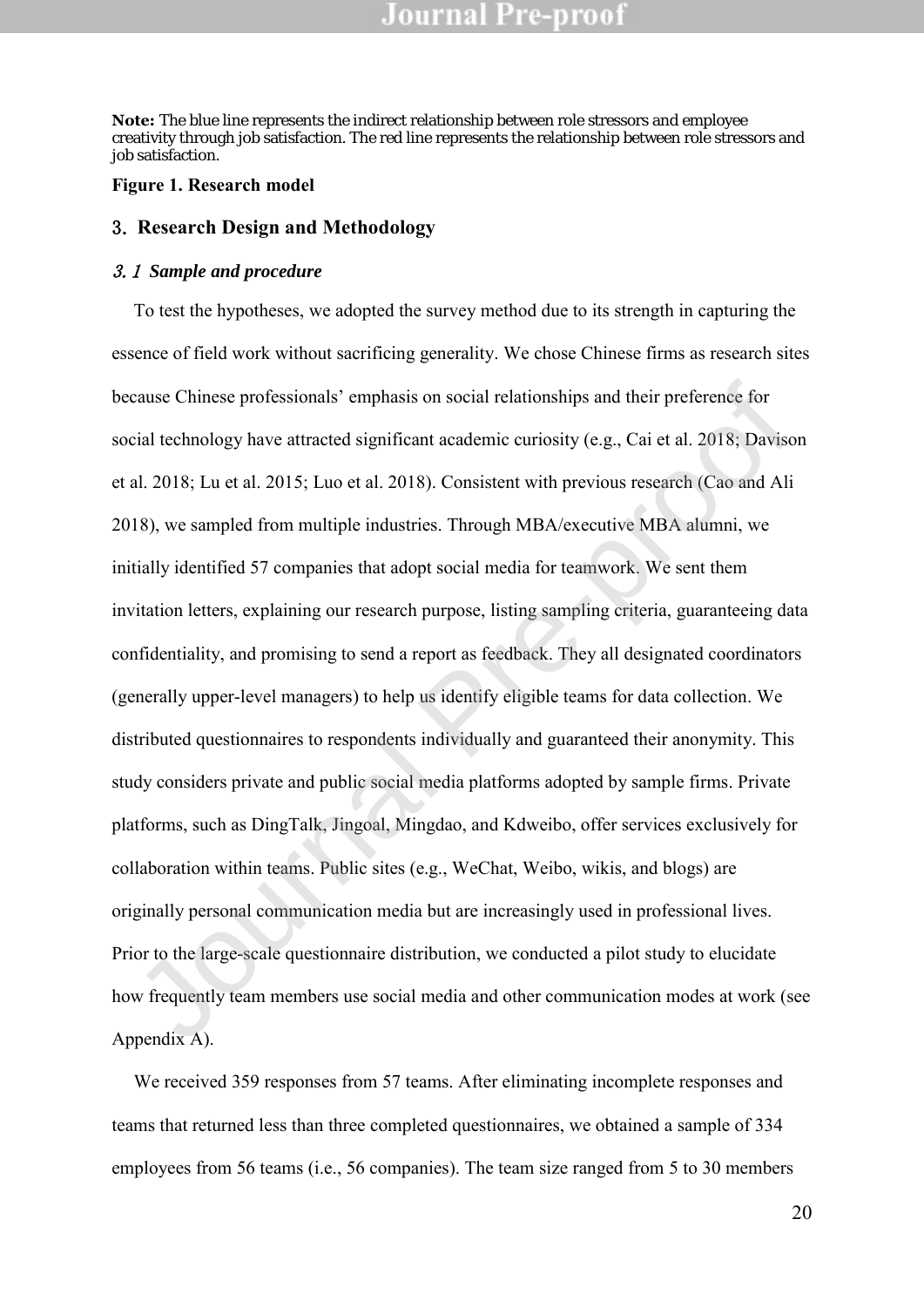(mean = 14.10, SD = 6.07). The average team age was 45.9 months (SD = 25.21 months). The sampled teams represented the following functions: production (5), research and development (7), sales and marketing (30), consulting (8), finance (4), and others (2). Following Armstrong and Overton (1977), we ensured that nonresponse bias was not a critical issue in this study because the results of two-tailed *t*-tests indicated no significant difference between the early (the first 25%) and late (the last 25%) respondents on demographic variables (e.g., work experience). Table 1 presents the demographic information of the sample.

By providing written instructions, we reminded respondents to answer the questionnaire based on their work practices and social media use. They were asked to rate the extent to which they agree with statements about the individual-level constructs (i.e., role stressors, job satisfaction, and employee creativity). The team-level constructs (i.e., social media use), as the main study variables that we shared with another research project, had been assessed by 401 team members from these 56 identified teams three months previously. Two justifications can support our methodology. First, although respondents in these two surveys were not completely identical, their opinions about team-level social media use are assumed to be homogeneous because when working together, they tend to adopt a similar manner to appropriate features of social media and interpret effectiveness of these tools (Leonardi 2013; Pearsall et al. 2009). Second, social media provide a context for open communication (McFarland and Ployhart 2015). Mitchell and James (2001) argue that contextual factors (e.g., team climate) are relatively constant. Thus, relative to the average team age (45.9 months), we assume that the much shorter time interval of three months is incapable of causing notable changes in social media use practices across two surveys (DeSanctis and Poole 1994). mographic variables (e.g., work experience). Table 1 plessinis ine demographic informat<br>the sample.<br>By providing written instructions, we reminded respondents to answer the questionnaire<br>sed on their work practices and soc

#### **Table 1. Demographic information**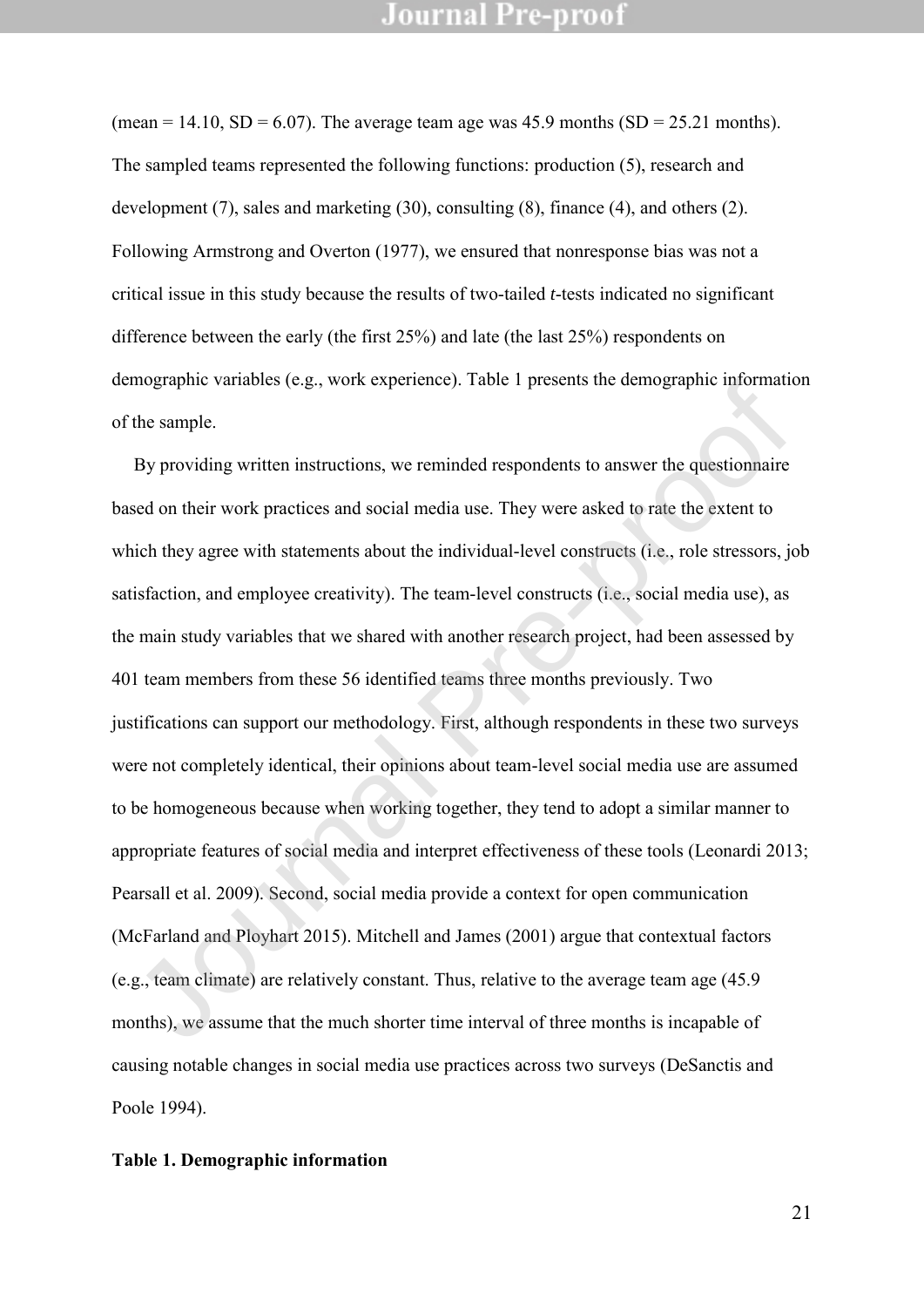| <b>Measures</b>                                                                           | <b>Items</b>                                                                              | Freq. | $\%$ | <b>Measures</b>   | <b>Items</b>                                                                                                                                                                                                                                                                                                                                                                                                                                                                                                                                                                                                                                                                                                                                | Freq. | $\%$ |  |  |  |
|-------------------------------------------------------------------------------------------|-------------------------------------------------------------------------------------------|-------|------|-------------------|---------------------------------------------------------------------------------------------------------------------------------------------------------------------------------------------------------------------------------------------------------------------------------------------------------------------------------------------------------------------------------------------------------------------------------------------------------------------------------------------------------------------------------------------------------------------------------------------------------------------------------------------------------------------------------------------------------------------------------------------|-------|------|--|--|--|
| <b>Individual</b>                                                                         |                                                                                           |       |      | <b>Firm</b>       |                                                                                                                                                                                                                                                                                                                                                                                                                                                                                                                                                                                                                                                                                                                                             |       |      |  |  |  |
| Gender                                                                                    | Male                                                                                      | 149   | 44.6 | Firm age          | <5 years                                                                                                                                                                                                                                                                                                                                                                                                                                                                                                                                                                                                                                                                                                                                    | 24    | 7.2  |  |  |  |
|                                                                                           | Female                                                                                    | 185   | 55.4 |                   | 5-10 years $(<11)$                                                                                                                                                                                                                                                                                                                                                                                                                                                                                                                                                                                                                                                                                                                          | 87    | 26.0 |  |  |  |
| Age                                                                                       | <= 25 years old                                                                           | 66    | 19.8 |                   | 11-25 years (<26)                                                                                                                                                                                                                                                                                                                                                                                                                                                                                                                                                                                                                                                                                                                           | 178   | 53.3 |  |  |  |
|                                                                                           | 26-30 years<br>old                                                                        | 172   | 51.5 |                   | $>=26$ years                                                                                                                                                                                                                                                                                                                                                                                                                                                                                                                                                                                                                                                                                                                                | 45    | 13.5 |  |  |  |
|                                                                                           | 31-40 years<br>old                                                                        | 86    | 25.7 | Firm size         | <100 people                                                                                                                                                                                                                                                                                                                                                                                                                                                                                                                                                                                                                                                                                                                                 | 50    | 15.0 |  |  |  |
|                                                                                           | >40 years old                                                                             | 10    | 3.0  |                   | 101-300 people                                                                                                                                                                                                                                                                                                                                                                                                                                                                                                                                                                                                                                                                                                                              | 43    | 12.9 |  |  |  |
| Level of<br>education                                                                     | College or<br>below                                                                       | 53    | 15.9 |                   | 301-500 people                                                                                                                                                                                                                                                                                                                                                                                                                                                                                                                                                                                                                                                                                                                              | 33    | 9.9  |  |  |  |
|                                                                                           | Bachelor                                                                                  | 201   | 60.1 |                   | 501-1000 people                                                                                                                                                                                                                                                                                                                                                                                                                                                                                                                                                                                                                                                                                                                             | 56    | 16.8 |  |  |  |
|                                                                                           | Master or<br>above                                                                        | 80    | 24.0 |                   | 1001-2000 people                                                                                                                                                                                                                                                                                                                                                                                                                                                                                                                                                                                                                                                                                                                            | 61    | 18.3 |  |  |  |
| Work<br>experience                                                                        | <1 year                                                                                   | 55    | 16.5 |                   | >2000 people                                                                                                                                                                                                                                                                                                                                                                                                                                                                                                                                                                                                                                                                                                                                | 91    | 27.2 |  |  |  |
|                                                                                           | 1-2 years $(3)$                                                                           | 82    | 24.6 | Firm<br>ownership | State-owned<br>enterprise                                                                                                                                                                                                                                                                                                                                                                                                                                                                                                                                                                                                                                                                                                                   | 120   | 35.9 |  |  |  |
|                                                                                           | $3-4$ years $(<5)$                                                                        | 90    | 26.9 |                   | Private enterprise                                                                                                                                                                                                                                                                                                                                                                                                                                                                                                                                                                                                                                                                                                                          | 150   | 44.9 |  |  |  |
|                                                                                           | $5 - 6$ years $(< 7)$                                                                     | 40    | 12.0 |                   | Foreign-owned<br>enterprise                                                                                                                                                                                                                                                                                                                                                                                                                                                                                                                                                                                                                                                                                                                 | 22    | 6.6  |  |  |  |
|                                                                                           | $>=7$ years                                                                               | 67    | 20.1 |                   | Public organization                                                                                                                                                                                                                                                                                                                                                                                                                                                                                                                                                                                                                                                                                                                         | 42    | 12.6 |  |  |  |
|                                                                                           |                                                                                           |       |      | Industry type *   | Manufacturing                                                                                                                                                                                                                                                                                                                                                                                                                                                                                                                                                                                                                                                                                                                               | 88    | 26.3 |  |  |  |
|                                                                                           |                                                                                           |       |      |                   | Information<br>technology                                                                                                                                                                                                                                                                                                                                                                                                                                                                                                                                                                                                                                                                                                                   | 32    | 9.6  |  |  |  |
|                                                                                           |                                                                                           |       |      |                   | Finance and<br>banking                                                                                                                                                                                                                                                                                                                                                                                                                                                                                                                                                                                                                                                                                                                      | 104   | 31.1 |  |  |  |
|                                                                                           |                                                                                           |       |      |                   | Education                                                                                                                                                                                                                                                                                                                                                                                                                                                                                                                                                                                                                                                                                                                                   | 21    | 6.3  |  |  |  |
|                                                                                           |                                                                                           |       |      |                   | Commercial service                                                                                                                                                                                                                                                                                                                                                                                                                                                                                                                                                                                                                                                                                                                          | 64    | 19.2 |  |  |  |
|                                                                                           |                                                                                           |       |      |                   | Public service                                                                                                                                                                                                                                                                                                                                                                                                                                                                                                                                                                                                                                                                                                                              | 25    | 7.5  |  |  |  |
|                                                                                           |                                                                                           |       |      |                   | Note: In this study, the manufacturing industry engages in the production of automobiles, household<br>electrical applications, machines, instruments, and food. The information technology industry<br>includes computer hardware, software, and Internet firms. The finance and banking industry includes<br>banks, insurance companies, security companies, and institutional investors. The education industry<br>includes training institutions, research institutions, and academies. The commercial service industry<br>includes law firms, consulting firms, intermediary agencies, catering industry, and tourist industry.<br>The public service industry includes healthcare industry, public administration, and social groups. |       |      |  |  |  |
|                                                                                           | 3.2 Measurement development                                                               |       |      |                   |                                                                                                                                                                                                                                                                                                                                                                                                                                                                                                                                                                                                                                                                                                                                             |       |      |  |  |  |
| The questionnaire was adapted from existing literature (see Appendix B). Following the    |                                                                                           |       |      |                   |                                                                                                                                                                                                                                                                                                                                                                                                                                                                                                                                                                                                                                                                                                                                             |       |      |  |  |  |
| back translation technique (Brislin 1980), we developed Chinese scales by translating the |                                                                                           |       |      |                   |                                                                                                                                                                                                                                                                                                                                                                                                                                                                                                                                                                                                                                                                                                                                             |       |      |  |  |  |
|                                                                                           |                                                                                           |       |      |                   | English version and then hired a professional translator unfamiliar with this study to translate                                                                                                                                                                                                                                                                                                                                                                                                                                                                                                                                                                                                                                            |       |      |  |  |  |
|                                                                                           |                                                                                           |       |      |                   | the Chinese items back to English. We observed no semantic discrepancy between the                                                                                                                                                                                                                                                                                                                                                                                                                                                                                                                                                                                                                                                          |       |      |  |  |  |
|                                                                                           | translated English version and the original, suggesting that the Chinese items accurately |       |      |                   |                                                                                                                                                                                                                                                                                                                                                                                                                                                                                                                                                                                                                                                                                                                                             |       |      |  |  |  |

#### *3.2 Measurement development*

The questionnaire was adapted from existing literature (see Appendix B). Following the back translation technique (Brislin 1980), we developed Chinese scales by translating the English version and then hired a professional translator unfamiliar with this study to translate the Chinese items back to English. We observed no semantic discrepancy between the translated English version and the original, suggesting that the Chinese items accurately reflected the original English meaning. To ensure face/content validity, we invited one IS professor and three professionals from the consulting industry to review and critique the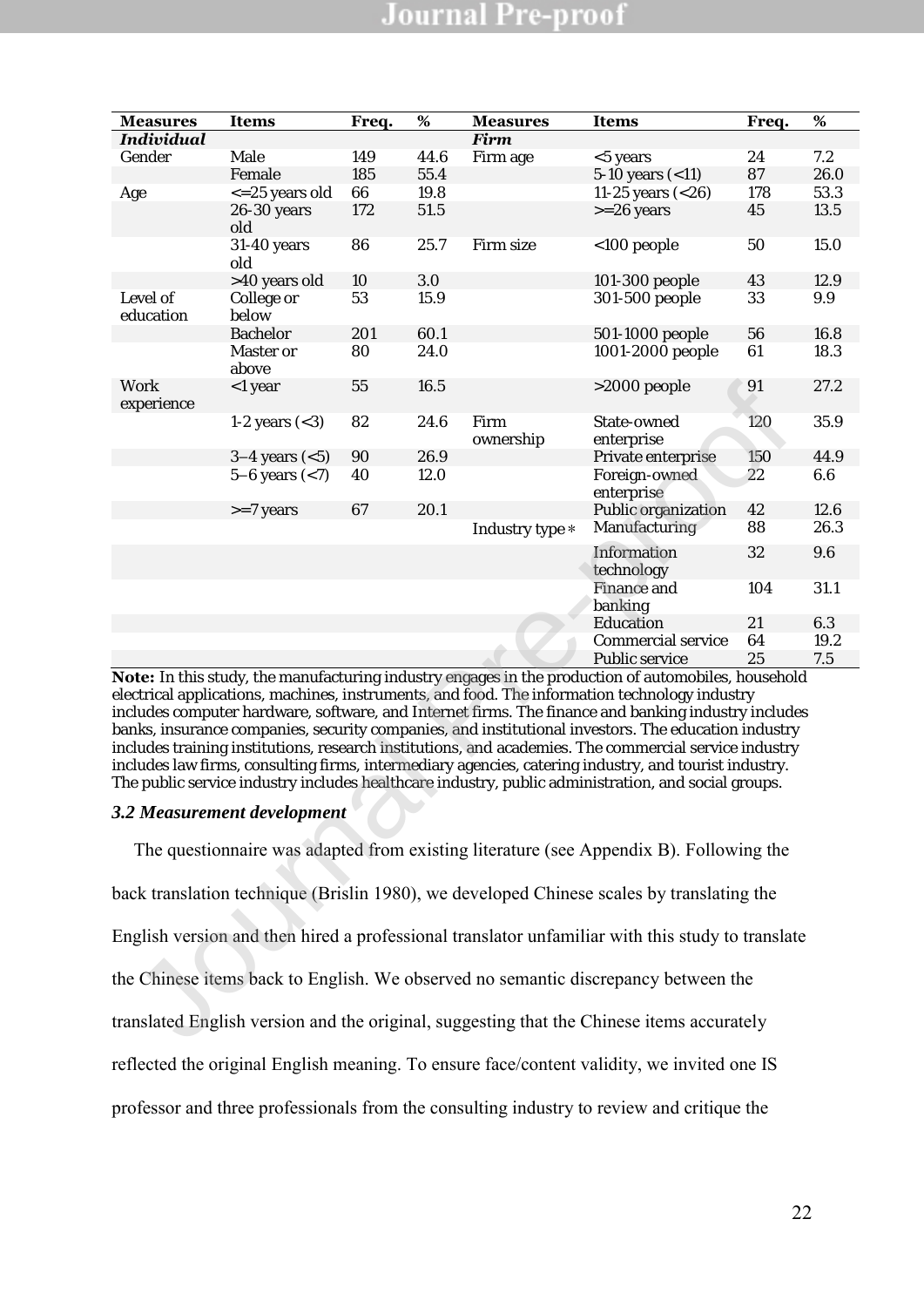items. All measures used a 5-point Likert scale ranging from 1 ("strongly disagree") to 5 ("strongly agree").

**Role ambiguity and role conflict** were measured with items adapted to the team context from Rizzo et al. (1970). Measures for RA were reverse coded, which manifested the connotation of role clarity. We measured **job satisfaction** with five items adapted from Diestel et al. (2014) to consider various aspects, such as satisfaction with working conditions, team management, career opportunities, teammates, and immediate supervisor.

**Employee creativity** was assessed by employees themselves with a four-item scale adapted from Farmer et al. (2003). This scale is particularly suitable for mirroring the Chinese perspective of employee creativity. Similar to prior studies (e.g., Ali-Hassan et al. 2015; Montani et al. 2017), we chose the self-report measurement for the following two main reasons: (1) objective measures are generally hard to capture; (2) the self-rating method is as reliable as ratings from supervisors or peers given that employees have better understanding about the details regarding their work and innovative practices (Montani et al. 2017). In management, career opportunntes, teammates, and miniciatie supervisor.<br> **Employee creativity** was assessed by employees themselves with a four-item scale<br>
apted from Farmer et al. (2003). This scale is particularly suit

We measured **social media use within teams** (i.e., TSM and RSM) as the extent to which team members collectively use social media for the purpose of achieving tasks and maintaining relationships. We adopted measurement items from Ding et al. (2015), which originated from the adaptation of Hiller et al.'s (2006) scale to the social media context. According to Hiller et al. (2006), task behaviors (i.e., planning, organizing, and problemsolving) and relationship behaviors (i.e., support, consideration, and development) are the two main types of face-to-face interactions among self-managed team members.

**Controls:** As suggested by previous research (e.g., Farmer et al. 2003; Leung et al. 2011; Montani et al. 2017), we used employee gender, age, level of education, and work experience as controls for employee creativity. We also controlled for team size and team age at the team level, because they may influence creative processes within teams (Gong et al. 2013).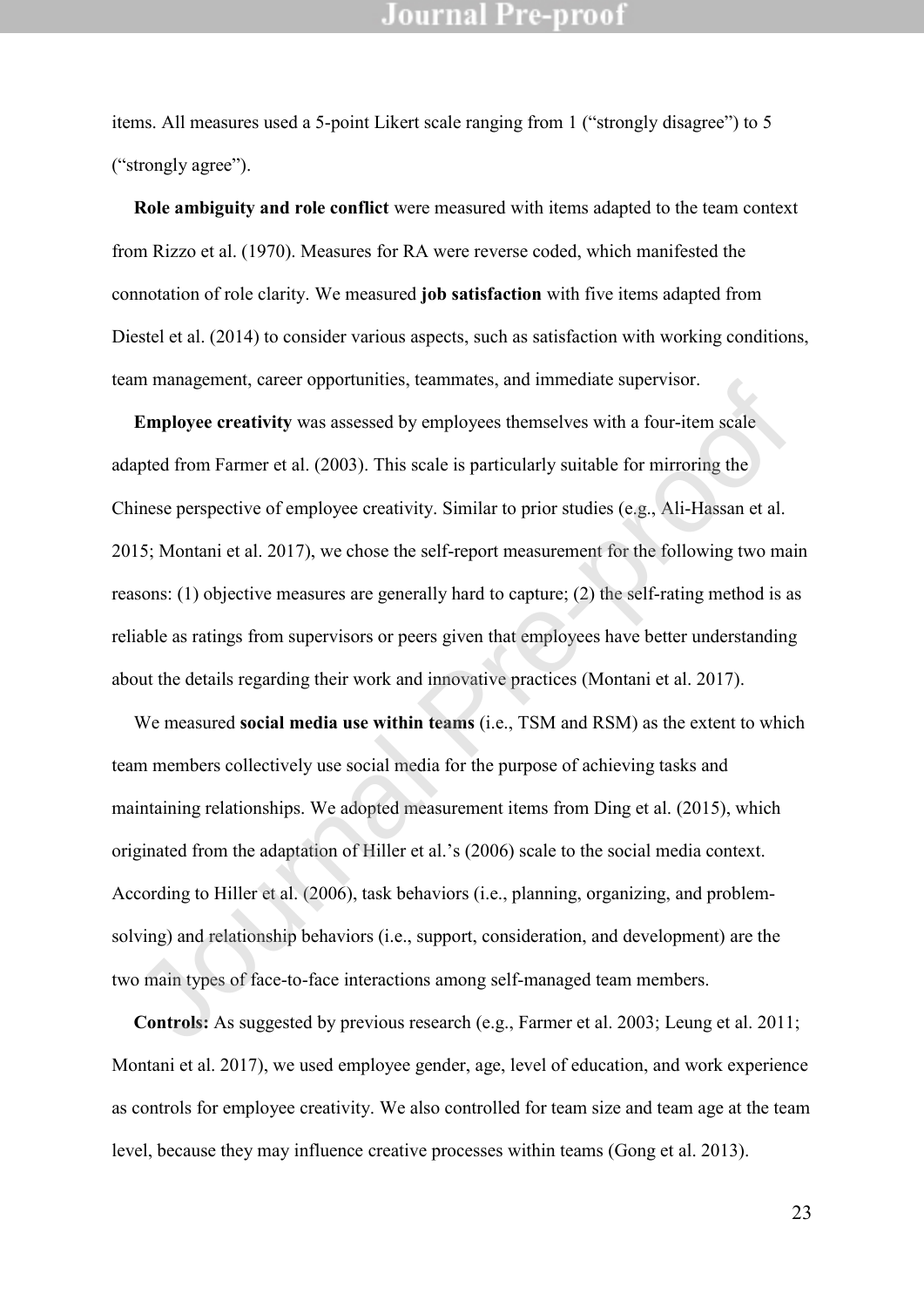#### 4. **Data Analysis and Results**

#### *4.1 Data aggregation*

The team-level constructs, TSM use, and RSM use can be derived indirectly by aggregating individual responses. We justified the appropriateness of data aggregation by assessing the inter-rater agreement index  $(r_{wg})$  (James et al. 1984) and the intraclass correlation coefficients (ICCs) (Bliese 2000). Results verify that the mean of  $r_{wg}$  values of TSM use and RSM use were 0.863 and 0.833, respectively, which was above the threshold of 0.70 and indicated the consensus of individual perceptions within the teams. Moreover, we calculated ICC(1) and ICC(2) to estimate the group-level variance components of variables and their reliability. The ICC(1) values that exceeded 0.10 were ideal (LeBreton and Senter 2008), whereas the recommended threshold of ICC(2) values was 0.60 (Bliese 2000). For TSM use,  $ICC(1) = 0.24$ ,  $ICC(2) = 0.68$ , and  $F = 2.876$  ( $p < 0.01$ ). For RSM use,  $ICC(1) =$ 0.13, ICC(2) = 0.48, and  $F = 1.960$  (p < 0.05). Although the ICC(2) value of RSM use was lower than 0.60, the *F* values associated with ICCs were all significant, indicating that within-group variances were significantly smaller than between-group variances. Hence, data aggregation can be validated. 70 and indicated the consensus of individual perceptively, which was above the thresholomology and indicated the consensus of individual perceptions within the teams. Moreover, we levalided the consensus of individual per

#### *4.2 Measurement model*

We first tested the validity and reliability of measurement scales. Through a scale purification exercise, we eliminated items whose factor loadings were below the cutoff value of 0.60. Table 2 illustrates that Cronbach's alpha and composite reliability scores exceeded the threshold for exploratory research of 0.70, validating the construct reliability and internal consistency (Fornell and Larcker 1981). All factor loadings were above the recommended value of 0.70, and the average variance extracted (AVE) scores were higher than 0.50, which indicated good convergent validity (Fornell and Larcker 1981). Table 4 provides the descriptive statistics and zero-order correlations among study and control variables, which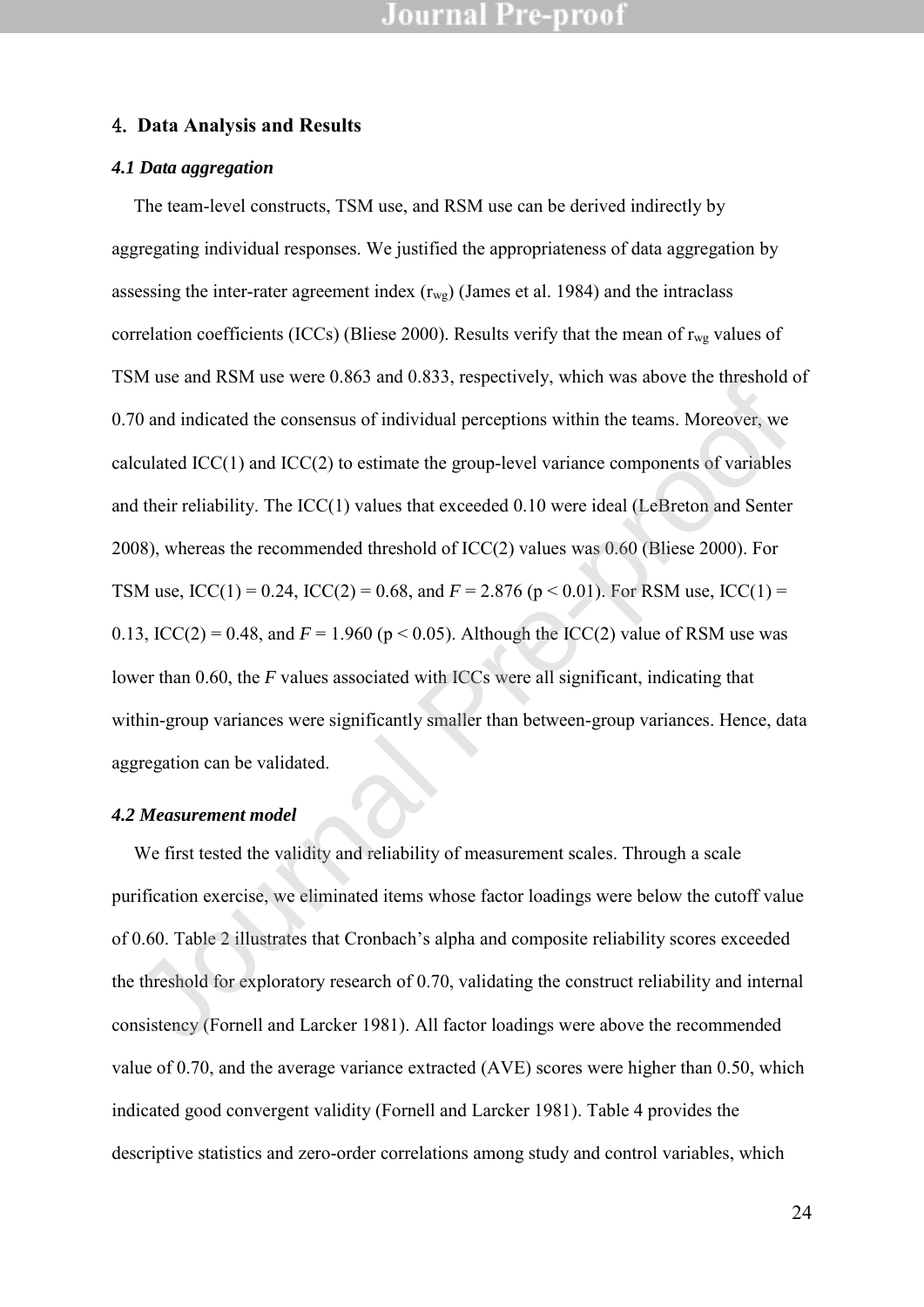shows the acceptable discriminant validity: the square roots of AVE scores were greater than the correlations between constructs.

Following previous research (e.g., Lepine et al. 2016), we also conducted a series of confirmatory factor analyses to examine whether our measurement model captured distinct constructs. The expected six-factor model (including RA, RC, job satisfaction, employee creativity, TSM use, and RSM use) was acceptable ( $\chi$ 2 = 1199.752, df = 441, RMSEA = 0.072, CFI = 0.920, TLI = 0.910, and SRMR = 0.050). The results of chi-square difference tests of several nested models also demonstrate that the six-factor model (Model A) better fitted the dataset than other models (See Table 3), also validating the discriminant validity of constructs.

Given that the correlation between TSM use and RSM use was higher than a benchmark value of 0.60, we also tested multicollinearity by calculating the variance inflation factor (VIF) values of constructs. Given that VIF values, ranging from 1.087 to 2.574, did not exceed the cutoff value of 5.0 (Kutner et al. 2004), multicollinearity is not considered to be a significant problem in this study.  $J/Z$ , CF1 = 0.920, LET = 0.910, and SKWK = 0.000). The results of emergianc anticicnecties<br>ts of several nested models also demonstrate that the six-factor model (Model A) better<br>ted the dataset than other models (See Tab

| Construct  | <b>Number</b><br>of items | Loadings        | Cronbach's<br>alpha | Composite<br>reliability | <b>AVE</b> |
|------------|---------------------------|-----------------|---------------------|--------------------------|------------|
| RA         | 5                         | $0.795 - 0.886$ | 0.909               | 0.933                    | 0.735      |
| RC.        | 6                         | $0.711 - 0.834$ | 0.871               | 0.903                    | 0.610      |
| <b>JSA</b> | 5                         | 0.810-0.891     | 0.904               | 0.929                    | 0.929      |
| <b>FCR</b> | 4                         | $0.880 - 0.912$ | 0.919               | 0.943                    | 0.805      |
| TSM use    | $7 -$                     | 0.801-0.932     | 0.959               | 0.966                    | 0.804      |
| RSM use    | 5                         | 0.833-0.896     | 0.917               | 0.938                    | 0.752      |

**Table 2. Results of measure validity and reliability** 

**Notes:** RA, role ambiguity; RC, role conflict; JSA, job satisfaction; ECR, employee creativity; TSM use, task-oriented social media use; RSM use, relationship-oriented social media use

| Model   | $\chi^2(df)$  | <b>RMSEA</b> | CFI   | TLI   | <b>SRMR</b> | $\Delta \chi$ 2 |
|---------|---------------|--------------|-------|-------|-------------|-----------------|
| Model A | 1199.75 (441) | 0.072        | 0.920 | 0.910 | 0.050       |                 |
| Model B | 1989.85 (446) | 0.102        | 0.830 | 0.810 | 0.094       | $790.10***$     |
| Model C | 2170.01 (450) | 0.107        | 0.809 | 0.790 | 0.095       | $970.26***$     |
| Model D | 2959.15 (453) | 0.129        | 0.722 | 0.696 | 0.113       | $1759.40***$    |

**Table 3. Fit statistics from measurement model comparison**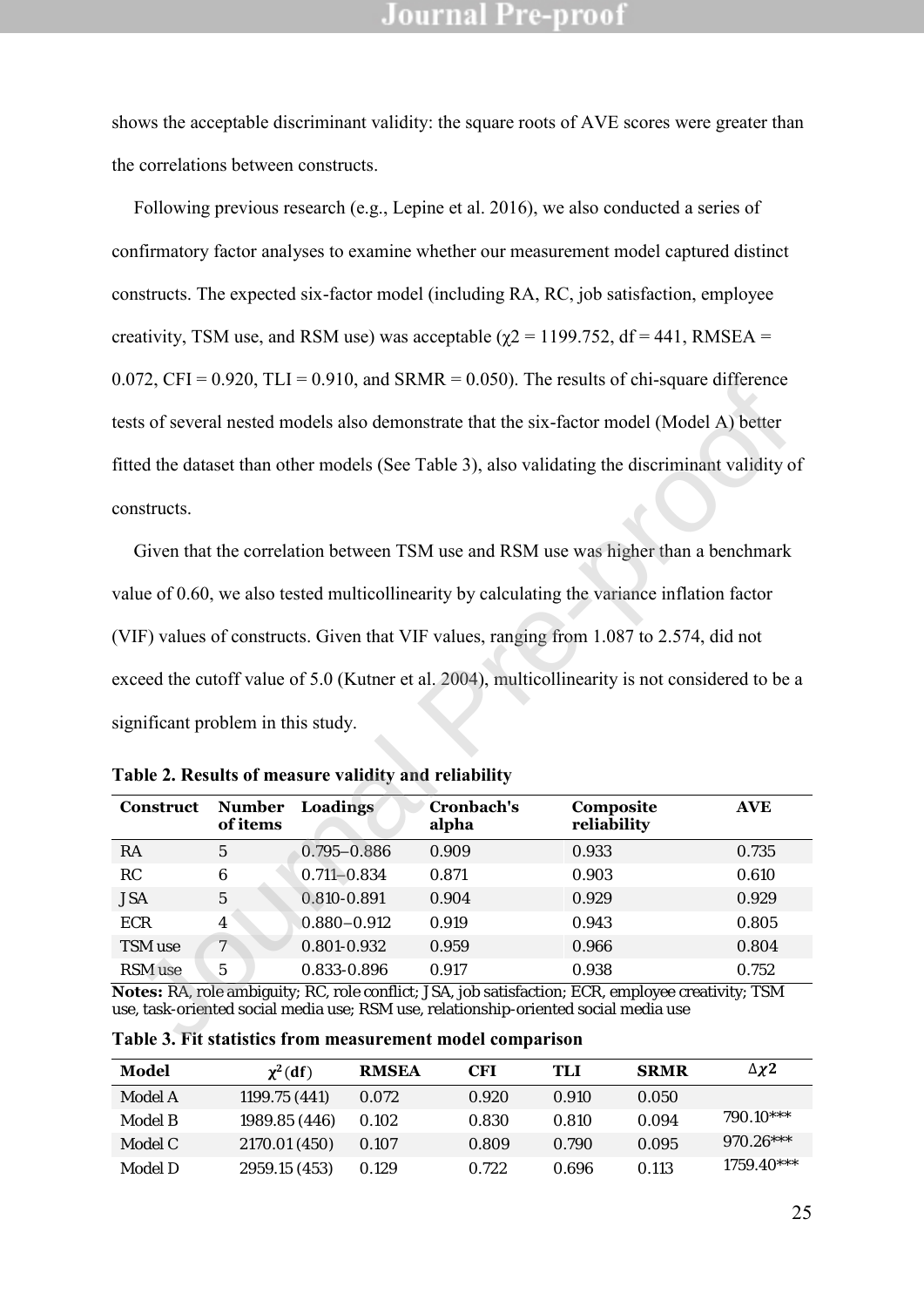| Model E | 5719.51 (456)                                                                                                | 0.186 | 0.42 | 0.37 | 0.140 | 4519.76*** |
|---------|--------------------------------------------------------------------------------------------------------------|-------|------|------|-------|------------|
|         | <b>Notes:</b> $*p < 0.05$ ; $*p < 0.01$ ; $**p < 0.001$ . All models were compared with the full measurement |       |      |      |       |            |
| model.  |                                                                                                              |       |      |      |       |            |
|         | Model $A = full measurement model$ ; Model $B = RA$ and RC load on one factor, whereas other                 |       |      |      |       |            |
|         | constructs represent separate factors; Model C = RA and RC load on one factor, TSM use and RSM use           |       |      |      |       |            |
|         | load on another factor, and other constructs represent separate factors; Model D = RA and RC load on         |       |      |      |       |            |
|         | first factor, TSM use and RSM use load on second factor, and other constructs load on third factor;          |       |      |      |       |            |
|         |                                                                                                              |       |      |      |       |            |
|         | Model $E = all$ items load on one factor.                                                                    |       |      |      |       |            |

| Variable          | Mean                                                                                                             | <b>SD</b> | $\mathbf{1}$ | $\mathbf 2$ | 3         | 4                        | $\overline{\mathbf{5}}$  | 6        | 7     | 8                                                                                      | 9             | 10        | 11    | 12    |
|-------------------|------------------------------------------------------------------------------------------------------------------|-----------|--------------|-------------|-----------|--------------------------|--------------------------|----------|-------|----------------------------------------------------------------------------------------|---------------|-----------|-------|-------|
| Level 1: employee |                                                                                                                  |           |              |             |           |                          |                          |          |       |                                                                                        |               |           |       |       |
| 1. Gender         | 0.45                                                                                                             | 0.50      | <b>NA</b>    |             |           |                          |                          |          |       |                                                                                        |               |           |       |       |
| 2. Age            | 2.12                                                                                                             | 0.75      | 0.128        | <b>NA</b>   |           |                          |                          |          |       |                                                                                        |               |           |       |       |
| 3. Education      | 2.08                                                                                                             | 0.63      | 0.001        | 0.163       | <b>NA</b> |                          |                          |          |       |                                                                                        |               |           |       |       |
| level             |                                                                                                                  |           |              |             |           |                          |                          |          |       |                                                                                        |               |           |       |       |
|                   |                                                                                                                  |           |              |             |           |                          |                          |          |       |                                                                                        |               |           |       |       |
| 4. Work           | 2.95                                                                                                             | 1.35      | 0.049        | 0.483       | 0.195     | <b>NA</b>                |                          |          |       |                                                                                        |               |           |       |       |
| experience        |                                                                                                                  |           |              |             |           |                          |                          |          |       |                                                                                        |               |           |       |       |
| 5. RA             | 2.06                                                                                                             | 0.63      | $-0.061$     | $-0.132$    | 0.039     | $-0.102$                 | 0.735                    |          |       |                                                                                        |               |           |       |       |
| 6. RC             | 3.43                                                                                                             | 0.72      |              |             | $-0.139$  | 0.030                    | $-0.256$                 | 0.610    |       |                                                                                        |               |           |       |       |
|                   |                                                                                                                  |           | 0.022        | 0.002       |           |                          |                          |          |       |                                                                                        |               |           |       |       |
| 7. JSA            | 3.53                                                                                                             | 0.74      | 0.020        | $-0.104$    | $-0.162$  | $-0.111$                 | $-0.453$                 | 0.210    | 0.929 |                                                                                        |               |           |       |       |
| 8. ECR            | 3.58                                                                                                             | 0.66      | 0.024        | 0.012       | $-0.077$  | $\overline{\phantom{a}}$ | $-0.497$                 | 0.384    | 0.419 | 0.805                                                                                  |               |           |       |       |
|                   |                                                                                                                  |           |              |             |           | 0.008                    |                          |          |       |                                                                                        |               |           |       |       |
| Level 2: team     |                                                                                                                  |           |              |             |           |                          |                          |          |       |                                                                                        |               |           |       |       |
| 9. Team size      | 14.10                                                                                                            | 6.07      | 0.023        | $\sim$      | 0.014     | $-0.017$                 | $\sim$                   | $-0.016$ | 0.107 | 0.052                                                                                  | <b>NA</b>     |           |       |       |
|                   |                                                                                                                  |           |              | 0.034       |           |                          | 0.082                    |          |       |                                                                                        |               |           |       |       |
| 10. Team age      | 45.90                                                                                                            | 25.21     | 0.023        | 0.301       | 0.101     | 0.406                    | $-0.125$                 | 0.034    | 0.117 | 0.035                                                                                  | 0.191         | <b>NA</b> |       |       |
| (month)           |                                                                                                                  |           |              |             |           |                          |                          |          |       |                                                                                        |               |           |       |       |
| 11. TSM use       | 3.79                                                                                                             | 0.43      |              | 0.007       | $-0.140$  | $-0.012$                 | $\overline{\phantom{a}}$ | 0.066    | 0.044 | 0.021                                                                                  | $\frac{1}{2}$ | $-0.031$  | 0.804 |       |
|                   |                                                                                                                  |           | 0.009        |             |           |                          | 0.095                    |          |       |                                                                                        | 0.277         |           |       |       |
| 12. RSM use       | 3.96                                                                                                             | 0.33      |              | 0.024       | $-0.112$  | $-0.017$                 | $-0.123$                 | 0.018    | 0.074 | $-0.017$                                                                               | $-0.116$      | 0.032     | 0.613 | 0.752 |
|                   |                                                                                                                  |           | 0.089        |             |           |                          |                          |          |       |                                                                                        |               |           |       |       |
|                   | <b>Notes:</b> All variables were presented at their appropriate levels. For correlations at Level 1, $n = 334$ ; |           |              |             |           |                          |                          |          |       |                                                                                        |               |           |       |       |
|                   | for correlations at Level 2, $n = 56$ ; and for cross-level correlations, Level 2 data were disaggregated to     |           |              |             |           |                          |                          |          |       |                                                                                        |               |           |       |       |
|                   | Level 1, $n = 334$ . Numbers in bold type in the diagonal row are square roots of AVE.                           |           |              |             |           |                          |                          |          |       |                                                                                        |               |           |       |       |
|                   | Gender is a dummy variable, $O =$ female, and $1 =$ male. Age was divided as four classes. The education         |           |              |             |           |                          |                          |          |       |                                                                                        |               |           |       |       |
|                   | level was divided into three classes. Work experience was divided into five classes.                             |           |              |             |           |                          |                          |          |       |                                                                                        |               |           |       |       |
|                   |                                                                                                                  |           |              |             |           |                          |                          |          |       |                                                                                        |               |           |       |       |
|                   | 4.3 Common method bias                                                                                           |           |              |             |           |                          |                          |          |       |                                                                                        |               |           |       |       |
|                   |                                                                                                                  |           |              |             |           |                          |                          |          |       | Given that individual-level constructs were rated at one point in time, we checked for |               |           |       |       |
|                   |                                                                                                                  |           |              |             |           |                          |                          |          |       |                                                                                        |               |           |       |       |
|                   | possible common method bias (CMB) using two approaches. First, we conducted Harman's                             |           |              |             |           |                          |                          |          |       |                                                                                        |               |           |       |       |
|                   |                                                                                                                  |           |              |             |           |                          |                          |          |       |                                                                                        |               |           |       |       |
|                   | one-factor test (Podsakoff et al. 2003) among the items of individual-level variables. Four                      |           |              |             |           |                          |                          |          |       |                                                                                        |               |           |       |       |
|                   | constructs with eigenvalues greater than 1.0 were extracted, accounting for 71.54% of the                        |           |              |             |           |                          |                          |          |       |                                                                                        |               |           |       |       |
|                   |                                                                                                                  |           |              |             |           |                          |                          |          |       |                                                                                        |               |           |       |       |
|                   | variance. The first construct did not account for most of the variance (18.70%). Second,                         |           |              |             |           |                          |                          |          |       |                                                                                        |               |           |       |       |

#### *4.3 Common method bias*

Given that individual-level constructs were rated at one point in time, we checked for possible common method bias (CMB) using two approaches. First, we conducted Harman's one-factor test (Podsakoff et al. 2003) among the items of individual-level variables. Four constructs with eigenvalues greater than 1.0 were extracted, accounting for 71.54% of the variance. The first construct did not account for most of the variance (18.70%). Second, following the suggestion of Podsakoff et al. (2003), we also compared the overall fit of the one-factor model (Model E) with that of the full measurement model (Model A) (see Table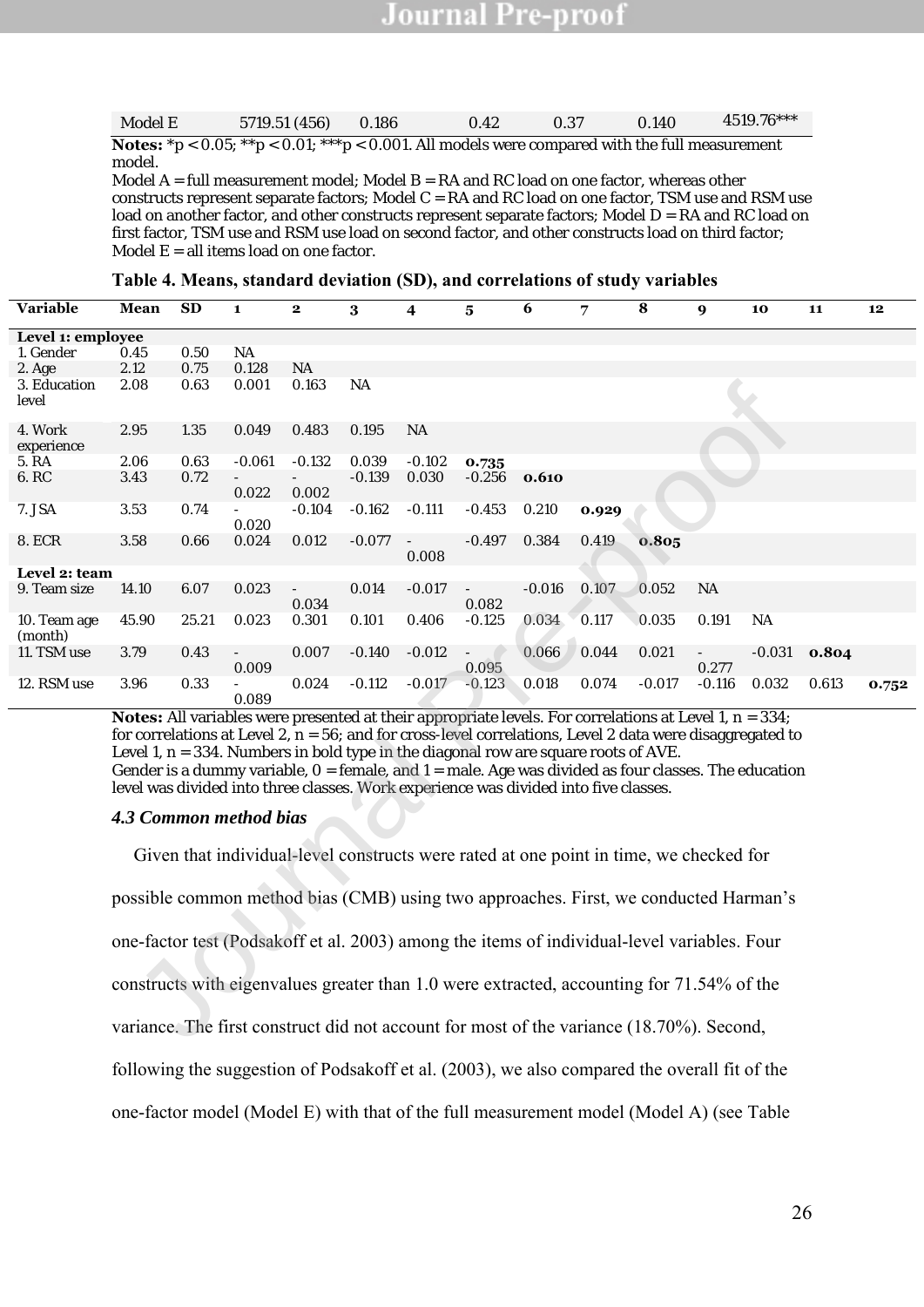3). Relative to the full measurement model, the noticeable mismatch between the one-factor model and dataset further indicated that the CMB was unlikely to threaten our results.

#### *4.4 Hypothesis tests*

We utilized Mplus 7.4 (a multilevel structural equation modeling technique, MSEM) to analyze data for several reasons. First, 334 employees were nested within 56 work teams, violating the assumption of the independence of observations. Mplus can avoid inaccurate standard errors because of nonindependence (Bliese 2000). Second, scholars have suggested that MSEM can provide less biased estimates of path coefficients than multiple stages of analysis (Edwards and Lambert 2007; Preacher et al. 2010). We thus employed the integrated approach that MSEM recommends to simultaneously examine all putative relationships (i.e., mediation effects, moderation effects, and the two-level, first-stage moderated mediation model). Mplus can perform the simultaneous tests (Bauer et al. 2006; Preacher et al. 2010). Following prior studies (e.g., Lepine et al. 2016), we operationalized constructs as the averages of items to make the overall model not overly complex and to obtain a smaller parameter-to-sample-size ratio that can result in more stable parameter estimates. This approach is acceptable when items have a unidimensional structure (all constructs are unidimensional in this study) (Bandalos 2002). To appropriately test and interpret the crosslevel moderating effects, we centered the individual-level exogenous variables (i.e., RA and RC) at each group's mean value and the team-level exogenous variables (i.e., TSM use and RSM use) at the overall mean value (grand mean). No controls were significantly related to employee creativity. mdard errors because of nonindependence (Bliese 2000). Second, scholars have suggested MSEM can provide less biased estimates of path coefficients than multiple stages of alysis (Edwards and Lambert 2007; Preacher et al. 2

#### **4.4.1 Mediating effects of job satisfaction**

We used maximum likelihood estimation to calculate the coefficients. Relationships between individual-level variables were allowed to vary across groups. Figure 2 provides the standardized path coefficients. The RA–job satisfaction relationship was significantly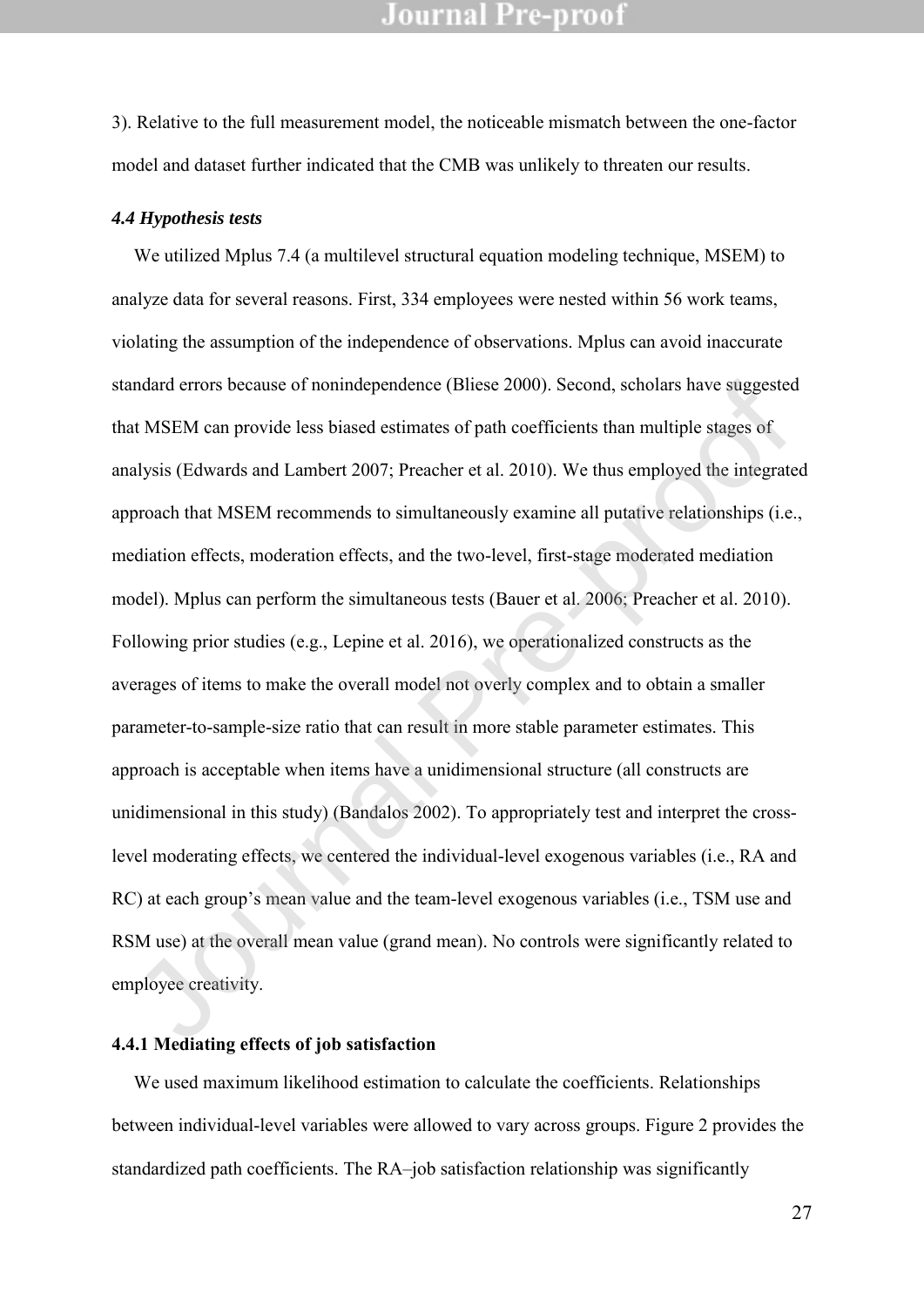negative ( $\beta = -0.394$ ,  $p < 0.001$ ), whereas the RC–job satisfaction relationship was nonsignificant ( $\beta = 0.099$ ,  $p > 0.1$ ). Job satisfaction was positively related to employee creativity ( $\beta$  = 0.224, p < 0.001). We calculated the compound coefficients, which are not normally distributed, to derive the magnitude of indirect effects. Because traditional resampling methods (e.g., bootstrapping) are not applied to multilevel models, we adopted the Monte Carlo approach with 20,000 samples to construct bias-corrected confidence intervals (CIs) for testing the significance (Bauer et al. 2006; Preacher et al. 2010). The indirect relationship between RA and employee creativity through job satisfaction was significant ( $\rho = -0.089$ ,  $p < 0.01$ , 95% CI = [-0.163, -0.032]). However, the indirect relationship between RC and employee creativity through job satisfaction was nonsignificant ( $\rho = 0.032$ ,  $p > 0.05$ ) because its 95% CI of [-0.018, 0.068] included zero. Thus, H1a was supported, whereas H1b was rejected.

We further tested the significance of the direct effects of role stressors on employee creativity controlled by job satisfaction to determine whether mediating effects were full or partial. Given that the direct relationship between RA and employee creativity was significantly negative ( $\beta = -0.279$ ,  $p < 0.001$ ), job satisfaction partially mediated the RA– employee creativity relationship. Moreover, the RC–employee creativity linkage was sinctrosis (Cis) for usamg the significante (Bauer et al. 2000, Preacher et al. 2010). The<br>indirect relationship between RA and employee creativity through job satisfaction was<br>significant ( $p = -0.089$ ,  $p < 0.01$ , 95% CI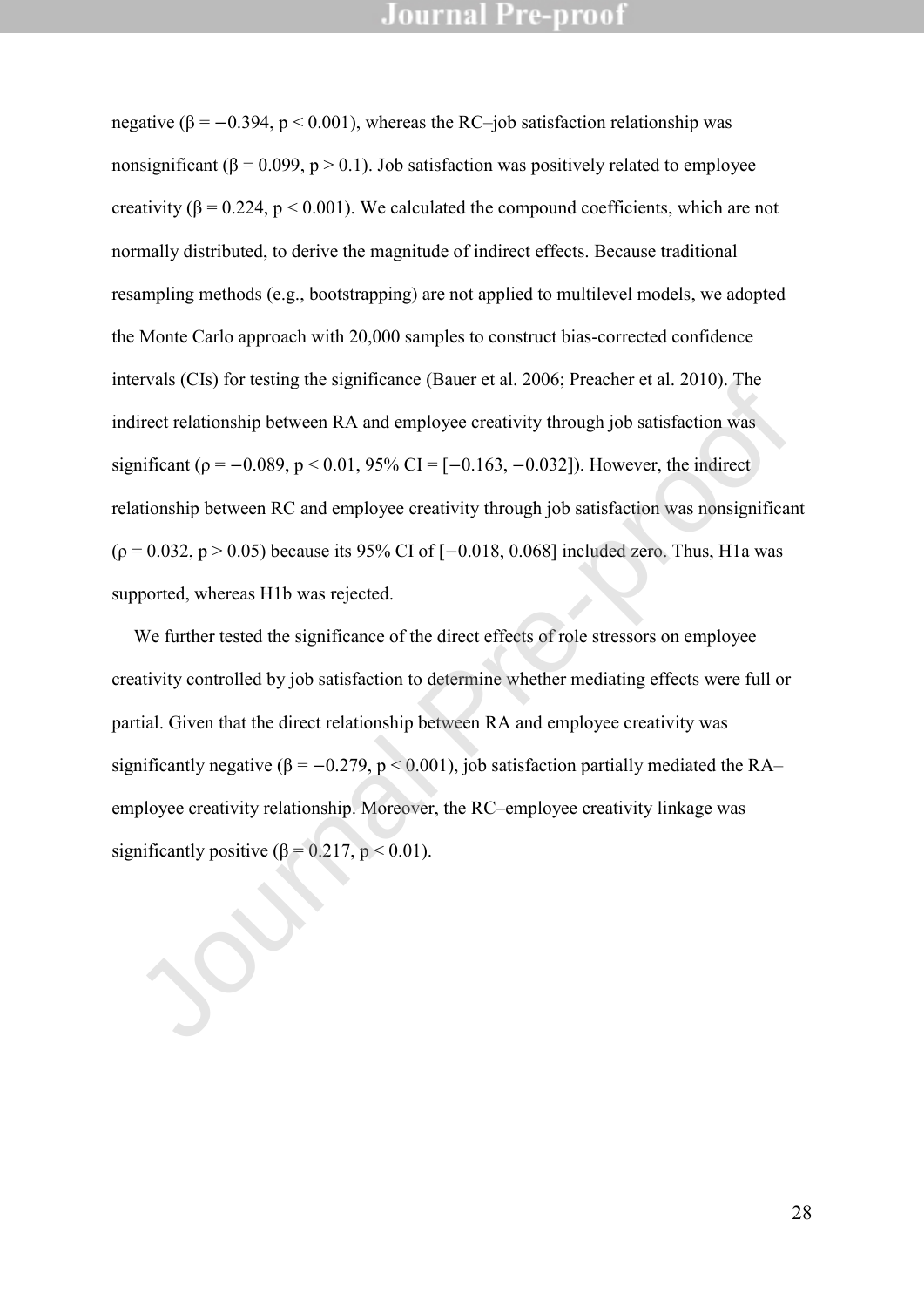

Controls: gender (−0.014); age (−0.030); level of education (0.018); work experience (0.021); team size (0.000); and team age (-0.001)

**Note:** Standardized path coefficients;  $*p < 0.05$ ;  $*p < 0.01$ ;  $**p < 0.001$ ; dashed lines represent p > 0.05.

#### **Figure 2. MSEM Results**

#### **4.4.2 Moderation of role stressor-job satisfaction linkages with social media use**

Although the RC-job satisfaction linkage and the indirect relationship between RC and employee creativity through job satisfaction were not significant, we note that tests of moderating effects do not statistically rely on significant main effects and mediating effects (e.g., Lepine et al. 2016; Zhang et al. 2014). Conceptually, the insignificance of a relationship between two constructs may be attributed to opposite directions at the low and high level of contextual conditions (e.g., McClean et al. 2013). We thus tested the cross-level moderating effects of social media use within teams on relationships between role stressors and job satisfaction. Results are summarized in Figure 2. The linkage between RA and job satisfaction was not moderated by either TSM use ( $\gamma = 0.142$ , p > 0.05) or RSM use ( $\gamma$  = 0.134,  $p > 0.05$ ), rejecting H2a and H4a. However, for the path from RC to job satisfaction, TSM use was a positive and significant moderator ( $\gamma = 0.538$ , p < 0.05), whereas RSM use was a negative and significant moderator ( $\gamma = -0.732$ , p < 0.05). Controls: gender  $(-0.014)$  age  $(-0.030)$ ; level of education (0.018); work experience (0.021); tead<br>ize (0.000); and team age  $(-0.001)$ <br>**star Slandardized path coefficients:**  $^*p < 0.05$ ;  $^{**}p < 0.01$ ;  $^{***}p < 0.001$  dashe

To clearly interpret the significant interactions, we followed the recommendation of Preacher et al. (2007) to plot them using the Johnson–Neyman (J–N) technique (Bauer and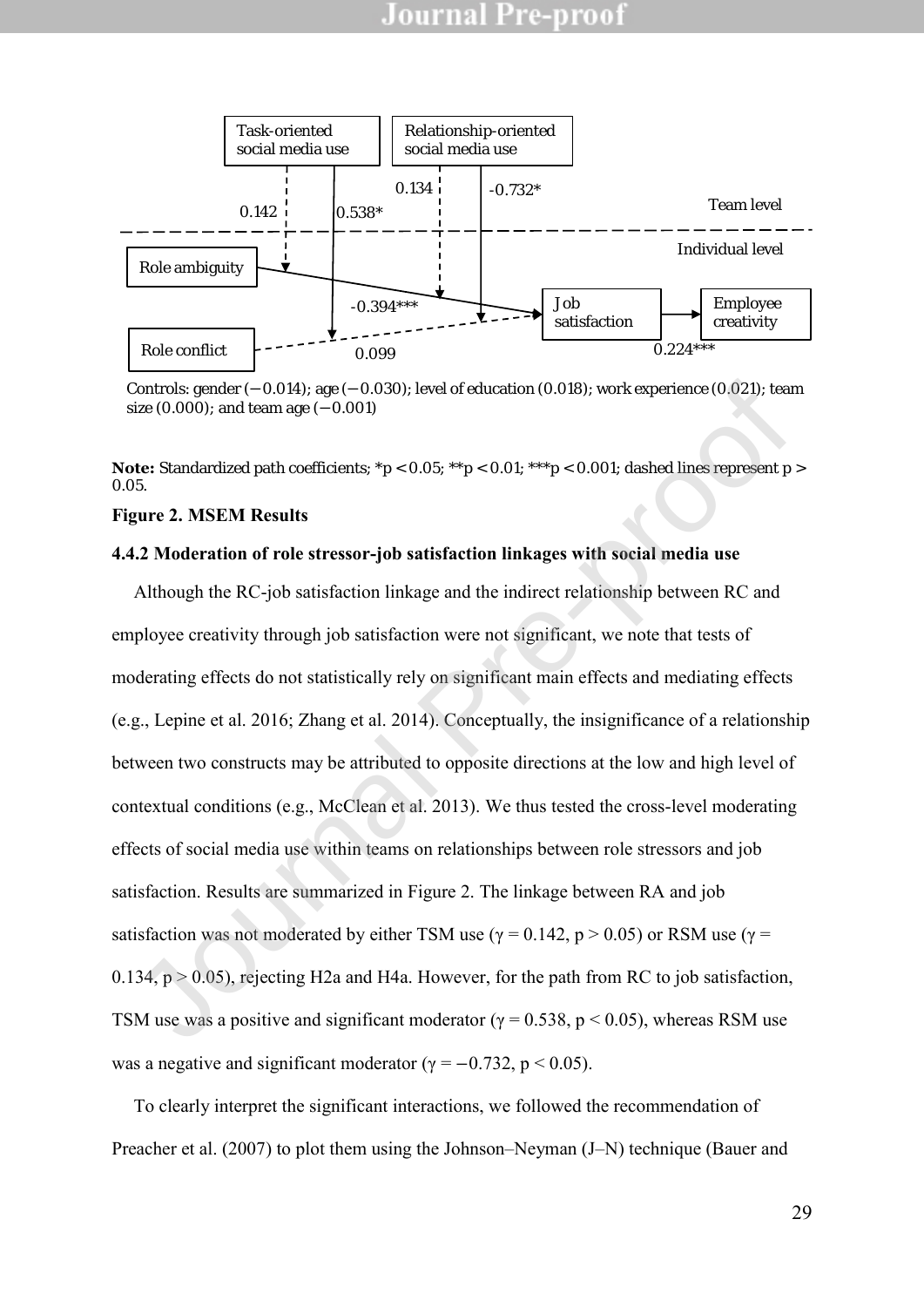Curran 2005). This approach can estimate regions of significance and 95% confidence bands for simple slopes of predictor variables<sup>1</sup>. It provides richer information than the conventional method of plotting simple slopes of the predictor variable at several designated values of the moderator (e.g., high, medium, and low) (Bauer and Curran 2005). The calculation<sup>2</sup> affirms that when the RC–job satisfaction linkage was a function of TSM use, the range of observed values of mean-centered TSM use (−1.70, 0.81) included regions of significance (−0.85, 0.29). The RC–job satisfaction linkage was significantly negative at values of TSM use between −1.70 and −0.85, not significantly at values of TSM use between −0.85 and 0.29, and significantly positive at values of TSM use between 0.29 and 0.81. Given that the slope of regression of job satisfaction on RC increased along with the level of TSM use (see Figure 3a), H2b was supported. Similarly, we calculated the regions of significance when RSM use was a moderator. The lower bound of regions of significance (−0.18) fell within the range of observed values of mean-centered RSM use  $(-1.21, 0.64)$ , whereas the upper bound  $(0.75)$ does not. Figure 3b illustrates that the RC–job satisfaction linkage became significantly positive and weaker with the level of RSM use increasing from −1.21 to −0.18. However, this linkage was not significant when the values of RSM use ranged from −0.18 to 0.64. Given that the moderating effect of RSM use was significant but negative, we rejected H4b. 29). The RC-job satisfaction linkage was significantly negative at values of 15M use<br>tween  $-1.70$  and  $-0.85$ , not significantly at values of TSM use between  $-0.85$  and 0.29,<br>d significantly positive at values of TSM us

<sup>2</sup>We used the online utility developed by Curran and Bauer. The materials can be retrieved from [http://quantpsy.org/interact/mlr2.htm.](http://quantpsy.org/interact/mlr2.htm) 

-

<sup>1</sup> According to Bauer and Curran (2005), the *region of significance* indicates over what range of the moderator, simple slopes of predictor variable conditional on the moderator become significant or insignificant; *confidence bands* denote the confidence interval over the full range of the moderator. The points where confidence bands cross zero are boundaries of region of significance.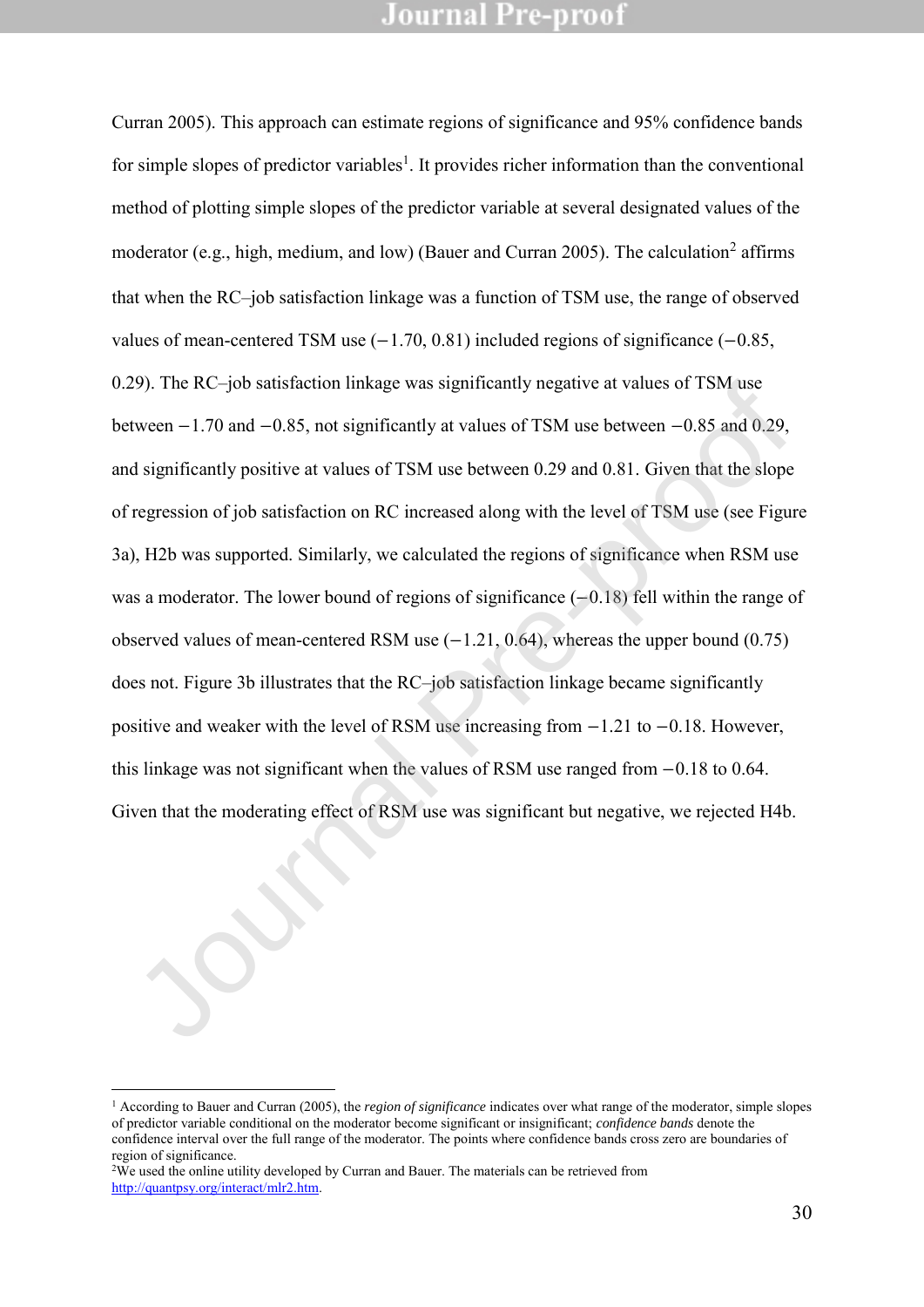

**Note:** The green vertical lines reflect ranges of the observed values of the mean-centered moderator; the blue vertical lines reflect the lower and upper bounds of regions of significance.

#### **Figure 3a–3b. Johnson–Neyman plot of confidence bands**

#### **4.4.3 Moderation of mediated relationships**

Given that indirect effects may vary at different levels of moderators, we also tested whether social media use within teams moderated mediated relationships. Following the procedure suggested by Edwards and Lambert (2007), we first calculated the magnitude of indirect effects at "high" and "low" levels of moderators (i.e., one SD above and below the mean) and then estimated the significance using the Monte Carlo approach. Table 5 exhibits that the indirect effect of RC on employee creativity through job satisfaction differed significantly when TSM use was at high versus low levels ( $\Delta \rho = 0.104$ , p < 0.05). The coefficient at the high level of TSM use ( $\rho = 0.074$ ,  $p < 0.05$ ) was positive and larger than that at the low level ( $\rho = -0.030$ ,  $p > 0.05$ ), which partially supported H3b. By contrast, the indirect effect of RC on employee creativity through job satisfaction at the high level of RSM use ( $\rho = -0.032$ ,  $p > 0.05$ ) was more negative than that at the low level of RSM use ( $\rho =$ 0.076,  $p < 0.05$ ), which was contrary to H5b. Furthermore, we rejected H3a and H5a because the indirect effect of RA on employee creativity through job satisfaction did not differ significantly when TSM use ( $\Delta \rho = 0.027$ ,  $p > 0.05$ ) and RSM use ( $\Delta \rho = 0.020$ ,  $p > 0.05$ ) were at high versus low levels. The green vertical lines reflect ranges of the observed values of the mean-centersd moderator<br>be better and the step of the observed values of the mean-centersd moderator<br>gure 3a-3b. Johnson-Neyman plot of confidence band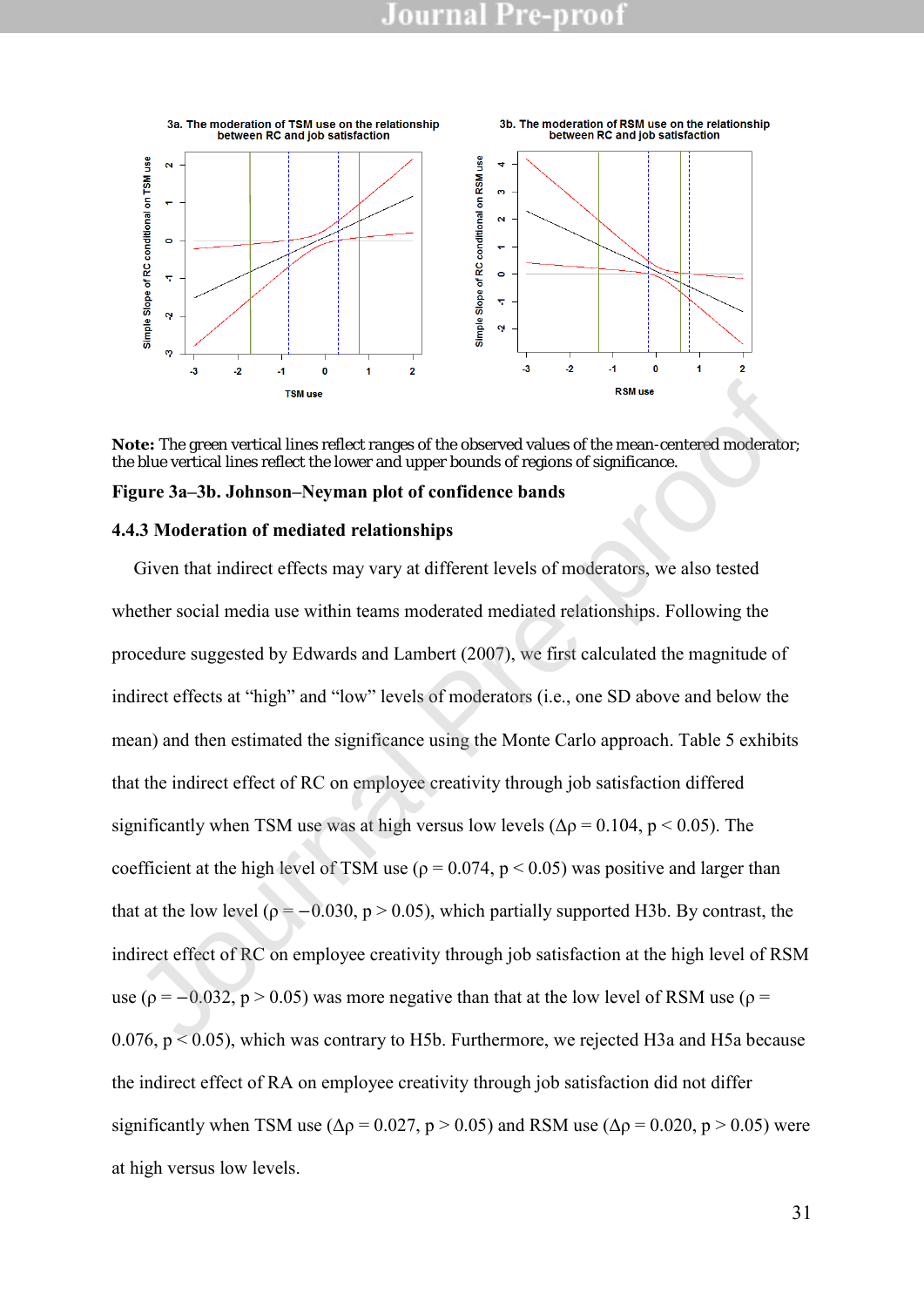|    | Average                                                                                                   | <b>TSM</b> use |           |                   | <b>RSM</b> use |           |                   |
|----|-----------------------------------------------------------------------------------------------------------|----------------|-----------|-------------------|----------------|-----------|-------------------|
|    | indirect<br>effect                                                                                        | High           | Low       | <b>Difference</b> | High           | Low       | <b>Difference</b> |
|    |                                                                                                           |                |           |                   |                |           |                   |
| RA | $-0.089**$                                                                                                | $-0.074*$      | $-0.102*$ | 0.027             | $-0.078*$      | $-0.098*$ | 0.020             |
| RC | 0.032                                                                                                     | $0.074*$       | $-0.030$  | $0.104*$          | $-0.032$       | $0.076*$  | $-0.107*$         |
|    | <b>Note:</b> Estimates were tested for significance using bias-corrected confidence intervals from 20,000 |                |           |                   |                |           |                   |

#### **Table 5. Summary of indirect effects of role stressors on employee creativity through job satisfaction**

**Note:** Estimates were tested for significance using bias-corrected confidence intervals from 20,000 resamples through the R program. Values in bold type were significant. \*p < 0.05; \*\*p < 0.01; \*\*\*p < 0.001.

### 5. **Discussion, Implications, and Future Research**

#### *5.1 Discussion of findings*

The present study investigated the relationships of RA and RC with employee creativity in a multilevel model by jointly considering job satisfaction as an intervening factor and teamlevel TSM use and RSM use as contextual conditions affecting these relationships.

Our findings contend that job satisfaction partially mediates the negative relationship between RA and employee creativity. One approach is consistent with our hypothesis claiming that RA impairs employee creativity by being appraised as a hindrance that suppresses individuals' positive work attitudes (i.e., job satisfaction) (Fried et al. 2008; Gilboa et al. 2008). The other approach demonstrates that RA has a direct negative association with employee creativity, because the lack of role information discourages individuals from thinking creatively when performing team tasks, which conforms to previous research (Coelho et al. 2011). Discussion of findings<br>The present study investigated the relationships of RA and RC with employee ereativity<br>nultilevel model by jointly considering job satisfaction as an intervening factor and team-<br>nel TSM use and RSM

However, the intervening role of job satisfaction in the RC–employee creativity relationship is trivial as RC does not demonstrate a constant, significant relationship with job satisfaction when none of the conditions is considered. A possible reason is that RC may have complex influences on individuals' attitudes when being appraised as a combination of challenge and hindrance (Webster et al. 2011). When contextual conditions that elicit individuals' challenge appraisal and hindrance appraisal intermingle, the potential positive and negative effect of RC on job satisfaction may cancel each other out, causing an overall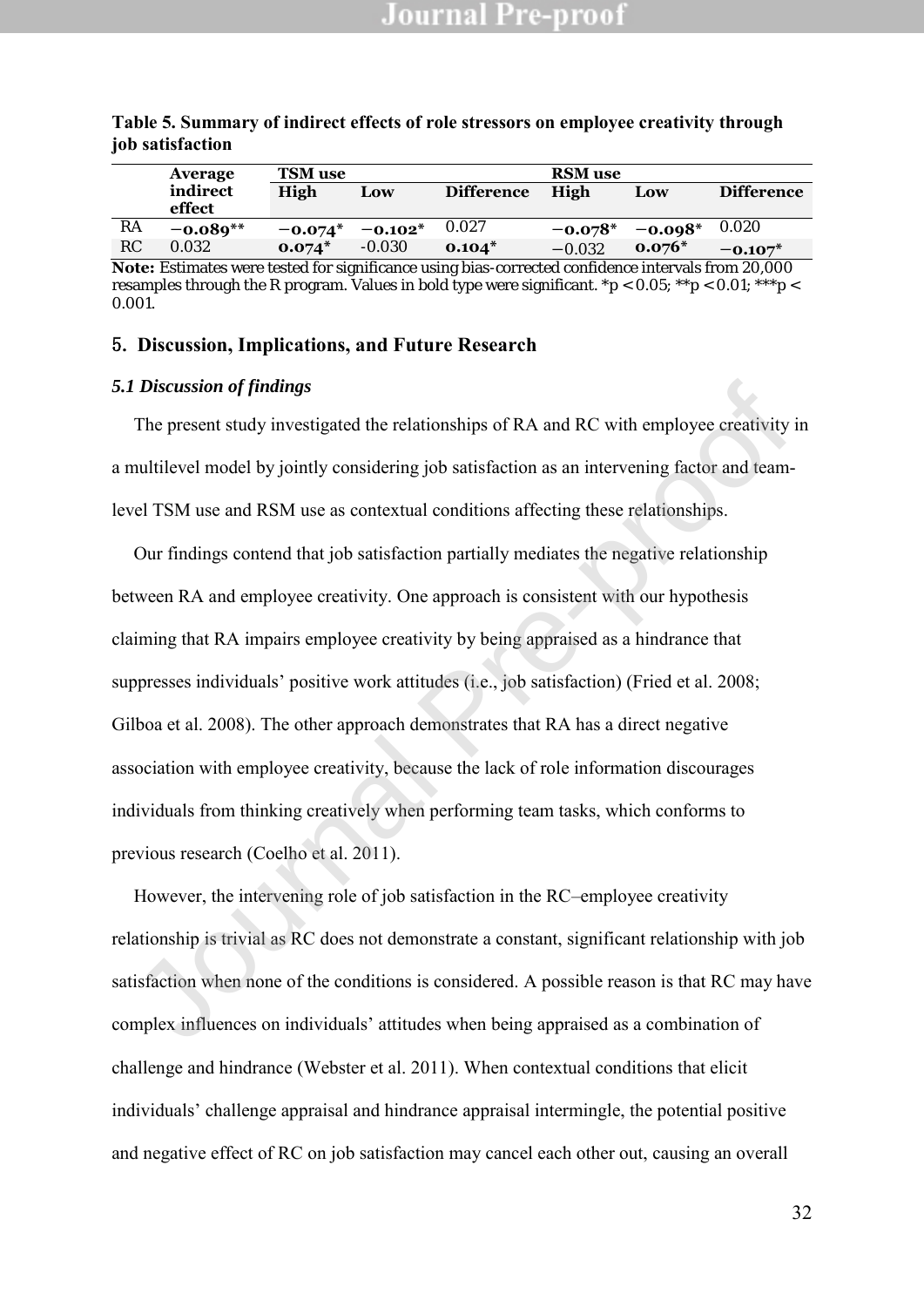insignificant relationship between RC and job satisfaction (McClean et al. 2013; Woisetschläger et al. 2016). Furthermore, the unexpected finding that RC directly and positively relates to employee creativity implies that attitudinal reactions (e.g., job satisfaction) are not the sole direct drivers for team members' creative work behaviors. This finding may not be explained by the psychological mechanism of stressor appraisal. Schepers et al. (2016) adopt the situational strength theory to interpret why RC is positively associated with idea generation for improvement. They perceive high RC as a weak situation in which requests made by various role partners (e.g., peers and supervisors) are diverse, and corresponding appropriate behaviors are uncertain. To resolve the uncertainty, no matter which work attitude employees may hold, they are less likely to perform routinely, but rather to engage in problem-solving work patterns to generate new ideas and solutions to diversified demands (Byron et al. 2010; Coelho et al. 2011).

Findings also corroborate that team members' collective use of social media is a contextual condition to untangle the complicated, overall insignificant RC–job satisfaction linkage. Specifically, the nature of RC as a challenge stressor is more salient when social media use within the team plays the role of a contextual factor. With the level of TSM use rising, team members who are experiencing RC will not feel dissatisfied with their jobs any longer and may even be more satisfied. The rationale is that, by facilitating work interactions and resource exchange within teams, TSM use increases the possibility that employees appraise RC as a challenging career opportunity, which results in job satisfaction (Lepine et al. 2016). Contrary to our hypothesis, RC is more positively related to job satisfaction when the level of RSM use is low. One plausible reason is that as regards generating positive feelings about RC, RSM use resembles a source of work distraction (van Zoonen et al. 2017) more than a source of social support (Lin et al. 2015). This explanation is based on the attention focus model, which purports that employees who are under work pressure should in deal generation for improvement. They perceive mgn RC as a weak situation in which<br>quests made by various role partners (e.g., peers and supervisors) are diverse, and<br>responding appropriate behaviors are uncertain. To r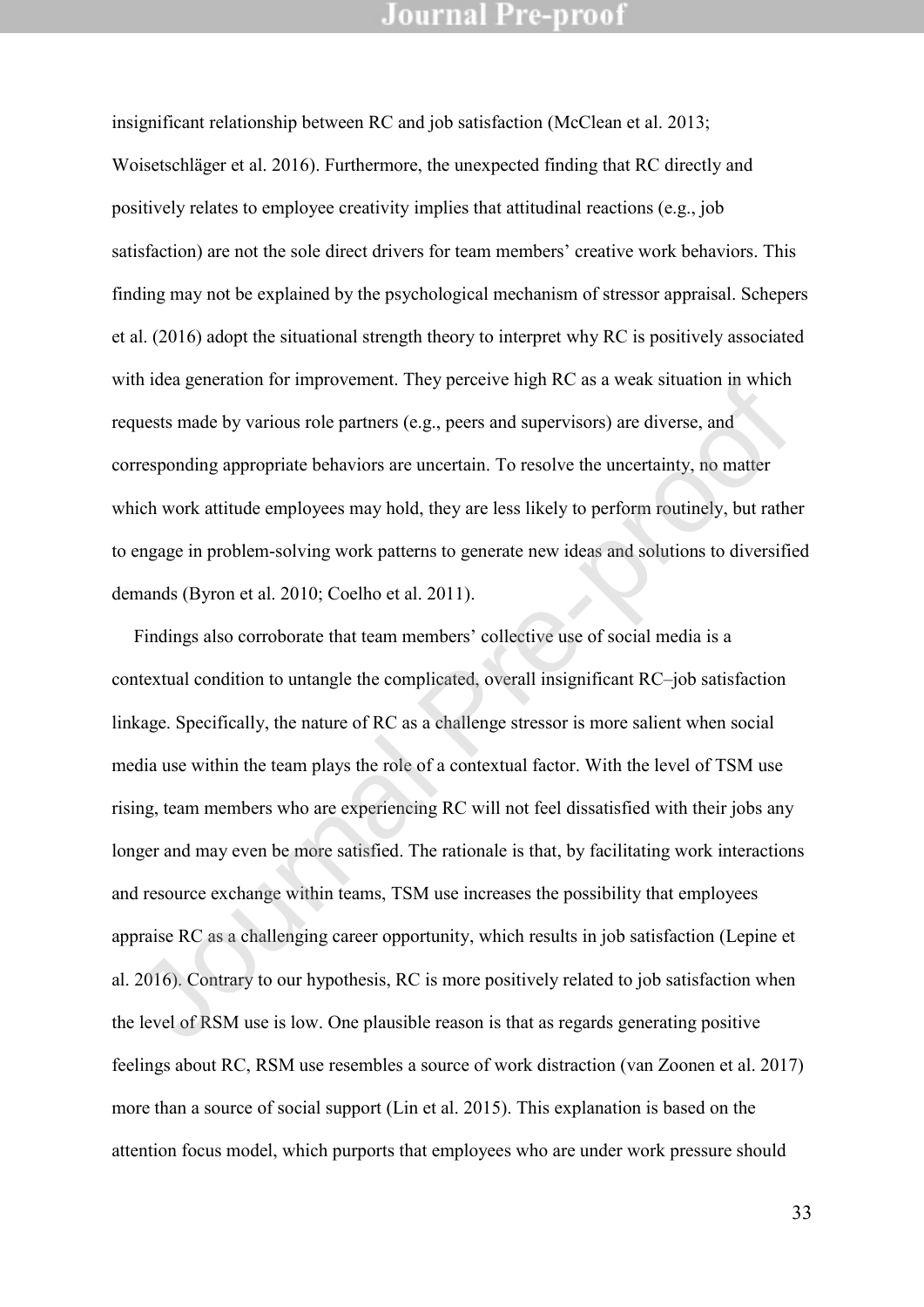focus on task completion and relevant information to protect their positive attitudes from being weakened (Drach‐ Zahavy and Freund 2007). However, RSM use during working hours occupies employees' attention that should otherwise be devoted to addressing conflicting role expectations, thereby reducing the possibility that employees are rewarded for overcoming RC and feel satisfied. Prior evidence likewise inferred that abusing social media for social purposes may cause undesirable outcomes at work (Moqbel and Kock 2018; Turel and Serenko 2012).

We further validated the moderating effect of social media use on the indirect relationship between RC and employee creativity through job satisfaction. TSM use within teams enhances the intervening role of job satisfaction. When the level of TSM use is high, team members who come across RC tend to be more creative through feeling more satisfied with the job. In contrast, RSM use mitigates the mediating effect of job satisfaction. Only in teams whose RSM use score is low can RC have an indirect positive relationship with employee creativity through job satisfaction. These findings echo and extend prior studies that contend that interactions between work partners can reconcile indirect effects of RC (Montani et al. 2017; Zhang et al. 2014). IVe further validated the moderating effect of social media use on the indirect relationship<br>We further validated the moderating effect of social media use on the indirect relationship<br>tween RC and employee ereativity thro

Conversely, neither TSM use nor RSM use within teams moderates the relationship between RA and job satisfaction. We offer the following explanations. First, Gilboa et al. (2008) have implied that unlike RC, which embodies the hindrance and challenge component to various degrees in different situations, RA is almost a pure hindrance. RC requires a dynamic theoretical model to depict its relationship with job satisfaction, whereas RA remains stable in influencing job satisfaction no matter how situations change (Ritter et al. 2016). Second, social support exchanged on social media platforms may have little influence on altering employees' negative appraisal of RA. Prior research has noted the insignificant moderating role of social support in the relationship between RA and job satisfaction (Kawai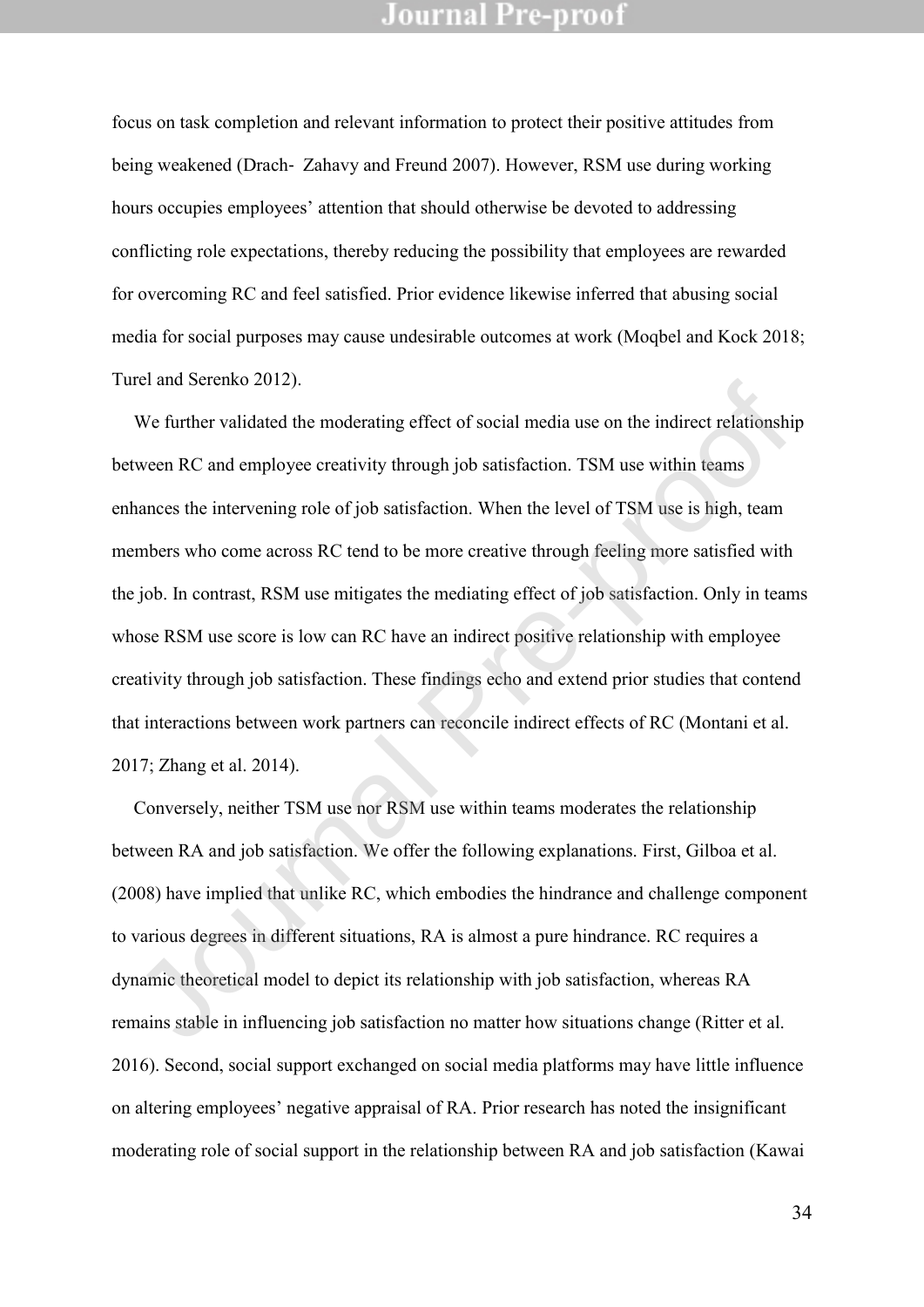and Mohr 2015). Moreover, we did not find evidence for the moderated mediating effect of job satisfaction on the RA–employee creativity relationship. This indirect association remains significantly negative regardless of the level of social media use because RA as a hindrance has stable outcomes (Ritter et al. 2016). This finding merits further investigation.

#### *5.2 Theoretical implications*

Our findings make several contributions to the extant literature. First, this study adds to inquiries into the role stressor–employee creativity relationship by testing the mediating role of job satisfaction in the organizational team context. Although scholars have realized that employee creativity is accompanied by stress issues, empirical investigations into the linkage between role stressors and employee creativity are still at a nascent stage and predominantly conducted in organizational settings (Coelho et al. 2011; Montani et al. 2017; Wang et al. 2011). Despite the salience of role stress phenomena for organizational teams (Savelsbergh et al. 2012; Windeler et al. 2017), existing understanding about how team members enact creativity when experiencing role stressors remains incomplete and fragmented. Given that attitudinal reactions can mediate the effect of stressors on behavioral reactions (Fried et al. 2008; Gilboa et al. 2008), we attempt to address this gap by proposing job satisfaction as a mediating mechanism, because job dissatisfaction is the most obvious attitudinal reaction to work stressors (Beehr and Newman 1978). Our work may inspire investigations into whether other work attitudes (e.g., job involvement and psychological empowerment) can also play a mediator role. In addition, our findings challenge the dominant view that considers RA and RC as a homogeneous hindrance (e.g., Moore 2000; Tubre and Collins 2000) by revealing their distinctions in affecting employees' work attitudes and creative behaviors. Specifically, RA is a pure hindrance while RC can be a hindrance or a challenge depending on various situations. We call for further verifications in future studies. quiries into the role stressor-employee creativity relationship by testing the mediating rol<br>job satisfaction in the organizational team context. Although scholars have realized that<br>phoyee creativity is accompanied by str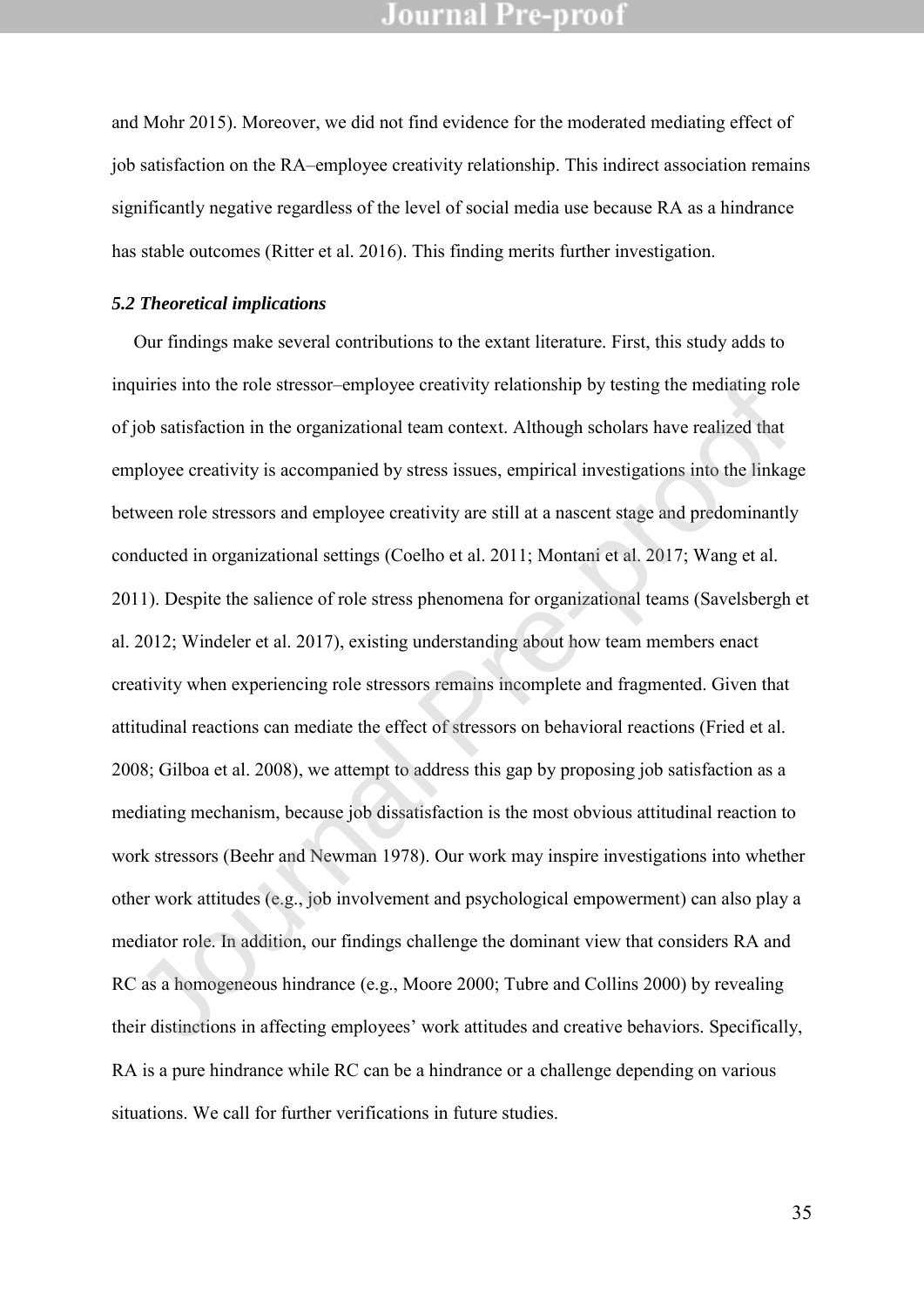Second, our research provides new insights into the transactional theory of stress by embedding individuals' stress appraisal processes in a multilevel model and exploring the cross-level moderating role of social media use within teams. Prior research has realized the importance of multilevel theorizing for comprehensively understanding role issues within teams (Kauppila 2014; Savelsbergh et al. 2012). Our conceptualization of social media use within teams and exploration of how individuals' appraisal of role stressors varies contingent upon team-level social media use can function as an empirical example. Our study also sheds light on the contextual conditions under which role stressors influence job satisfaction, thereby affecting employee creativity. We verify that social media-enabled interpersonal interactions can reconcile how role stressors affect individuals' work attitudes and behaviors and even moderate the indirect effects of stressors on behaviors through attitudes, which empirically support the proposition that IT is able to alter the way employees think and behave at work (Reyt and Wiesenfeld 2014). These findings complement previous studies that regarded traditional organizational management practices (e.g., leadership) as contextual conditions of the effects of role stressors (Lepine et al. 2016; Montani et al. 2017; Zhang et al. 2014). on team-lever soenal media use earl function as an empirical example. Our sutuy also sited<br>then the contextual conditions under which role stressors influence job satisfaction,<br>reeby affecting employee ereativity. We verif

Third, our study enriches the social media literature by echoing the calls for completing the picture of what consequences social media use in the workplace might have on individuals, teams, and organizations (Leonardi et al. 2013; Treem and Leonardi 2012). Scholars have obtained considerable knowledge about the performance effect of social media use by clarifying the underlying mechanisms from the perspective of knowledge management (Leonardi 2015; Mäntymäki and Riemer 2016), the perspective of social capital (Ali-Hassan et al. 2015), and their combination (Cao and Ali 2018). However, our study serves as a counterweight to the performance-centric research by examining the effect of social media use on employees' psychological processes (Cai et al. 2018), particularly stress appraisal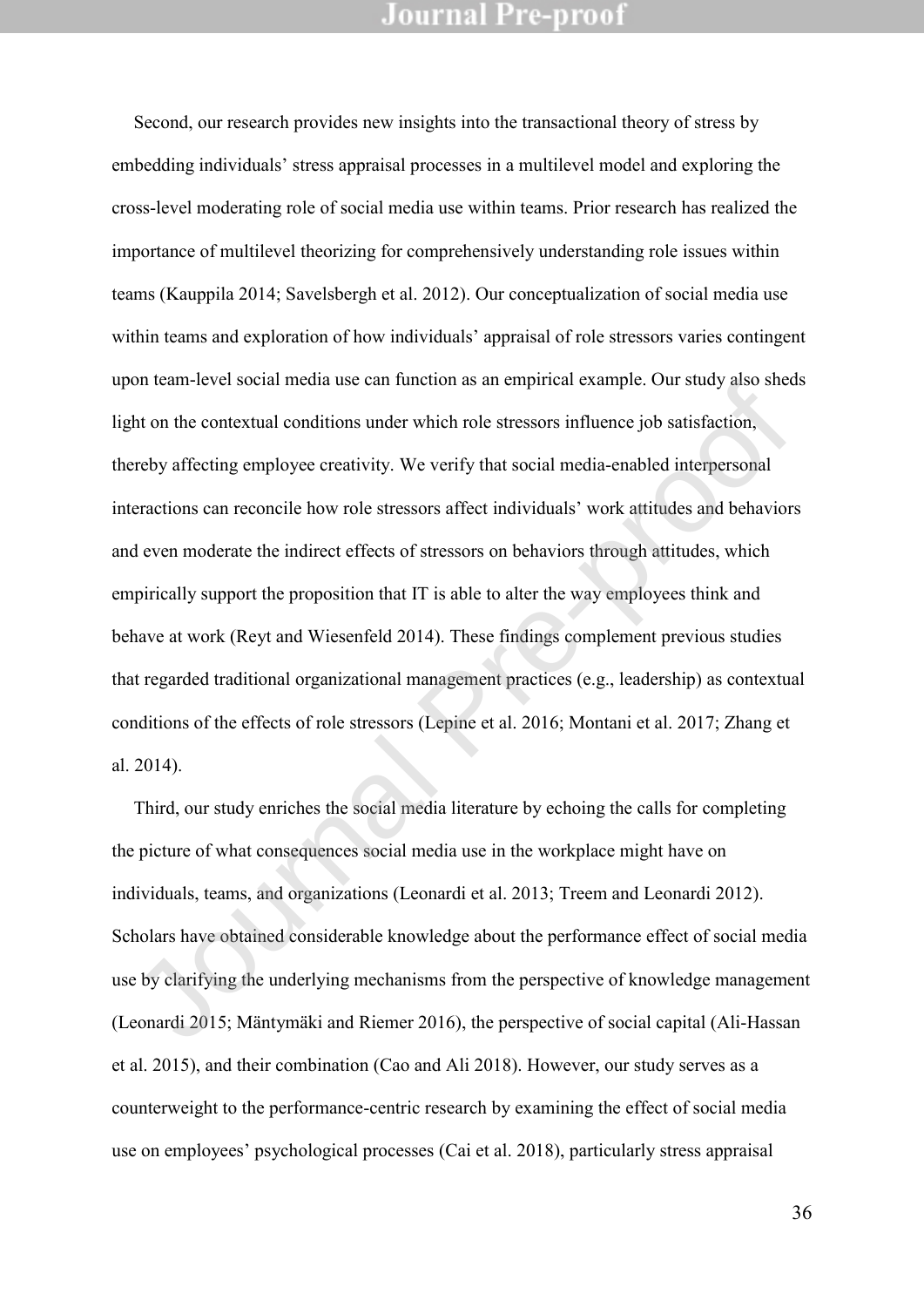processes. Specifically, we consider social media use within teams as a contextual factor that influences individuals' cognition, affection, and behaviors (McFarland and Ployhart 2015), and validate its moderator role, which contributes to IS field because prior studies predominantly treated social media use as antecedents (e.g., Kuegler et al. 2015; Luo et al. 2018; van Zoonen et al. 2017).

We further differentiate two usage patterns of social media in enterprises (i.e., taskoriented and relationship-oriented uses) in terms of their effects on employees' stress appraisal processes. An affordance approach is embraced to elucidate how employees use social media because it depicts "the relational structure between a technology and the user" (van Zoonen et al. 2017, p. 603) and reflects the differences between social media and other communication tools (e.g., Cai et al. 2018; Rice et al. 2017; Treem and Leonardi 2012). Research findings show that task-oriented and relationship-oriented uses exert opposite effects on the role conflict–job satisfaction relationship, which corroborates the notion that the same affordance could cause contradictory consequences (Gibbs et al. 2013; van Zoonen et al. 2017). Our study empirically confirms that the influence of IT depends on specific ways and situations in which IT is harnessed (Ali-Hassan et al. 2015; Kuegler et al. 2015). ented and relationship-onemed uses) in terms of their encess of employees sucss<br>praisal processes. An affordance approach is embraced to clucidate how employees uses<br>eial media because it depicts "the relational structure

Finally, although we consider both RA and RC as hindrances based on the dominant view (e.g., Fried et al. 2008; Tubre and Collins 2000), our findings revealed their distinctiveness in affecting employees' work attitudes and creative behaviors, as well as in interacting with contextual factors. These unexpected findings may add to the current discussion of different role stressors. We encourage further efforts to better conceptualize RA and RC from various theoretical perspectives.

#### *5.3 Practical implications*

This study also provides several suggestions for team management. First, for team managers who pursue employee creativity, we suggest they mitigate RA perceived by team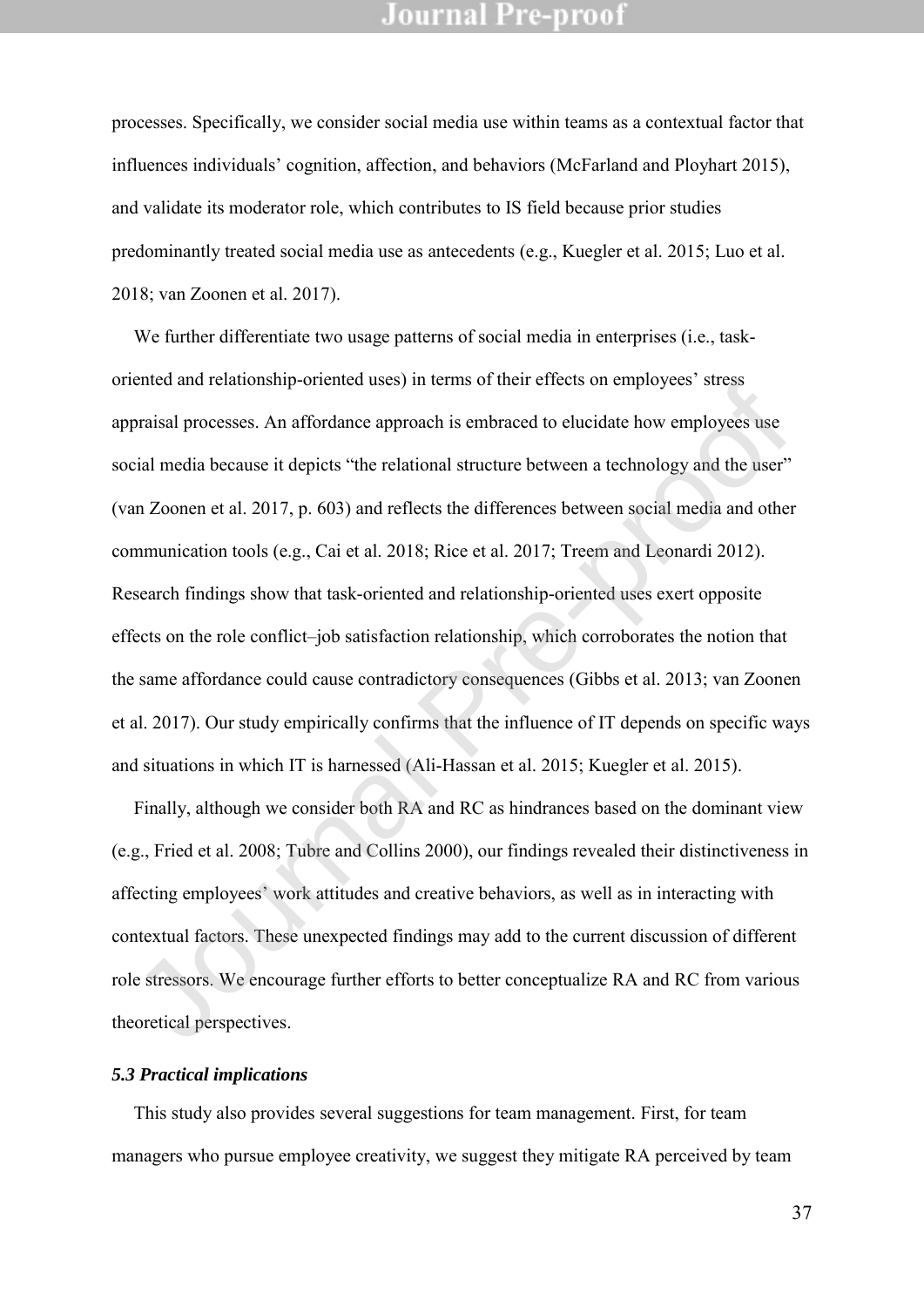members by taking measures such as specifying task responsibilities, performance criteria, and work procedures. However, given the facilitating nature of RC for employee creativity, team managers should construct a work environment in which team members experience the appropriate level of role conflict, so that team members' problem-solving mindset and creative work behaviors can be activated. For example, assigning tasks with challenging or complex requirements to team members is a common way of helping team members develop their perceptions on role conflict.

Second, given that team managers may still be confused about why role stressors can be manipulated to stimulate employee creativity, we caution team managers to note that role stressors can arouse team members' attitudinal reactions, such as job satisfaction, which serves as an intrinsic impetus for creative work. After taking steps to influence team members' perceptions on role stressors, managers should pay attention to changes in their subordinates' job satisfaction with respect to work settings, career prospects, and relationships with teammates and accordingly offer moral or material support to deal with the dissatisfaction. Expression of rote contract.<br>
Second, given that team managers may still be confused about why role stressors can be<br>
amipulated to stimulate employee creativity, we caution team managers to note that role<br>
resesors can ar

Third, we provide practitioners with a new perspective to comprehend social technology in "digitally challenged organizations" (Davison and Ou 2017), that is, in addition to improving work performance, social media can also help address role stress issues. Through elucidating differences between two usage patterns of social media in influencing team members' psychological processes, we suggest team members should use social media for work interactions rather than for social chats during working hours, to leverage RC for job satisfaction. We also remind team members of the inability of social media to alleviate the negative influence of RA. Our study may inspire team managers to deliberately design governance strategies for social media use.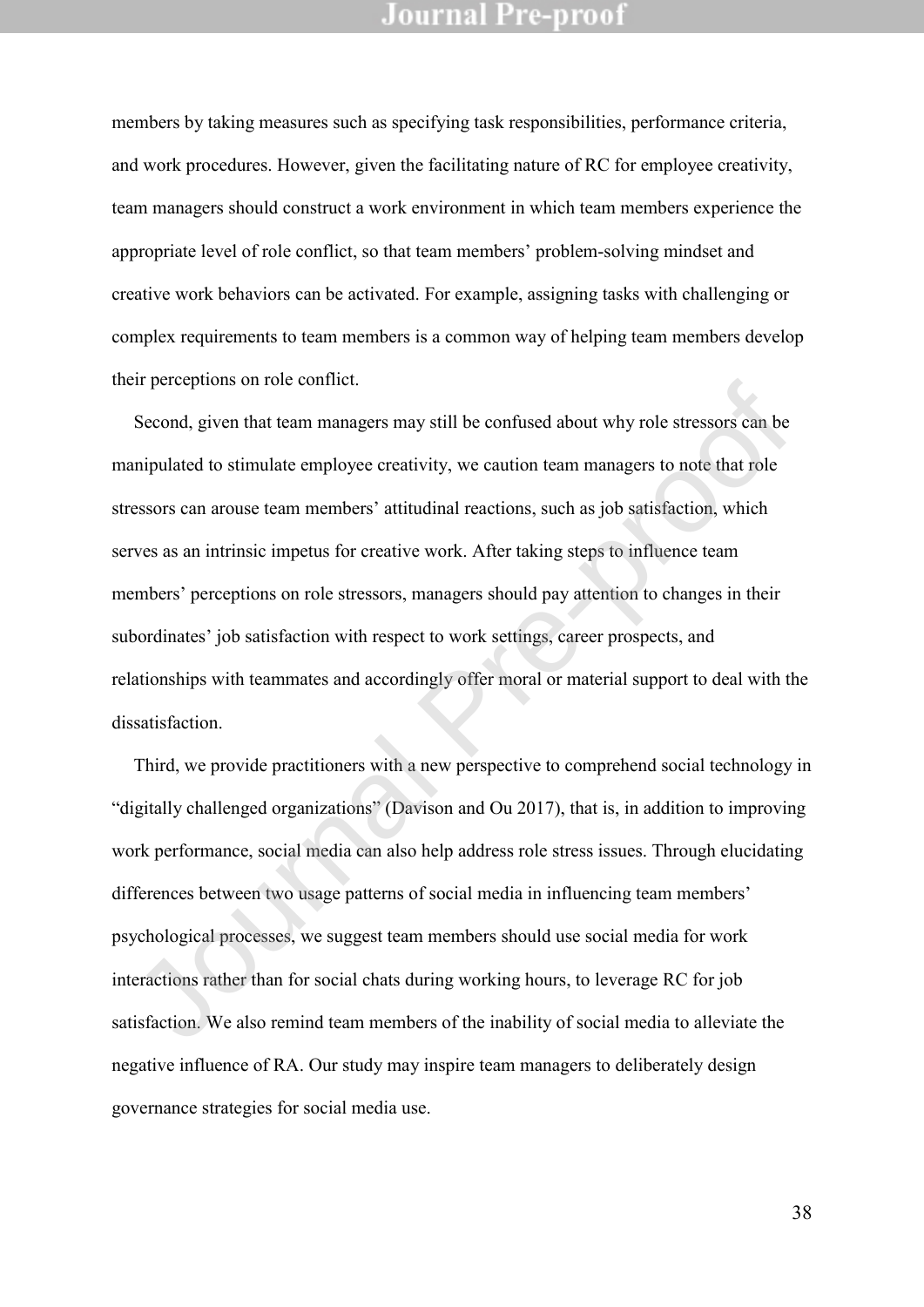#### *5.4 Limitations and future research*

The current study bears several limitations. First, constructs regarding the main effects were measured at one single point in time, which only captured a snapshot of sample teams. Although the proposed causal direction from role stressors to behaviors through attitudes is indicated by theory (Gilboa et al. 2008; Webster et al. 2011), we could not safely conclude that the causality exists. Future research can employ a longitudinal design or experimental approach to elaborate on the extent to which changes in role stressors lead to change in employees' attitudes and behaviors, so that the causality in the main effects can be better validated. Furthermore, team-level variables (i.e., social media use) and individual-level variables (i.e., role stressors, job satisfaction, and employee creativity) were assessed by not completely identical respondents from the 56 identified teams at two separate time points. Although we have justified this measurement procedure, we should also measure social media use within teams again in the second survey and assess whether there is any significant difference from ratings in the first survey.

Second, we drew on the affordance lens to propose the moderating effect of social media use to highlight the uniqueness of this technology (Cai et al. 2018; Rice et al. 2017; Treem and Leonardi 2012). However, we did not explicitly measure the affordances of social media given that our main purpose is to distinguish task-oriented and relationship-oriented usage patterns with a concise research model. Future research can narrow the focus on affordance lens and treat visibility, persistence, editability, and association as study variables to investigate how potential actions that are afforded by features of social media influence employees' cognitive appraisal of stressors. This endeavor may contribute to an in-depth understanding of the suitability of technical features for supporting usage patterns, rather than usage patterns per se. Frederic of the state of minimal manges in reto caussed rate to stange in-<br>phoyees' attitudes and behaviors, so that the causality in the main effects can be better<br>fidated. Furthermore, team-level variables (i.e., social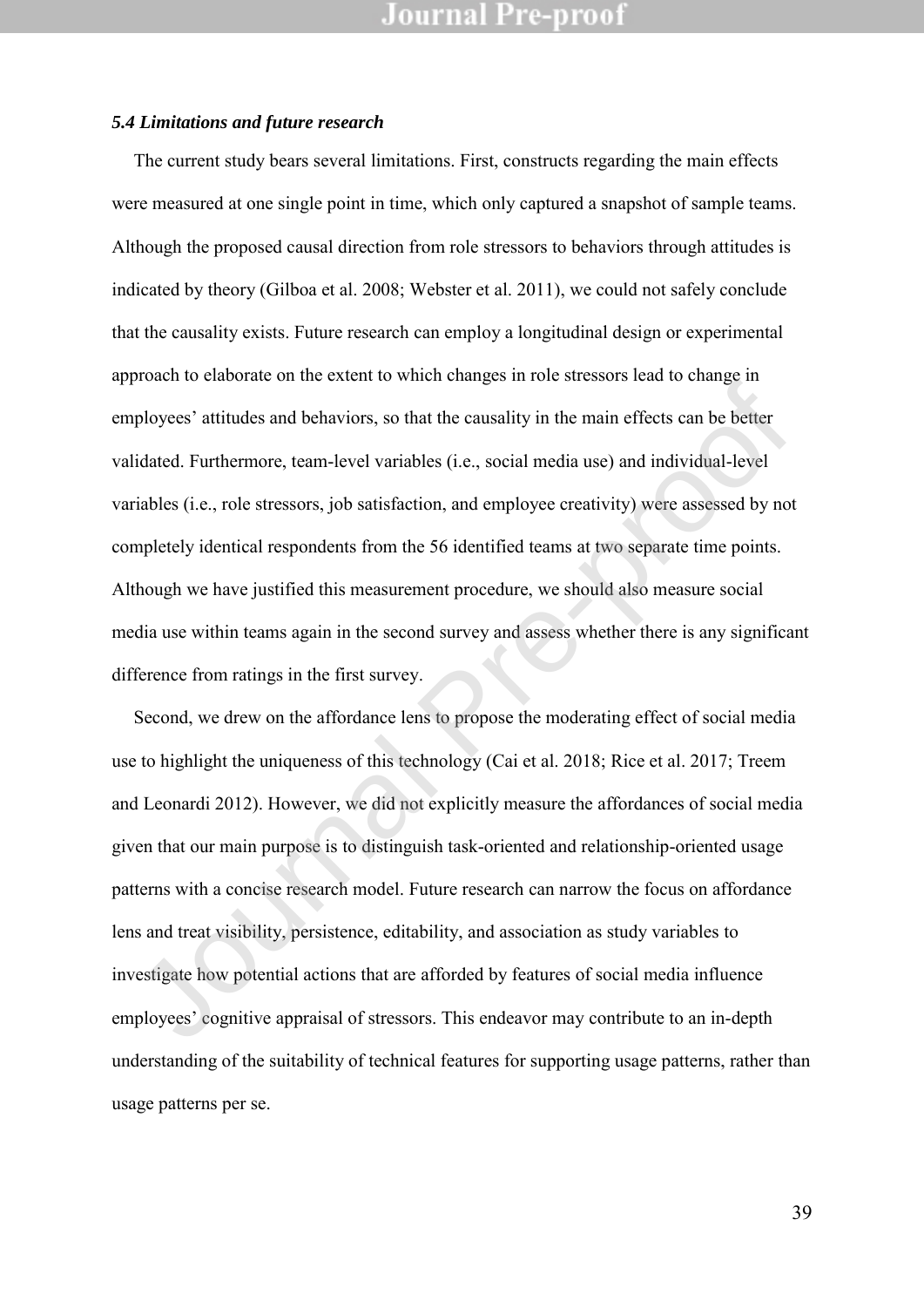Third, we assumed that public and private social media platforms have no difference with respect to affordances because the definition of social media regards affordances as general inherent features (Gibbs et al. 2013; Leonardi et al. 2013). However, we did not address the potential diversity in employees' perceptions on public and private social media (Treem and Leonardi 2012), as well as the situation when organizational policies govern how employees use various technologies (Davison and Ou 2017). Future research can explore the disparate influences of public and private social media platforms.

Finally, although we focused on team members' collective use of social media, we recognized that individuals are the ones who interact on social media platforms (especially public ones). We suggest that future research incorporate the collective use and individual use of social media into a multilevel model and consider team-level IT governance structures. Examining role stressors in the case of tensions between employees and teams may be more insightful.

#### 6. **Conclusion**

Given that organizational team members are encouraged to engage in creative work even when experiencing role stressors, our research examines the mechanism and contextual factors associated with effects of role stressors on employee creativity based on the transactional theory of stress. Our empirical findings reveal that job satisfaction partially mediates the RA–employee creativity linkage. RA and RC have a direct negative and positive relationship with employee creativity, respectively. We also validate the opposite moderating role of task-oriented and RSM use on the relationship between RC and job satisfaction. Furthermore, only at specific levels of social media use can RC have an indirect positive effect on employee creativity through job satisfaction. This study contributes to the role stressor literature, the employee creativity literature, and the social media literature. We advise managers to improve employee creativity by carefully handling employees' role nuches or public and private social metals plationis.<br>
Finally, although we focused on team members' collective use of social media, we<br>
eognized that individuals are the ones who interact on social media platforms (especi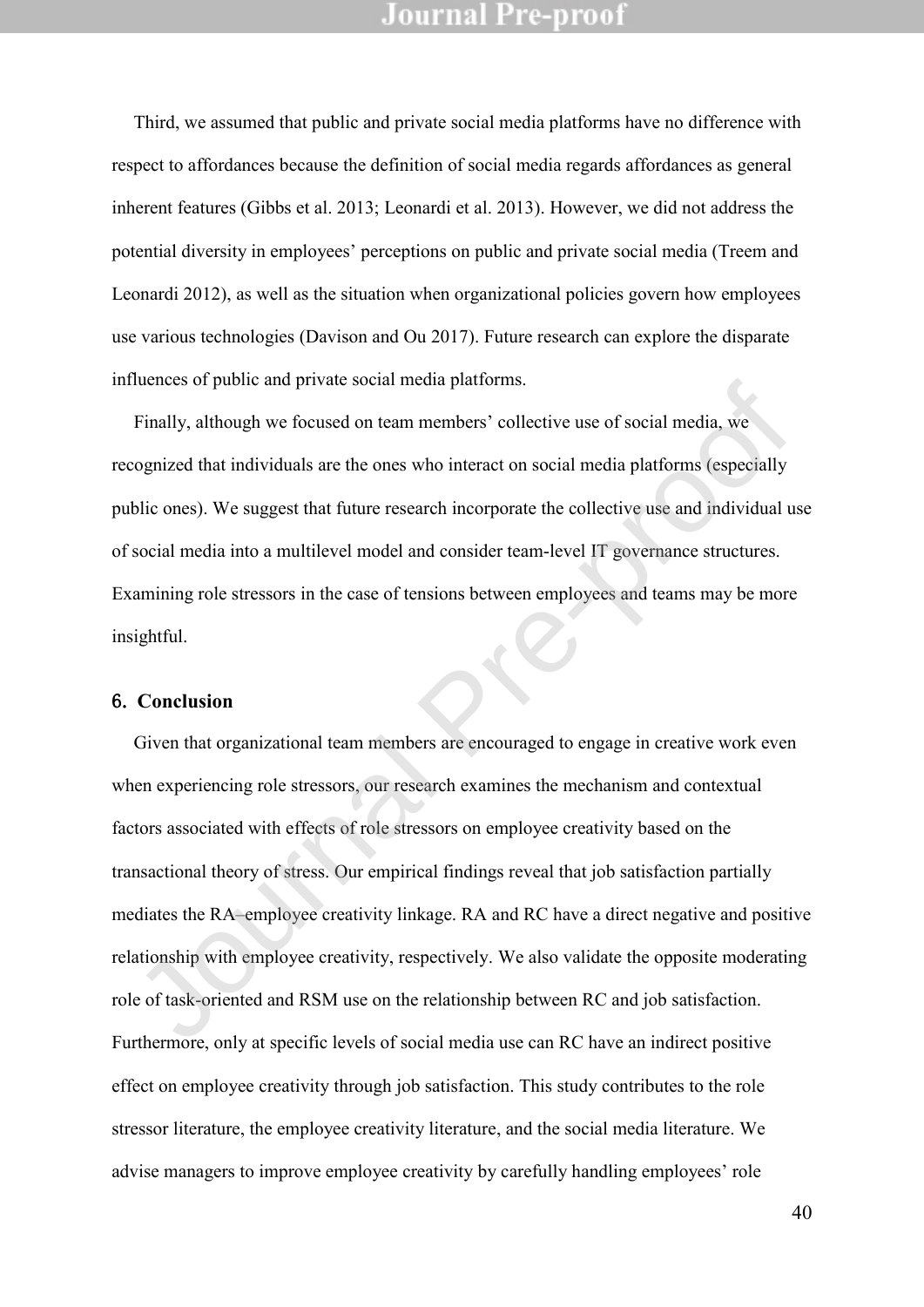stressors, promoting employees' job satisfaction, and governing social media use within teams.

Declarations of interest: None.

### **Acknowledgments**

The work described in this paper was fully supported by the National Natural Science Foundation of China (NSFC: 71622009, 71571169, and 71571177).

Journal Pre-proof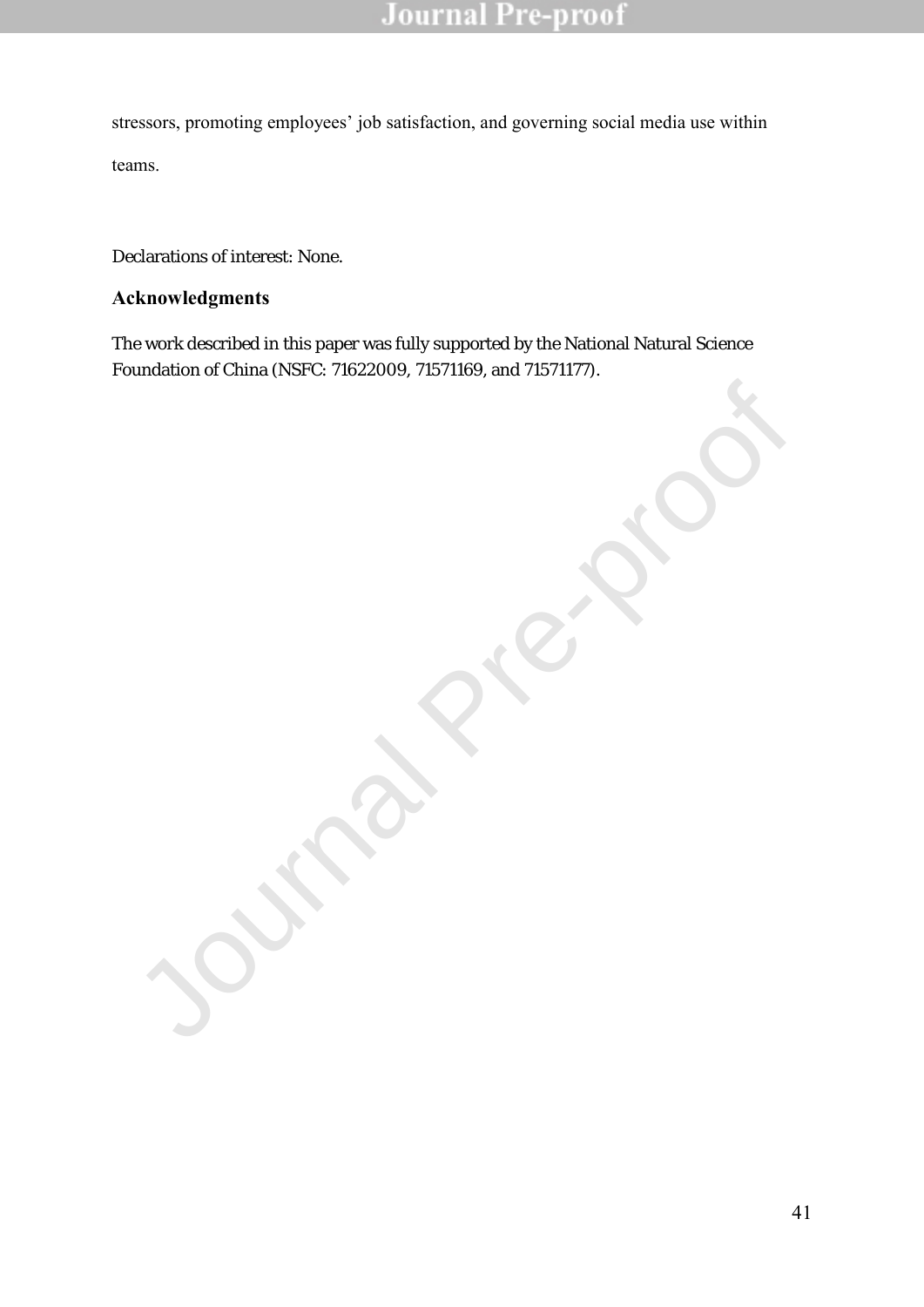#### **References**

- M. J. Albion, G. J. Fogarty, M. A. Machin, J. Patrick, Predicting Absenteeism and Turnover Intentions in the Health Professions, Australian Health Review. 32 (2) (2008) 271-281.
- H. Ali-Hassan, D. Nevo, M. Wade, Linking Dimensions of Social Media Use to Job Performance: The Role of Social Capital, Journal of Strategic Information Systems. 24 (2) (2015) 65-89.
- S. Aral, C. Dellarocas, D. Godes, Social Media and Business Transformation: A Framework for Research, Information Systems Research. 24 (1) (2013) 3-13.
- J. S. Armstrong, T. S. Overton, Estimating Nonresponse Bias in Mail Surveys, Journal of Marketing Research. 14 (3) (1977) 396-402.
- D. L. Bandalos, The Effects of Item Parceling on Goodness-of-Fit and Parameter Estimate Bias in Structural Equation Modeling, Structural Equation Modeling. 9 (1) (2002) 78-102.
- D. J. Bauer, P. J. Curran, Probing Interactions in Fixed and Multilevel Regression: Inferential and Graphical Techniques, Multivariate Behavioral Research. 40 (3) (2005) 373-400.
- D. J. Bauer, K. J. Preacher, K. M. Gil, Conceptualizing and Testing Random Indirect Effects and Moderated Mediation in Multilevel Models: New Procedures and Recommendations, Psychological Methods. 11 (2) (2006) 142-163.
- T. A. Beehr, J. E. Newman, Job Stress, Employee Health, and Organizational Effectiveness: A Facet Analysis, Model, and Literature Review, Personnel Psychology. 31 (4) (1978) 665-699.
- L. A. Bettencourt, S. W. Brown, Role Stressors and Customer-Oriented Boundary-Spanning Behaviors in Service Organizations, Journal of the Academy of Marketing Science. 31 (4) (2003) 394-408.
- P. D. Bliese, Within-Group Agreement, Non-Independence, and Reliability: Implications for Data Aggregation and Analysis, in K. J. KleinS. W. J. Kozlowski (Eds.), Multilevel Theory, Research, and Methods in Organizations, Jossey-Bass, San Francisco, 2000, pp. 349-381.
- N. G. Boyd, J. E. Lewin, J. K. Sager, A Model of Stress and Coping and Their Influence on Individual and Organizational Outcomes, Journal of Vocational Behavior. 75 (2) (2009) 197-211.
- R. W. Brislin, Translation and Content Analysis of Oral and Written Materials, in H. C. TriadisJ. W. Berry (Eds.), Handbook of Cross-Cultural Psychology, Allyn & Bacon, Boston, 1980, pp. 389-444.
- A. Burton-Jones, M. J. Gallivan, Toward a Deeper Understanding of System Usage in Organizations: A Multilevel Perspective, MIS Quarterly. 31 (4) (2007) 657-680.
- K. Byron, S. Khazanchi, D. Nazarian, The Relationship between Stressors and Creativity: A Meta-Analysis Examining Competing Theoretical Models, Journal of Applied Psychology. 95 (1) (2010) 201-212. L. Bandatos, Inc. ILInets of Item Parcelargo in Coolmass-01-14 and Parameter Esimnet Bandati Structural Equation Modeling, Structural Equation Modeling, 9 (1) (2002) 78-102.<br>
J. Bauer, P.J. Curnan, Probing Interactions in
- Z. Cai, Q. Huang, H. Liu, X. Wang, Improving the Agility of Employees through Enterprise Social Media: The Mediating Role of Psychological Conditions, International Journal of Information Management. 38 (1) (2018) 52-63.
- X. Cao, A. Ali, Enhancing Team Creative Performance through Social Media and Transactive Memory System, International Journal of Information Management. 39 (2018) 69-79.
- F. Coelho, M. Augusto, L. F. Lages, Contextual Factors and the Creativity of Frontline Employees: The Mediating Effects of Role Stress and Intrinsic Motivation, Journal of Retailing. 87 (1) (2011) 31-45.
- M. Crede, O. S. Chernyshenko, S. Stark, R. S. Dalal, M. Bashshur, Job Satisfaction as Mediator: An Assessment of Job Satisfaction's Position within the Nomological Network, Journal of Occupational and Organizational Psychology. 80 (3) (2007) 515-538.
- R. M. Davison, C. X. J. Ou, Digital Work in a Digitally Challenged Organization, Information & Management. 54 (1) (2017) 129-137.
- R. M. Davison, C. X. J. Ou, M. G. Martinsons, Interpersonal Knowledge Exchange in China: The Impact of Guanxi and Social Media, Information & Management. 55 (2) (2018) 224-234.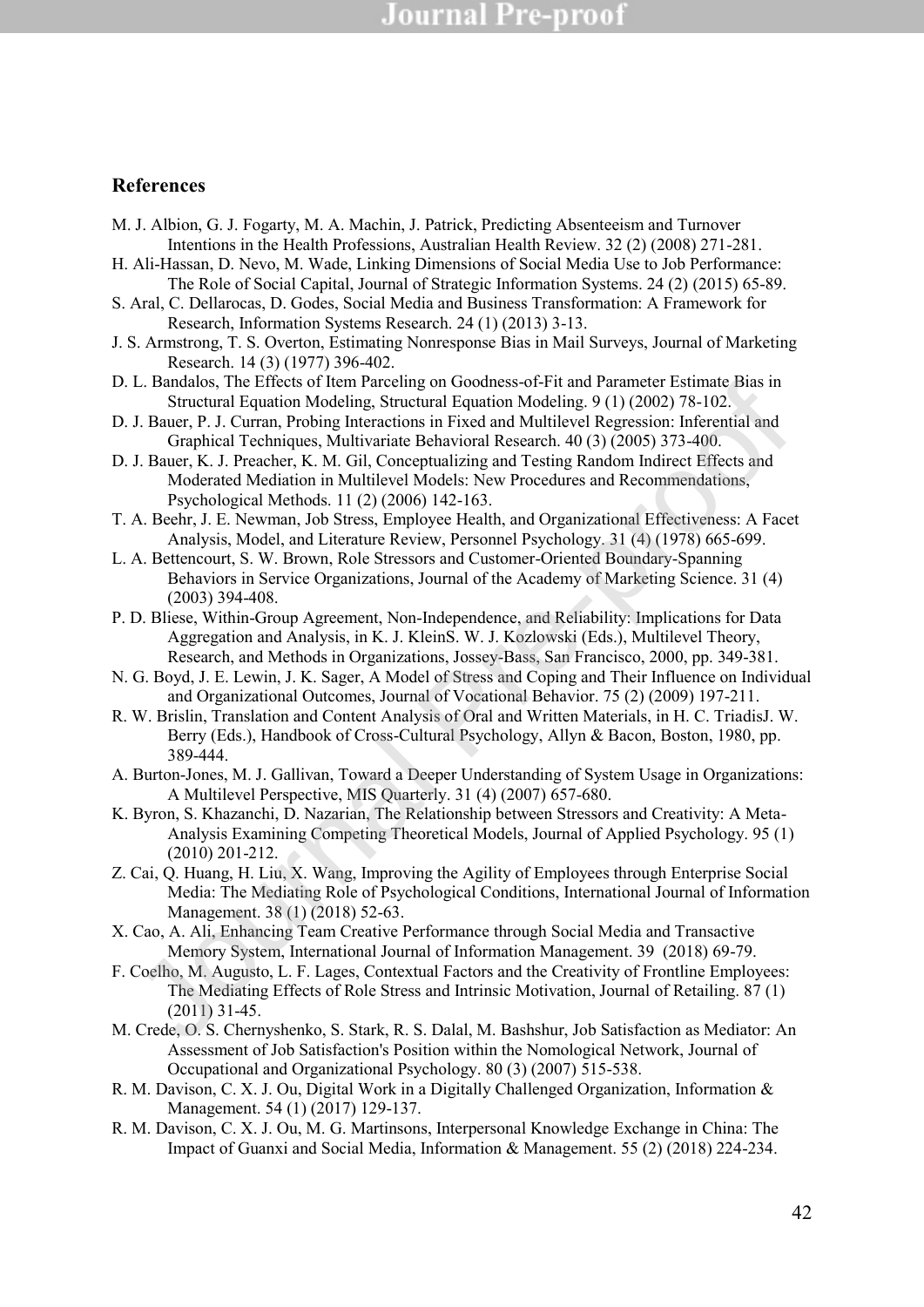- D. S. DeRue, F. P. Morgeson, Stability and Change in Person-Team and Person-Role Fit over Time: The Effects of Growth Satisfaction, Performance, and General Self-Efficacy, Journal of Applied Psychology. 92 (5) (2007) 1242-1253.
- G. DeSanctis, M. S. Poole, Capturing the Complexity in Advanced Technology Use: Adaptive Structuration Theory, Organization Science. 5 (2) (1994) 121-147.
- S. Diestel, J. Wegge, K.-H. Schmidt, The Impact of Social Context on the Relationship between Individual Job Satisfaction and Absenteeism: The Roles of Different Foci of Job Satisfaction and Work-Unit Absenteeism, Academy of Management Journal. 57 (2) (2014) 353-382.
- G. Ding, H. Liu, Q. Huang, Enterprise Social Networking Usage as a Moderator of the Relationship between Work Stressors and Employee Creativity: A Multilevel Study, Information & Management. (2019).
- G. Ding, H. Liu, S. Wei, J. Gu Leveraging Work-Related Stressors for Employee Innovation: The Moderating Role of Enterprise Social Networking Use, Presented at Proceedings of 2015 International Conference on Information Systems (ICIS 2015), USA, Texas, Fort Worth, , 2015, pp. 1.
- A. Drach‐ Zahavy, A. Freund, Team Effectiveness under Stress: A Structural Contingency Approach, Journal of Organizational Behavior. 28 (4) (2007) 423-450.
- E. M. Eatough, C.-H. Chang, S. A. Miloslavic, R. E. Johnson, Relationships of Role Stressors with Organizational Citizenship Behavior: A Meta-Analysis, Journal of Applied Psychology. 96 (3) (2011) 619-632.
- J. R. Edwards, L. S. Lambert, Methods for Integrating Moderation and Mediation: A General Analytical Framework Using Moderated Path Analysis, Psychological Methods. 12 (1) (2007) 1-22.
- S. M. Farmer, P. Tierney, K. Kung-Mcintyre, Employee Creativity in Taiwan: An Application of Role Identity Theory, Academy of Management Journal. 46 (5) (2003) 618-630.
- C. Fornell, D. F. Larcker, Evaluating Structural Equation Models with Unobservable Variables and Measurement Error, Journal of Marketing Research. 18 (1) (1981) 39-50.
- Y. Fried, A. Shirom, S. Gilboa, C. L. Cooper, The Mediating Effects of Job Satisfaction and Propensity to Leave on Role Stress-Job Performance Relationships: Combining Meta-Analysis and Structural Equation Modeling, International Journal of Stress Management. 15 (4) (2008) 305-328. namanum contenturo operator (102 2012), Ozix, 1 exas, 1 etc victural,<br>
2015, pp. 1.<br>
Drach-Palawic, A. Freud, Team F. Freivenchess ander Stress: A Structural Contingency Approach<br>
Journal of Organizational Behavior: 28 (4)
- J. L. Gibbs, N. A. Rozaidi, J. Eisenberg, Overcoming the "Ideology of Openness": Probing the Affordances of Social Media for Organizational Knowledge Sharing, Journal of Computer-Mediated Communication. 19 (1) (2013) 102-120.
- S. Gilboa, A. Shirom, Y. Fried, C. Cooper, A Meta‐ Analysis of Work Demand Stressors and Job Performance: Examining Main and Moderating Effects, Personnel Psychology. 61 (2) (2008) 227-271.
- Y. Gong, T.-Y. Kim, D.-R. Lee, J. Zhu, A Multilevel Model of Team Goal Orientation, Information Exchange, and Creativity, Academy of Management Journal. 56 (3) (2013) 827-851.
- W. He, L. Yang, Using Wikis in Team Collaboration: A Media Capability Perspective, Information & Management. 53 (7) (2016) 846-856.
- N. J. Hiller, D. V. Day, R. J. Vance, Collective Enactment of Leadership Roles and Team Effectiveness: A Field Study, The Leadership Quarterly. 17 (4) (2006) 387-397.
- G. Hirst, D. Van Knippenberg, J. Zhou, A Cross-Level Perspective on Employee Creativity: Goal Orientation, Team Learning Behavior, and Individual Creativity, Academy of Management Journal. 52 (2) (2009) 280-293.
- A. H. Hon, W. W. Chan, L. Lu, Overcoming Work-Related Stress and Promoting Employee Creativity in Hotel Industry: The Role of Task Feedback from Supervisor, International Journal of Hospitality Management. 33 (2013) 416-424.
- L. R. James, R. G. Demaree, G. Wolf, Estimating within-Group Interrater Reliability with and without Response Bias, Journal of Applied Psychology. 69 (1) (1984) 85-98.
- O.-P. Kauppila, So, What Am I Supposed to Do? A Multilevel Examination of Role Clarity, Journal of Management Studies. 51 (5) (2014) 737-763.
- N. Kawai, A. Mohr, The Contingent Effects of Role Ambiguity and Role Novelty on Expatriates' Work‐ Related Outcomes, British Journal of Management. 26 (2) (2015) 163-181.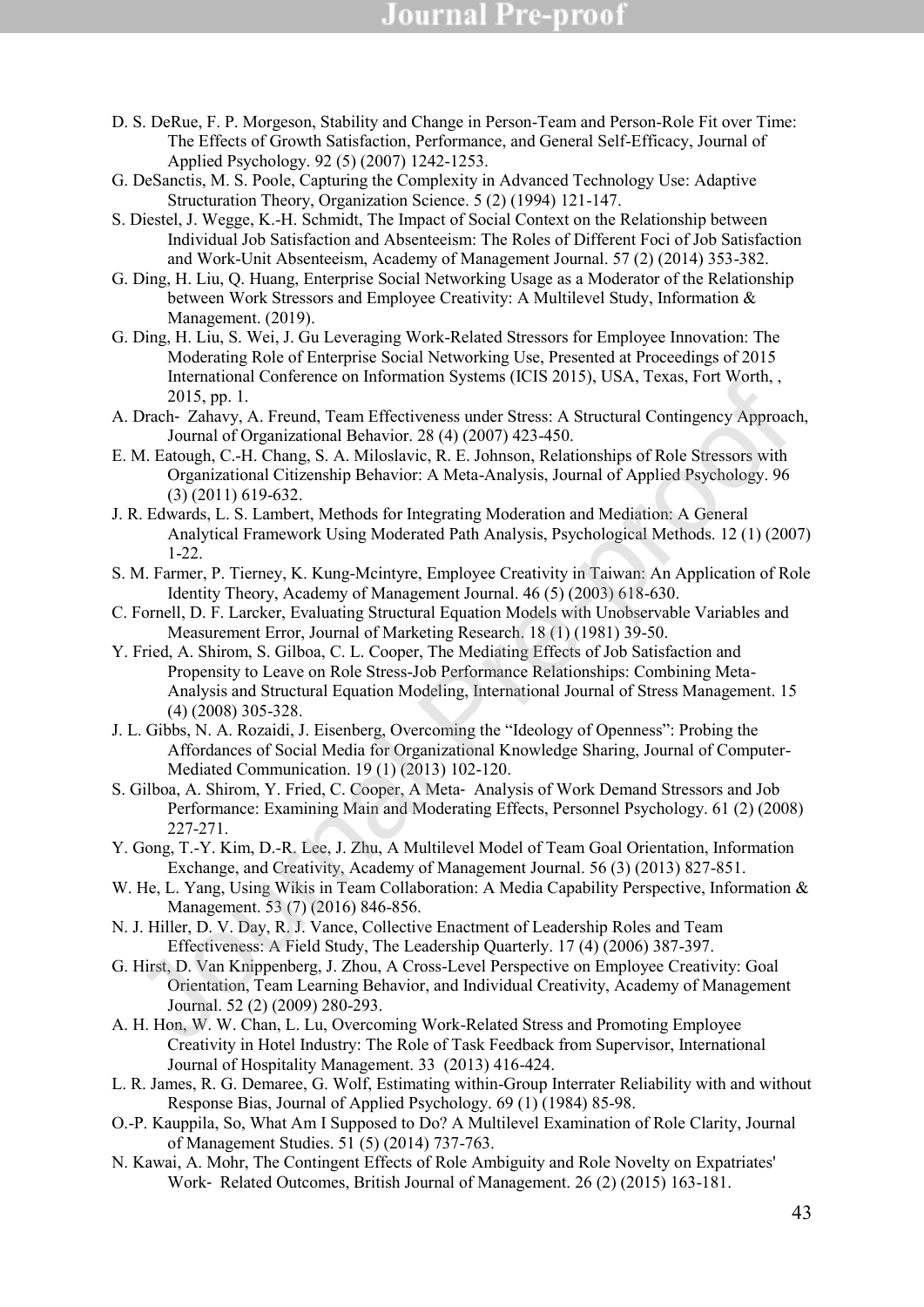- M. Kuegler, S. Smolnik, G. Kane, What's in It for Employees? Understanding the Relationship between Use and Performance in Enterprise Social Software, Journal of Strategic Information Systems. 24 (2) (2015) 90-112.
- M. H. Kutner, C. J. Nachtsheim, J. Neter, Applied Linear Regression Models, McGraw-Hill/Irwin, New York, 2004.
- K.-Y. Kwahk, D.-H. Park, The Effects of Network Sharing on Knowledge-Sharing Activities and Job Performance in Enterprise Social Media Environments, Computers in Human Behavior. 55 (2016) 826-839.
- S. A. Lawrence, V. J. Callan, The Role of Social Support in Coping During the Anticipatory Stage of Organizational Change: A Test of an Integrative Model, British Journal of Management. 22 (4) (2011) 567-585.
- R. S. Lazarus, S. Folkman, Stress, Appraisal, and Coping, Springer, New York, 1984.
- J. M. LeBreton, J. L. Senter, Answers to 20 Questions About Interrater Reliability and Interrater Agreement, Organizational Research Methods. 11 (4) (2008) 815-852.
- I. Leftheriotis, M. N. Giannakos, Using Social Media for Work: Losing Your Time or Improving Your Work?, Computers in Human Behavior. 31 (2014) 134-142.
- P. M. Leonardi, When Does Technology Use Enable Network Change in Organizations? A Comparative Study of Feature Use and Shared Affordances, MIS Quarterly. 37 (3) (2013) 749-775.
- P. M. Leonardi, Social Media, Knowledge Sharing, and Innovation: Toward a Theory of Communication Visibility, Information Systems Research. 25 (4) (2014) 796-816.
- P. M. Leonardi, Ambient Awareness and Knowledge Acquisition: Using Social Media to Learn "Who Knows What" and "Who Knows Whom", MIS Quarterly. 39 (4) (2015) 747-762.
- P. M. Leonardi, M. Huysman, C. Steinfield, Enterprise Social Media: Definition, History, and Prospects for the Study of Social Technologies in Organizations, Journal of Computer‐ Mediated Communication. 19 (1) (2013) 1-19.
- M. A. Lepine, Y. Zhang, E. R. Crawford, B. L. Rich, Turning Their Pain to Gain: Charismatic Leader Influence on Follower Stress Appraisal and Job Performance, Academy of Management Journal. 59 (3) (2016) 1036-1059.
- C. LeRouge, A. Nelson, J. E. Blanton, The Impact of Role Stress Fit and Self-Esteem on the Job Attitudes of It Professionals, Information & Management. 43 (8) (2006) 928-938.
- K. Leung, K. L. Huang, C. H. Su, L. Lu, Curvilinear Relationships between Role Stress and Innovative Performance: Moderating Effects of Perceived Support for Innovation, Journal of Occupational and Organizational Psychology. 84 (4) (2011) 741-758.
- T.-C. Lin, J. S.-C. Hsu, H.-L. Cheng, C.-M. Chiu, Exploring the Relationship between Receiving and Offering Online Social Support: A Dual Social Support Model, Information & Management. 52 (3) (2015) 371-383. 1. rietwaren vogalinal messacian restances. 1. (Vocoto) (O. 2013)<br>
Tortundik, M. N. Giannakos, Using Social Media for Work: Losing Your Time or Improving<br>
Your Work?, Computers in Human Behavior, 31 (2014) 134-142.<br>
M. Leo
- B. Lu, X. Guo, N. Luo, G. Chen, Corporate Blogging and Job Performance: Effects of Work-Related and Nonwork-Related Participation, Journal of Management Information Systems. 32 (4) (2015) 285-314.
- N. Luo, X. Guo, B. Lu, G. Chen, Can Non-Work-Related Social Media Use Benefit the Company? A Study on Corporate Blogging and Affective Organizational Commitment, Computers in Human Behavior. 81 (2018) 84-92.
- M. Mäntymäki, K. Riemer, Enterprise Social Networking: A Knowledge Management Perspective, International Journal of Information Management. 36 (6, Part A) (2016) 1042-1052.
- E. J. McClean, E. R. Burris, J. R. Detert, When Does Voice Lead to Exit? It Depends on Leadership, Academy of Management Journal. 56 (2) (2013) 525-548.
- L. A. McFarland, R. E. Ployhart, Social Media: A Contextual Framework to Guide Research and Practice, Journal of Applied Psychology. 100 (6) (2015) 1653-1677.
- D. H. McKnight, B. Phillips, B. C. Hardgrave, Which Reduces It Turnover Intention the Most: Workplace Characteristics or Job Characteristics?, Information & Management. 46 (3) (2009) 167-174.
- T. R. Mitchell, L. R. James, Building Better Theory: Time and the Specification of When Things Happen, Academy of Management Review. 26 (4) (2001) 530-547.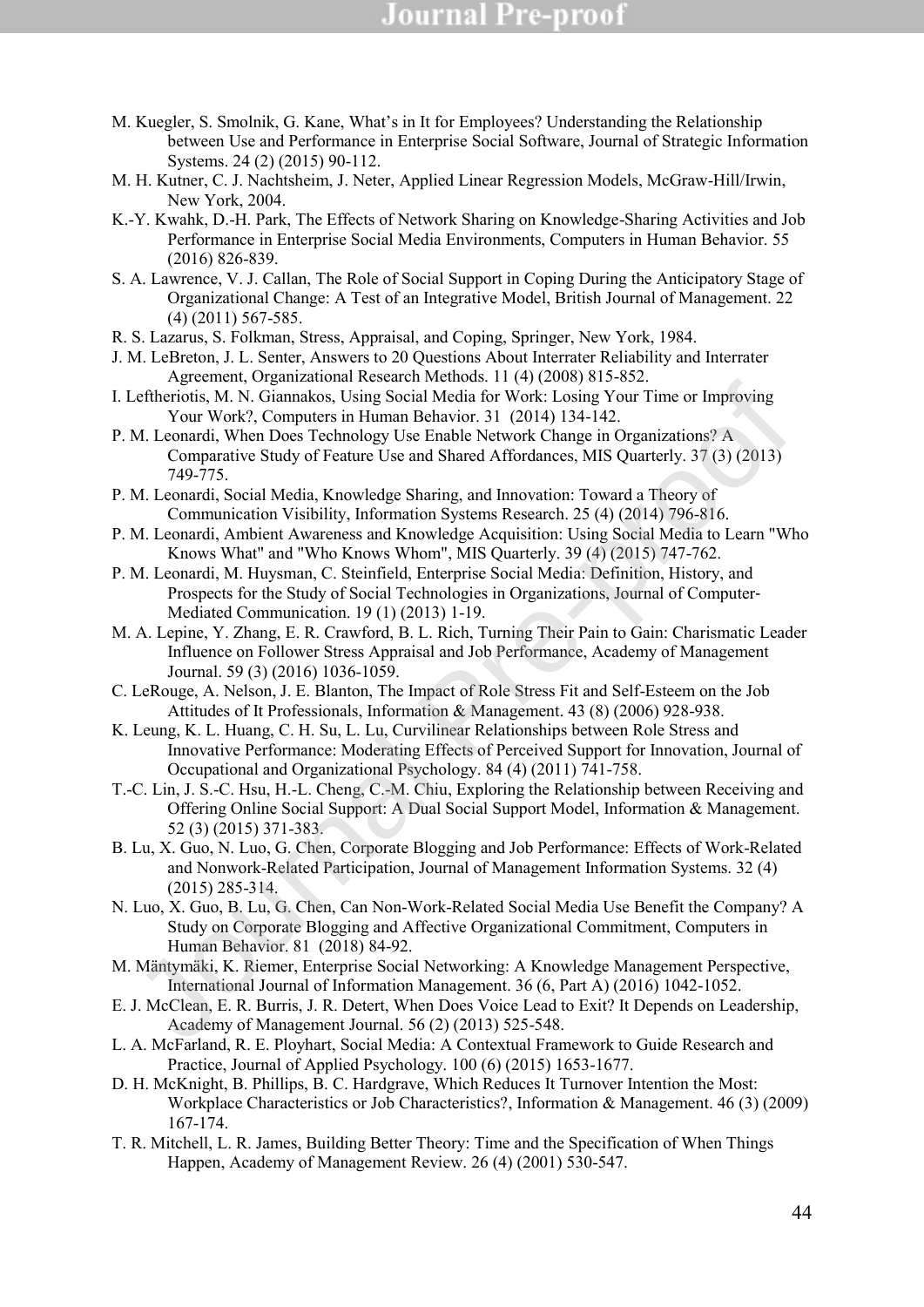- F. Montani, F. Courcy, C. Vandenberghe, Innovating under Stress: The Role of Commitment and Leader-Member Exchange, Journal of Business Research. 77 (2017) 1-13.
- J. E. Moore, One Road to Turnover: An Examination of Work Exhaustion in Technology Professionals, MIS Quarterly. 24 (1) (2000) 141-168.
- M. Moqbel, N. Kock, Unveiling the Dark Side of Social Networking Sites: Personal and Work-Related Consequences of Social Networking Site Addiction, Information & Management. 55 (1) (2018) 109-119.
- B. Negoita, L. Lapointe, S. Rivard, Collective Information Systems Use: A Typological Theory, MIS Quarterly. 42 (4) (2018) 1281-1301.
- M. J. Pearsall, A. P. J. Ellis, J. H. Stein, Coping with Challenge and Hindrance Stressors in Teams: Behavioral, Cognitive, and Affective Outcomes, Organizational Behavior and Human Decision Processes. 109 (1) (2009) 18-28.
- P. M. Podsakoff, S. B. MacKenzie, J.-Y. Lee, N. P. Podsakoff, Common Method Biases in Behavioral Research: A Critical Review of the Literature and Recommended Remedies, Journal of Applied Psychology. 88 (5) (2003) 879-903.
- K. J. Preacher, D. D. Rucker, A. F. Hayes, Addressing Moderated Mediation Hypotheses: Theory, Methods, and Prescriptions, Multivariate Behavioral Research. 42 (1) (2007) 185-227.
- K. J. Preacher, M. J. Zyphur, Z. Zhang, A General Multilevel Sem Framework for Assessing Multilevel Mediation, Psychological Methods. 15 (3) (2010) 209-233.
- J.-N. Reyt, B. Wiesenfeld, Seeing the Forest for the Trees: Exploratory Learning, Mobile Technology, and Knowledge Workers' Role Integration Behaviors, Academy of Management Journal. 58 (3) (2014) 739-762.
- R. E. Rice, S. K. Evans, K. E. Pearce, A. Sivunen, J. Vitak, J. W. Treem, Organizational Media Affordances: Operationalization and Associations with Media Use, Journal of Communication. 67 (1) (2017) 106-130.
- K. J. Ritter, R. A. Matthews, M. T. Ford, A. A. Henderson, Understanding Role Stressors and Job Satisfaction over Time Using Adaptation Theory, Journal of Applied Psychology. 101 (12) (2016) 1655-1669.
- J. R. Rizzo, R. J. House, S. I. Lirtzman, Role Conflict and Ambiguity in Complex Organizations, Administrative Science Quarterly. 15 (2) (1970) 150-163.
- C. A. Sacramento, D. Fay, M. A. West, Workplace Duties or Opportunities? Challenge Stressors, Regulatory Focus, and Creativity, Organizational Behavior and Human Decision Processes. 121 (2) (2013) 141-157.
- C. Savelsbergh, J. M. Gevers, B. I. van der Heijden, R. F. Poell, Team Role Stress: Relationships with Team Learning and Performance in Project Teams, Group & Organization Management. 37 (1) (2012) 67-100.
- J. J. Schepers, E. J. Nijssen, G. A. van der Heijden, Innovation in the Frontline: Exploring the Relationship between Role Conflict, Ideas for Improvement, and Employee Service Performance, International Journal of Research in Marketing. 33 (4) (2016) 797-817.
- C. E. Shalley, J. Zhou, G. R. Oldham, The Effects of Personal and Contextual Characteristics on Creativity: Where Should We Go from Here?, Journal of Management. 30 (6) (2004) 933- 958. Exerge To The Restricts. The Hayta Mathematical Contains (Californey Mathematical Pre-proof). I. Presenction, Mathematical Mathematical Mathematical Pre-proof for Assessing Mathematical Pre-proof for Assessing Mathematical
- M. Tarafdar, Q. Tu, B. S. Ragu-Nathan, T. Ragu-Nathan, The Impact of Technostress on Role Stress and Productivity, Journal of Management Information Systems. 24 (1) (2007) 301-328.
- J. W. Treem, P. M. Leonardi, Social Media Use in Organizations: Exploring the Affordances of Visibility, Editability, Persistence, and Association, Communication Yearbook. 36 (2012) 143-189.
- T. C. Tubre, J. M. Collins, Jackson and Schuler (1985) Revisited: A Meta-Analysis of the Relationships between Role Ambiguity, Role Conflict, and Job Performance, Journal of Management. 26 (1) (2000) 155-169.
- C. J. Turco, A New Era of Corporate Conversation, MIT Sloan Management Review. 58 (1) (2016) 11-12.
- O. Turel, A. Serenko, The Benefits and Dangers of Enjoyment with Social Networking Websites, European Journal of Information Systems. 21 (5) (2012) 512-528.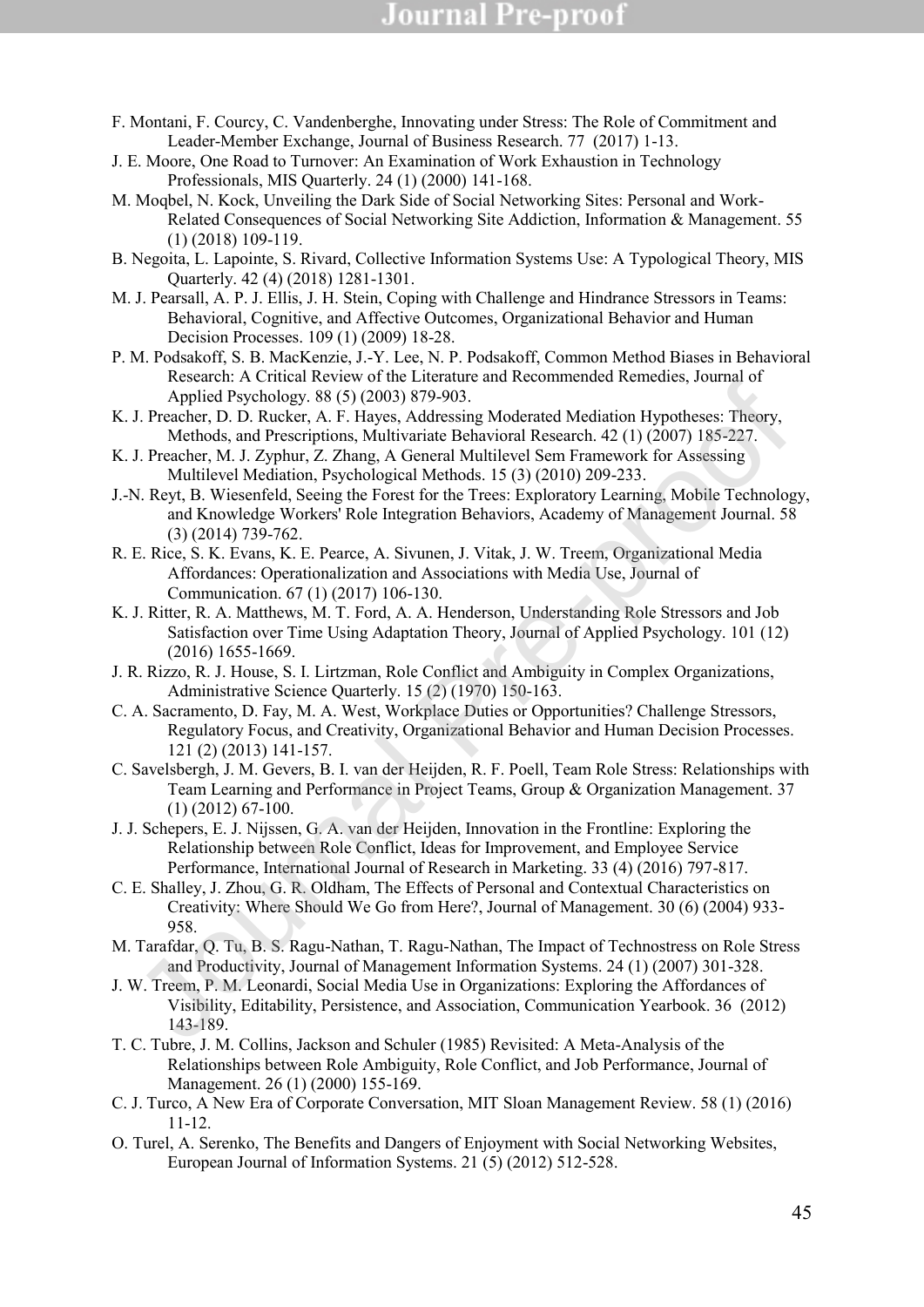- W. van Zoonen, J. W. M. Verhoeven, R. Vliegenthart, Understanding the Consequences of Public Social Media Use for Work, European Management Journal. 35 (5) (2017) 595-605.
- J. C. Wallace, B. D. Edwards, T. Arnold, M. L. Frazier, D. M. Finch, Work Stressors, Role-Based Performance, and the Moderating Influence of Organizational Support, Journal of Applied Psychology. 94 (1) (2009) 254-262.
- S. Wang, X. Zhang, J. Martocchio, Thinking Outside of the Box When the Box Is Missing: Role Ambiguity and Its Linkage to Creativity, Creativity Research Journal. 23 (3) (2011) 211-221.
- J. R. Webster, T. A. Beehr, N. D. Christiansen, Toward a Better Understanding of the Effects of Hindrance and Challenge Stressors on Work Behavior, Journal of Vocational Behavior. 76 (1) (2010) 68-77.
- J. R. Webster, T. A. Beehr, K. Love, Extending the Challenge-Hindrance Model of Occupational Stress: The Role of Appraisal, Journal of Vocational Behavior. 79 (2) (2011) 505-516.
- J. B. Windeler, L. Maruping, V. Venkatesh, Technical Systems Development Risk Factors: The Role of Empowering Leadership in Lowering Developers' Stress, Information Systems Research. 28 (4) (2017) 775-796.
- D. M. Woisetschläger, D. Hanning, C. Backhaus, Why Frontline Employees Engage as Idea Collectors: An Assessment of Underlying Motives and Critical Success Factors, Industrial Marketing Management. 52 (2016) 109-116.
- S. S. Wong, G. DeSanctis, N. Staudenmayer, The Relationship between Task Interdependency and Role Stress: A Revisit of the Job Demands–Control Model, Journal of Management Studies. 44 (2) (2007) 284-303. The Norschellager, D. Hamilton, The C. Rackhaus, Why Frontine Englopes Figure 2014.<br>
M. Wolfsteinlight, D. Hamilton, C. The Nelson, Why Form the Employees Factors, Industrial<br>
M. Collectors: An Assessment of Underlying Mot
- Y. Zhang, J. A. Lepine, B. R. Buckman, F. Wei, It's Not Fair…or Is It? The Role of Justice and Leadership in Explaining Work Stressor-Job Performance Relationships, Academy of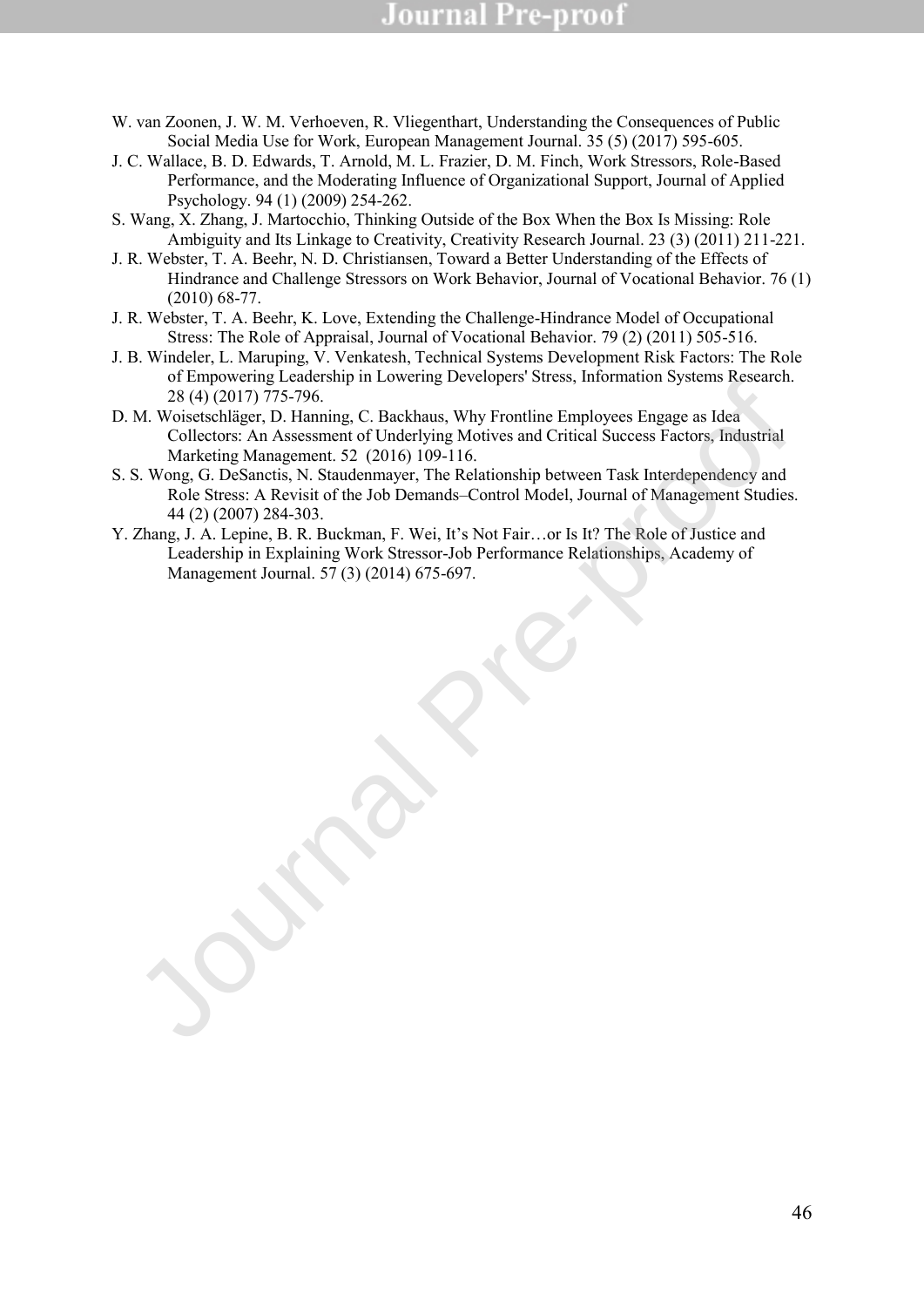Brief biographical statements of authors:

YOUYING WANG ([youyingw@mail.ustc.edu.cn,](mailto:youyingw@mail.ustc.edu.cn) corresponding author) is a Ph.D. candidate in the Department of Information Systems at the University of Science and Technology of China–City

University of Hong Kong Joint Advanced Research Center. Her research focuses on social media in the workplace, employee learning, knowledge management, transactive memory systems, and team development. Her work has appeared in the International Journal of Information Management, proceedings of International Conference on Information Systems (ICIS), and proceedings of Pacific Asia Conference on Information Systems (PACIS).

QIAN HUANG (huangq@ustc.edu.cn) is an associate professor in the School of Management at the University of Science and Technology of China (USTC). She obtained her Ph.D. from the USTC and City University of Hong Kong. Her research focuses on knowledge management, electronic commerce, and online consumer behaviors. She has published papers in the Information Systems Journal, Information and Management, Information Technology and People, Asia Pacific Journal of Management, Journal of Global Information Management, and several international conferences.

ROBERT M. DAVISON (isrobert@cityu.edu.hk) is a professor of information systems at the City University of Hong Kong. His current research focuses on virtual knowledge management and collaboration in Chinese SMEs. He has published over ninety articles in a variety of journals, including the Information Systems Journal, Journal of Management Information Systems, MIS Quarterly, Information and Management, Information Technology and People, and Journal of Information Technology. He is the editor in chief of the Information Systems Journal and the editor in chief of the Electronic Journal of Information Systems in Developing Countries. onference on Information Systems (PACIS).<br>
IAN HUANG (h<u>uanqq@ustc.edu.cn</u>) is an associate professor in the Sehool of<br>
anagement at the University of Science and Technology of China (USTC). She<br>
tained her Ph.D. from the

FENG YANG (fengyang@ustc.edu.cn) is a professor in the School of Management at the University of Science and Technology of China (USTC). He received his Ph.D. in management science from the USTC. His research interests include decision analysis, production and operations management, and supply chain management. His work has been published in the European Journal of Operational Research, Annuals of Operation Research, Energy Policy, Computers and Operations Research, and International Journal of Production Economics. He has also published seven chapters of international academic monographs.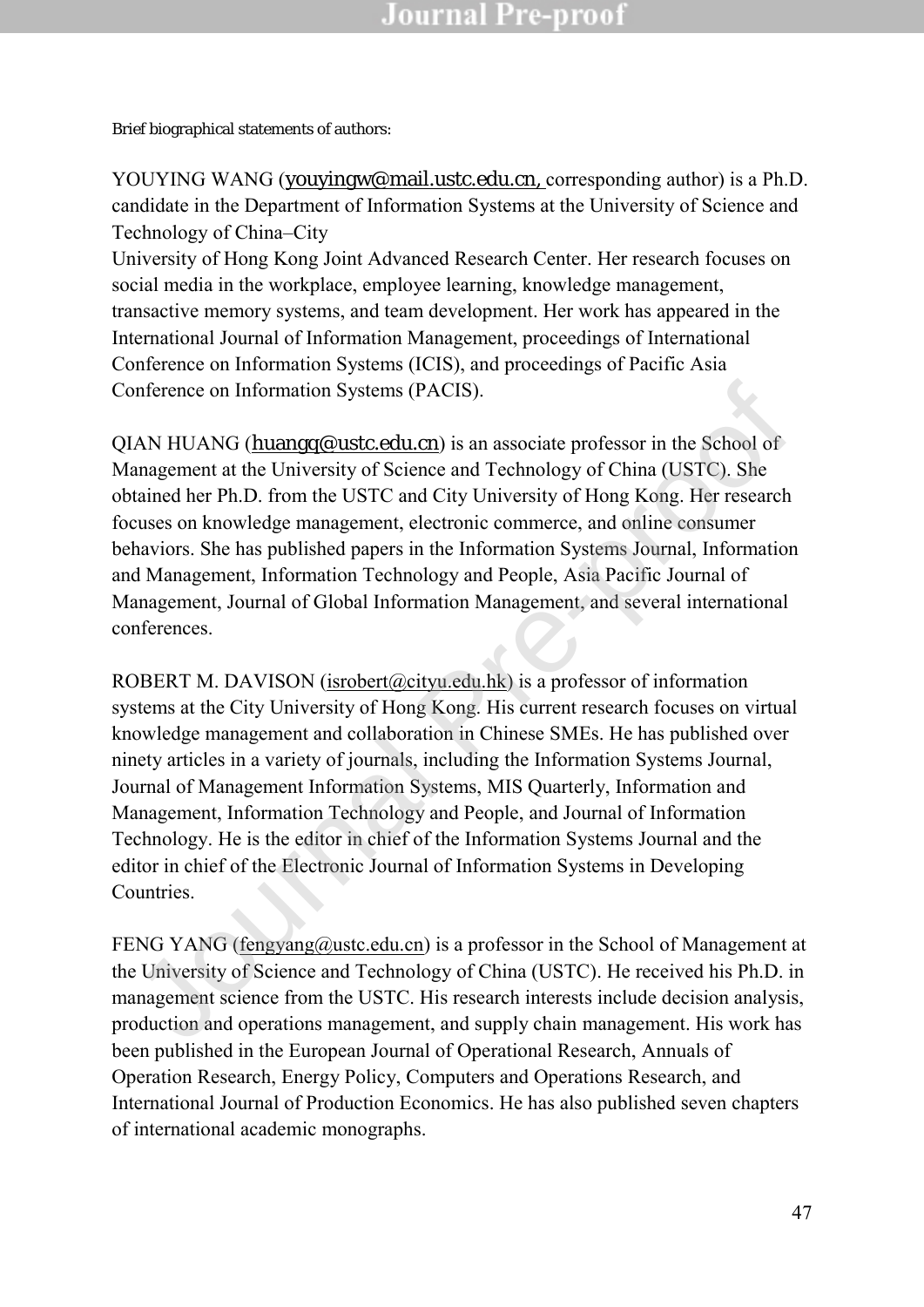#### APPENDIX A. Description of the pilot study

The pilot study aimed at elucidating the communication practices within the targeted teams. We examined how frequently team members use public and private social media at work, as well as inquired about other communication and collaboration modes. A total of 36 teams made a response by assigning one representative. Results indicate that WeChat (a Chinese microblogging tool) is most frequently used. All sample teams use WeChat at work and 91.6% of them use it at least once a day. Private social media platforms such as DingTalk and Jingoal are used by 58.3% of sample teams at least once a day. However, wikis and blogs are rarely utilized by sample teams for teamwork. Although other communication modes have been pervasive for many years, their use frequency is notably lower than that of social media tools. Specifically, 69.4% and 66.7% of sample teams, respectively, use email and instant messaging tools for work interactions at a frequency of "at least once a week." Sample teams between 47.2% and 58.3% exchange information face-to-face and with conference-call services at least once a week. Overall, all sample teams use some types of social media at a comparable and high frequency level, which can rule out the influence of use frequency on and 91.6% of them use it at least once a day. Private social media platforms such as DingTand Jingoal are used by 58.3% of sample teams at least once a day. However, wikis and blower are rarely utilized by sample teams for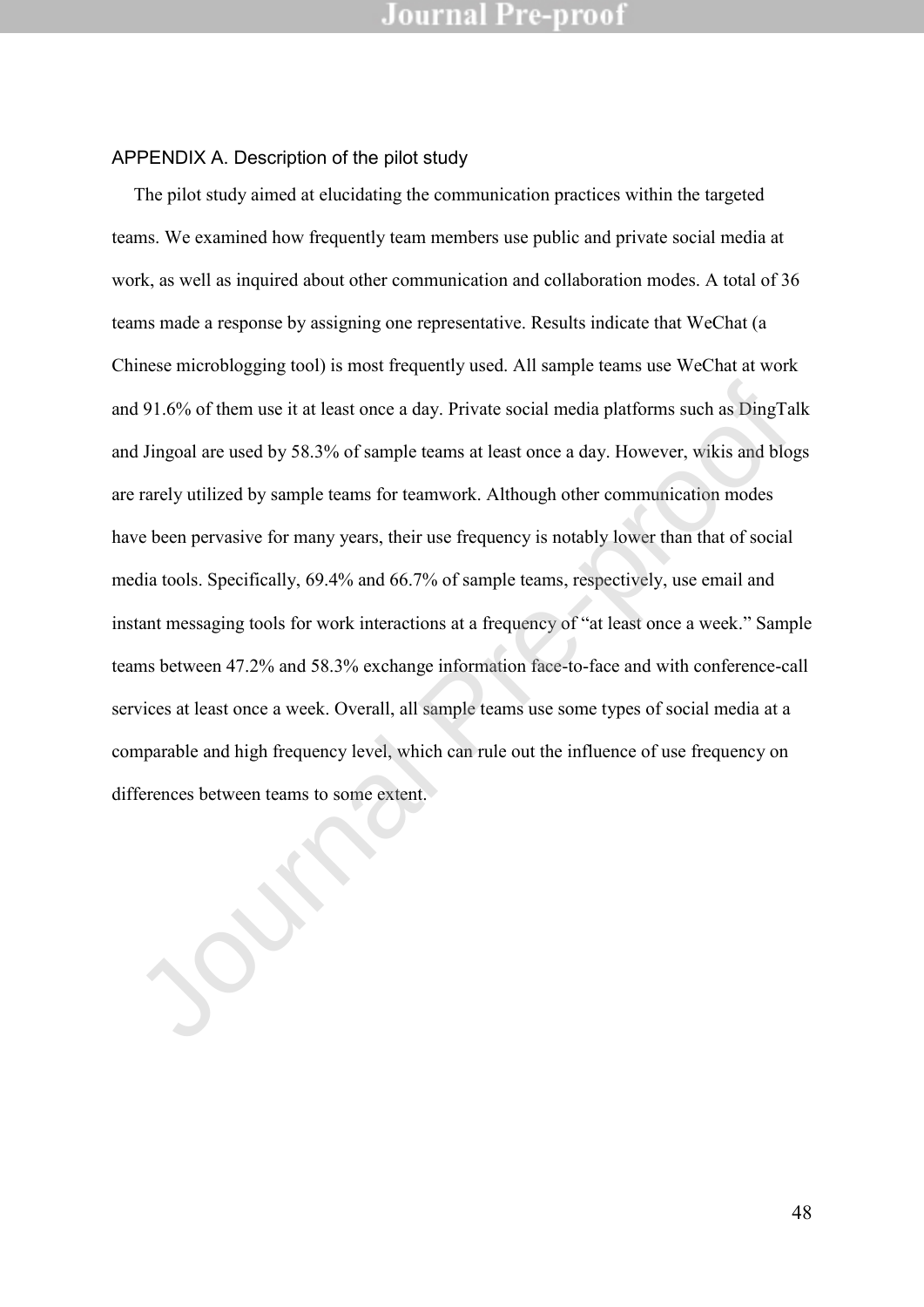### APPENDIX B. Measurement items

| Construct                     | Measurement items                                                                                                                         | Scale source                          |  |  |  |  |
|-------------------------------|-------------------------------------------------------------------------------------------------------------------------------------------|---------------------------------------|--|--|--|--|
|                               | *I feel certain about how much authority I have within this team.                                                                         | Rizzo, House, and                     |  |  |  |  |
|                               | I have clear, planned goals and objectives for my job in this team.                                                                       | Lirtzman (1970)                       |  |  |  |  |
| Role                          | Within this team, I know that I have divided my time properly.<br>2.                                                                      |                                       |  |  |  |  |
| ambiguity<br>(RA)             | Within this team, I know what my responsibilities are.<br>3.                                                                              |                                       |  |  |  |  |
|                               | 4. Within this team, I know exactly what is expected of me.                                                                               |                                       |  |  |  |  |
|                               | Explanation is clear of what has to be done on team tasks.<br>5.                                                                          |                                       |  |  |  |  |
|                               | *within this team, I have to do things that should be done differently.                                                                   | Rizzo, House, and                     |  |  |  |  |
| Role conflict                 | Within this team, I receive an assignment without the manpower to complete it.                                                            | Lirtzman (1970)                       |  |  |  |  |
|                               | Within this team, I have to "buck" a rule or policy to carry out an assignment.<br>2.                                                     |                                       |  |  |  |  |
|                               | Within this team, I receive incompatible requests from two or more people.<br>3.                                                          |                                       |  |  |  |  |
| (RC)                          | Within this team, I do things that are apt to be accepted by one person and not accepted by<br>4.<br>others.                              |                                       |  |  |  |  |
|                               | 5. Within this team, I receive an assignment without adequate time, resources, and materials to<br>execute it.                            |                                       |  |  |  |  |
|                               | Within this team, I work on unnecessary things.<br>6.                                                                                     |                                       |  |  |  |  |
|                               | All in all, I am satisfied with my working conditions (e.g., resources, equipment, and<br>1.<br>facilities).                              | Diestel, Wegge, and<br>Schmidt (2014) |  |  |  |  |
| Job<br>satisfaction           | 2. All in all, I am satisfied with the team and management (e.g., procedures, rules, and<br>regulations, as well as the team management). |                                       |  |  |  |  |
| (JSA)                         | 3. All in all, I am satisfied with my career opportunities (e.g., personal development).                                                  |                                       |  |  |  |  |
|                               | All in all, I am satisfied with my teammates.<br>4.                                                                                       |                                       |  |  |  |  |
|                               | 5. All in all, I am satisfied with my immediate supervisor.                                                                               |                                       |  |  |  |  |
|                               | *Our team uses social media to plan how the work gets done.                                                                               | Ding et al. (2015)                    |  |  |  |  |
| Task-oriented<br>social media | Our team uses social media to decide how to go about our team's work.                                                                     |                                       |  |  |  |  |
| use (TSM use)                 | 2. Our team uses social media to set our team's goals.                                                                                    |                                       |  |  |  |  |
|                               | 3. Our team uses social media to organize tasks so that work flows more smoothly.                                                         |                                       |  |  |  |  |